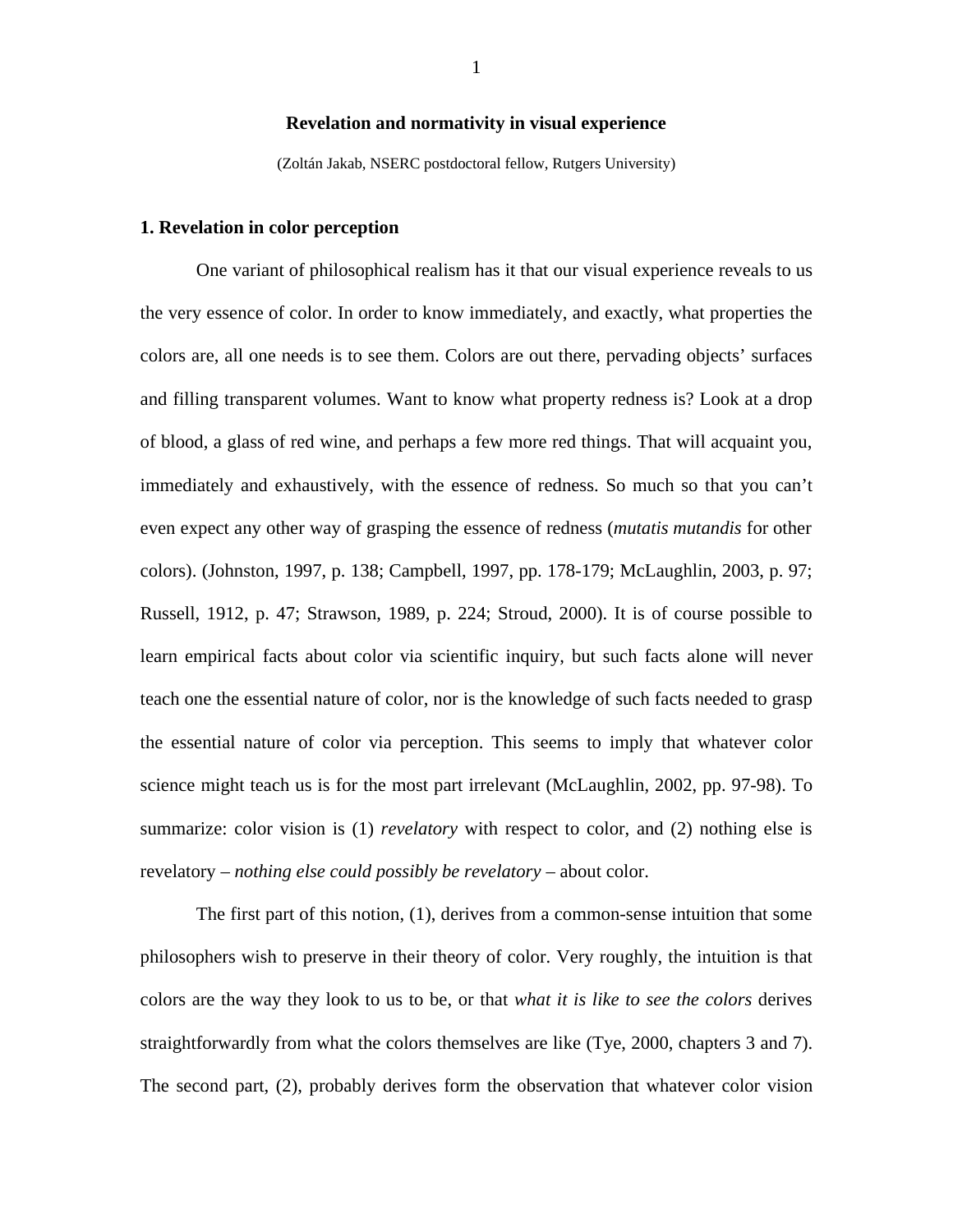reveals to us cannot be communicated in language, simply because what it is like to see the colors cannot be communicated. Either one can see the colors or one will, seemingly, never learn what it is like to see them. No description will help the unacquainted (Nordby, 1990, p. 305; Raffman, 1995; Tye, 1995, pp. 169, 172-174; 2000, Chs. 1-2; Jakab, 2000). So if it is indeed the essence of color that color vision reveals, then it appears that nothing other than color experience – not at least language – can reveal to us the essence of color. $<sup>1</sup>$ </sup>

So we have one notion of revelation: we might call it *primitive revelation*.<sup>2</sup> I think primitive revelation is a profoundly mistaken idea. However, the goal of this paper is not to argue against primitive revelation. As for my concerns about this notion, what makes it sound implausible is that it implies a sort of "agnosticism" about color, namely that no matter what concepts we might come to have, none of them will ever give us any understanding of color. Experience is supposed to remain the only teacher in this respect (McLaughlin, 2002, pp. 97-98). In addition, primitive revelation seems to imply that colors are not the canonical causes of our experiences of color<sup>3</sup>. For color science surely can describe the physical properties that are the canonical causes of color experience. But color science also makes it clear that color perception does not reveal the essence of those properties in any obvious way.<sup>4</sup>

The reason I began this paper by introducing this notion of revelation is because I am going to offer an alternative notion of perceptual revelation, one that is arguably true of some perceptual modalities – though not of color perception. My alternative notion, I claim, is consistent with our knowledge about the psychology of perception, and I hope it will also help to clarify some issues about perceptual representation.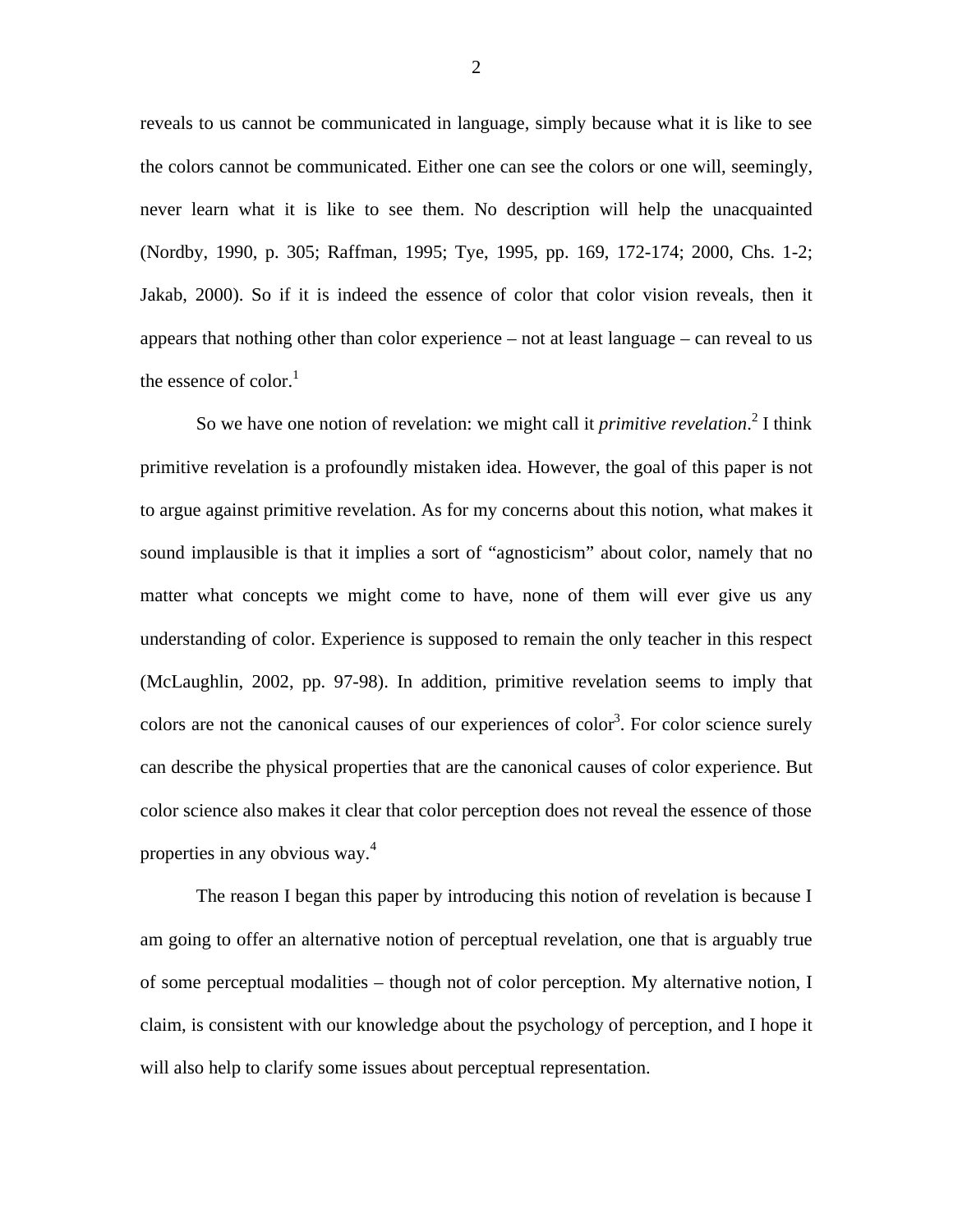The outline of the present paper is as follows. Section 2 draws the reader's attention to certain differences between the perception of shape and that of color, and introduces an alternative notion of revelation. Section 3 supports the claims of Section 2 by some psychological data and reasoning. Section 4 outlines the two main brands of physicalism about color, and the difference between them that is most important in this context. Section 5 argues against one of them, the so-called absolutist verison of color physicalism, and for the other, relativist approach. Section 6 considers some defending lines for color absolutism. Section 7 formulates the key claims of this paper, namely how the notion of revelation proposed in Section 2 makes color relativism plausible while preserving the idea that relativism about shape would be absurd. Finally, Section 8 critically discusses Martin Davies's paper called 'Externalism and Experience' (Davies, 1997) and argues that representational externalist accounts of visual experience are not very well supported – indeed, I think they are mistaken.

Here are some termionological remarks. I shall use the terms 'color', 'color category', 'narrow shade', 'determinate', 'determinable' to designate object-color (i.e., stimulus) properties (for the latter two terms see Byrne and Hilbert, 1997, pp. 266-267, 276-278, 280-281). To refer to the relevant internal perceptual states I shall use the terms 'perceptual color category', 'perceived narrow shade', 'color percept', 'unique hue experience', and 'binary hue experience'. Of these, 'perceived narrow shade' and 'color percept' mean the same. Color percepts or perceived narrow shades are perceptually determinate color experiences, perceptions that we get when looking at particular colored surfaces on particular occasions. For instance, we never perceive a surface that is *red, full stop*: we always perceive some determinate shade of red. Unique hue experiences and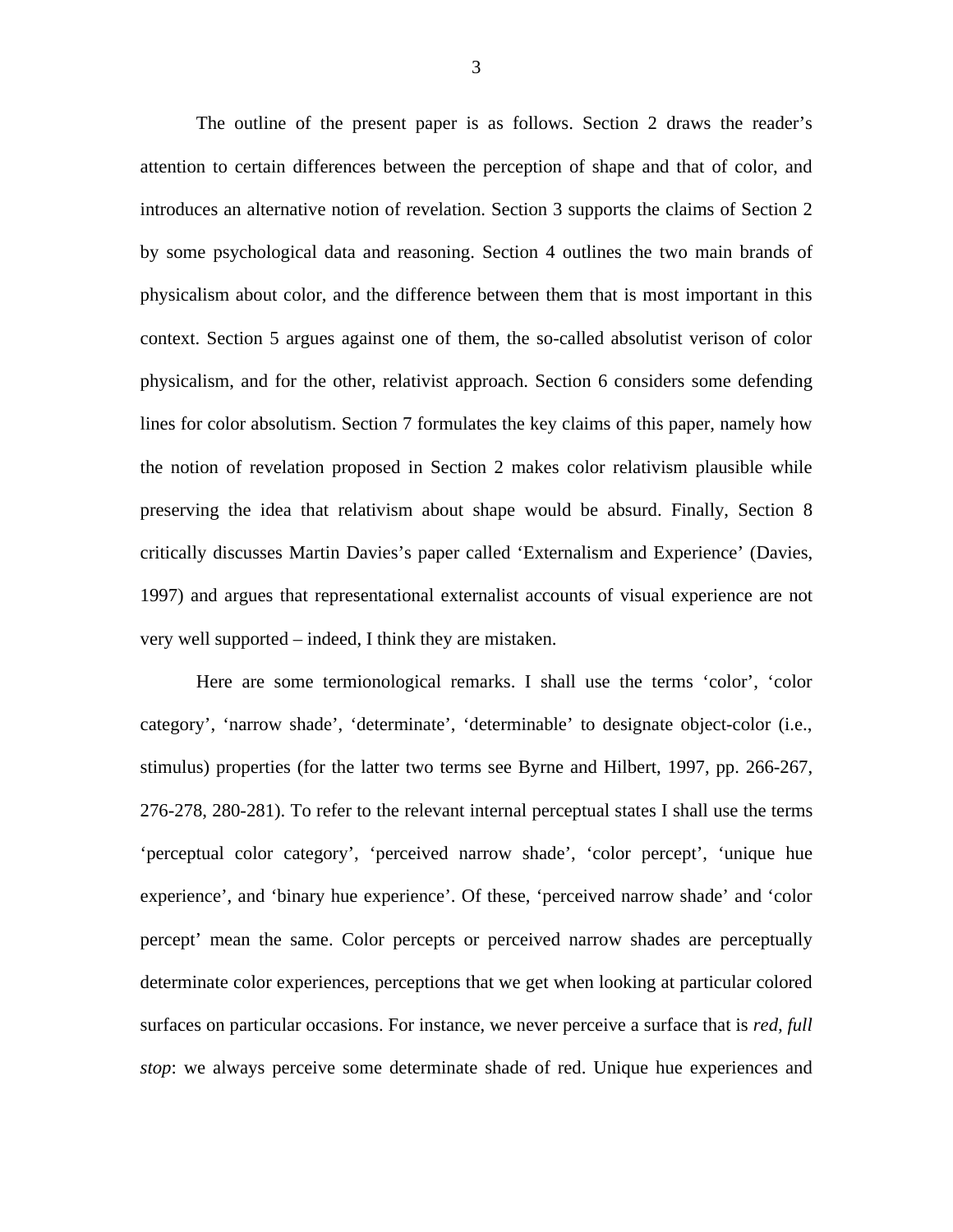binary hue experiences are different types of color percepts. Narrow shades, on the other hand, are specific color stimuli corresponding to color percepts. Narrow shades do not have discriminable sub-shades – they are probably best characterized in terms of metamer sets (see Finlayson and Morovic, 2000a, 2000b). A metamer set that is a narrow shade is such that any two subsets of it would look indistinguishable in color.<sup>5</sup> In Byrne and Hilbert's terms, narrow shades are determinates, whereas broader or narrower color categories are determinables, under which many different narrow shades or determinates belong.<sup>6</sup>

## **2. Perception of color and perception of shape: a difference**

We visually perceive shapes and colors. It is reasonable to distinguish shapes from what it is like to see them, because shapes are perceiver-independent: they are physically realized in the absence of perceivers. What it is like to see the shapes has to do with what information the visual system picks up about three-dimensional scenes, and how it processes that information. According to physicalism about color, colors are also perceiver-independent – just like shapes, colors are physical properties that are realized in the absence of perceivers. On the other hand, what it is like to see the colors has to do with how our vision accesses and processes information about surfaces and illuminants. Thus it is also reasonable to distinguish between colors and what it is like to see them.

In addition to this, there is no doubt that shapes are the canonical causes of our shape percepts (visual or tactile). Analogously, color physicalists maintain (quite rightly, in my opinion), that colors are the canonical causes of color percepts. That is, in anything like "broadly normal" or "optimal" conditions of perception – in circumstances where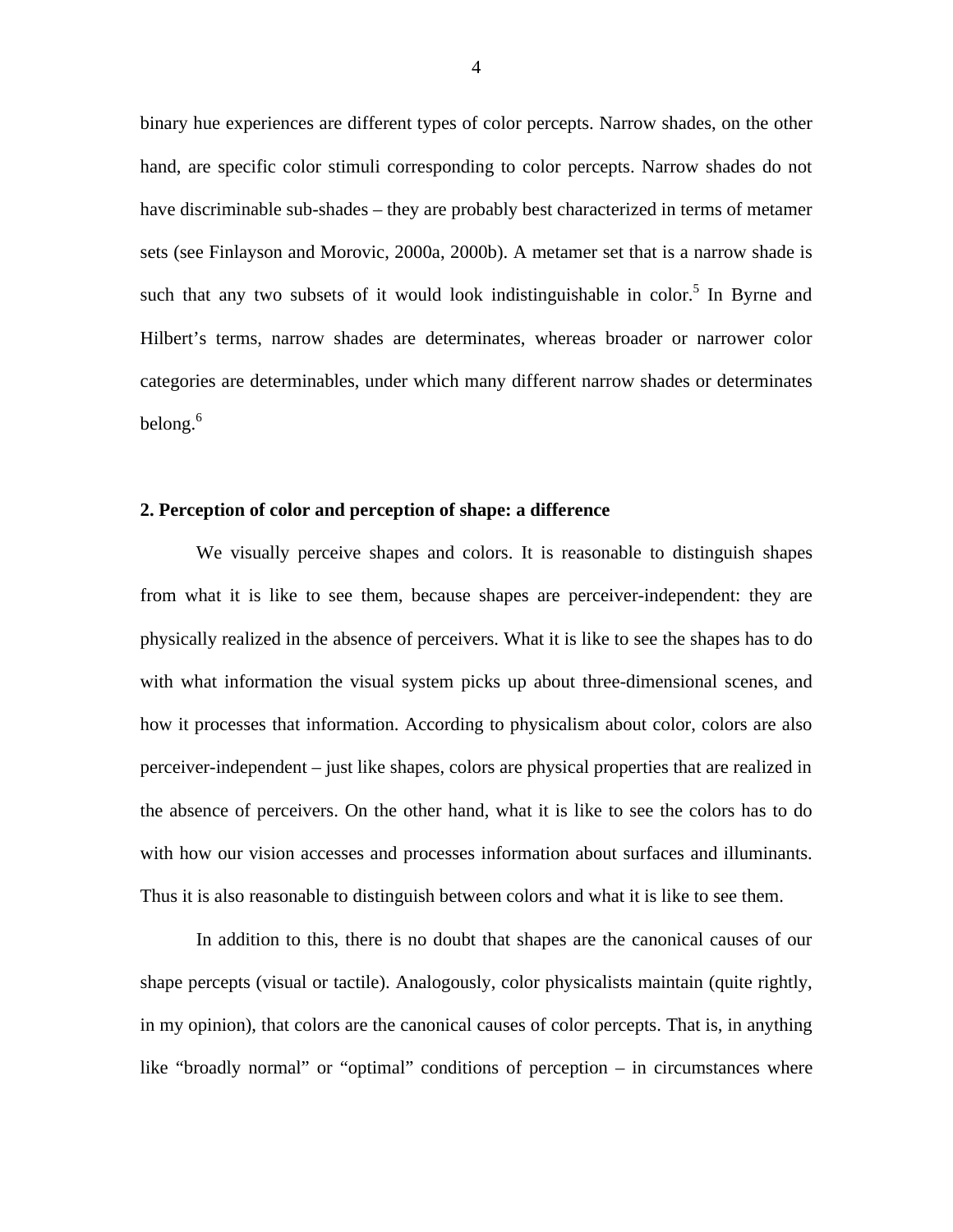humans and animals with color and shape perception evolved and have been living – it is shapes that evoke our shape percepts, and it is colors that evoke our color percepts.

However, here is a difference between the perception of shape and color. Philosophers have been obsessed with the following questions: what it color in objects? Are external objects colored at all? If yes, are colors the canonical causes of our perceptions of color? A number of different answers have been proposed to these questions. Some philosophers think objects are colored, whereas others hold that color perception is a pervasive visual illusion (Hilbert, 1987; Jackson and Pargetter, 1997; Byrne and Hilbert, 1997, 2003; Tye, 2000; Ch. 7; Boghossian and Velleman, 1997a, 1997b; Hardin, 1988). Some think colors are physical properties, while others disagree (e.g., Broad, 1923; Johnston, 1997). There is no general agreement about whether colors are the canonical causes of color experience (Tye, 2000, pp. 148-149; Shoemaker, 1994; Campbell, 1997; Broad, 1923; Hardin, 1988).

There is no parallel problem for the notion of shape and shape perception. When one asks: 'What are the shapes of objects?' we can reply: shapes are types of spatial distribution of matter. We also have abstract shape concepts designating these types. We can readily describe shapes: regular ones by the well-known shape concepts of Euclidean (or some other) geometry, irregular ones by the notion of coordinate systems and lists of pairs (n-tuples) of numbers characterizing points in coordinate systems.<sup>7</sup>

The disanalogy continues. Our abstract concept of shapes in general, and an exact characterization of many particular shapes, arose from visually perceiving (and manipulating, e.g., drawing) shapes, plus intellectual reflection. Ancient Greeks did not have empirical science, nor did they need it for coming up with Euclidean geometry.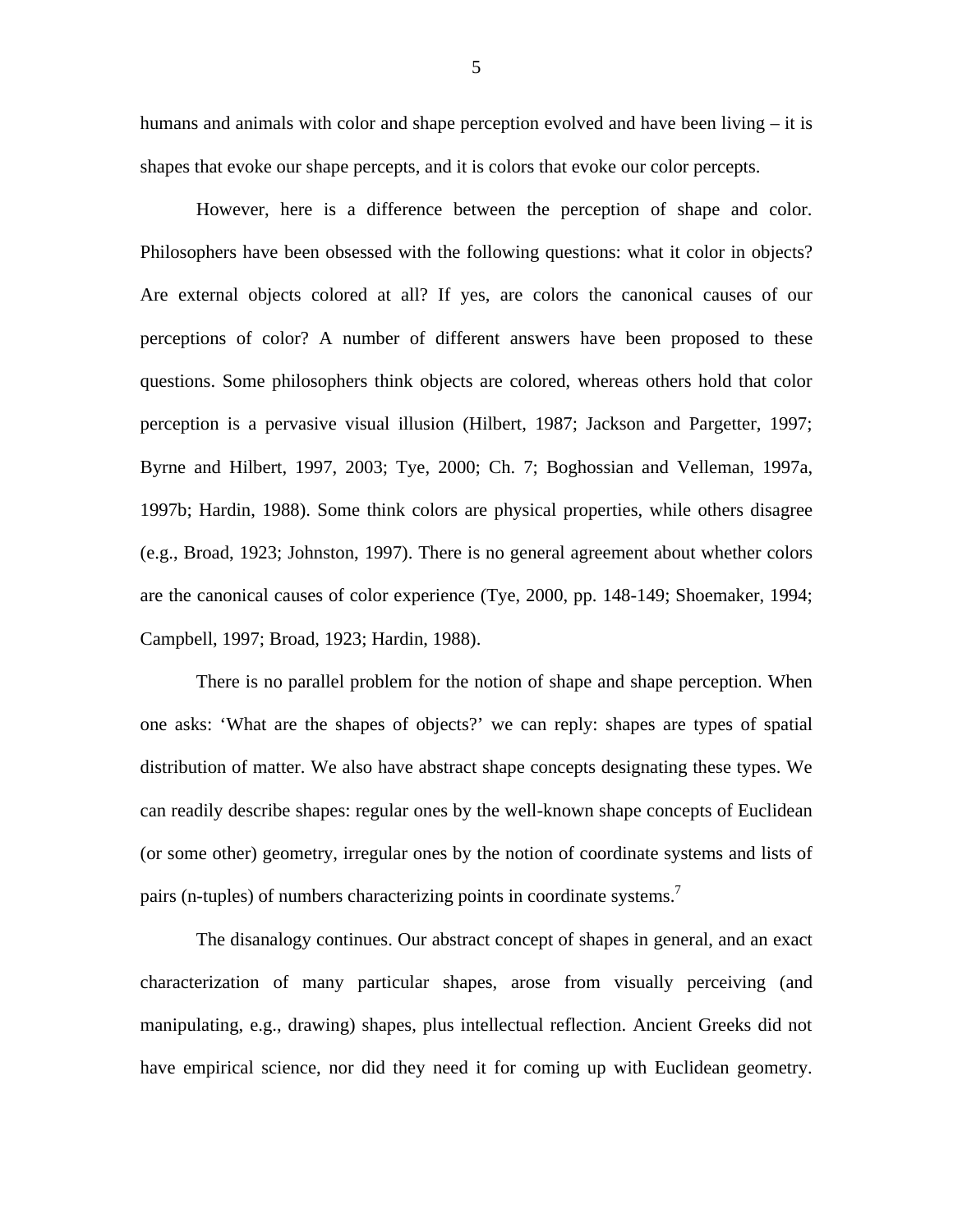After that it took a long time until others formulated non-Euclidean geometries, which made assumptions that contrast with perception-driven intuition (e.g., changing Euclid's fifth axiom). Apparently, visual perception happens to be the most powerful source of our concepts of shape. We can of course acquire abstract concepts of shape without having vision, as do congenitally blind people. Even though vision is a very powerful, and the most typical, means of learning about shape, it does not seem necessary that we learn shape concepts through vision.

The corresponding story about color is entirely different. Color perception plus intellectual reflection alone have never given us a non-controversial notion of object color. Indeed, philosophical reflections on our perception of color sparked the very debate about color that I just mentioned. That is still an ongoing debate. On the other hand, empirical science (color science and psychophysics) taught us a whole lot *about the canonical causes of color experience* – surface reflectances, color signals, spectral sensitivities of the photoreceptors, and the like. Science taught us things that color perception and intellectual reflection, not conjoined with empirical methods, were unable to teach us. In particular, color perception and reflection alone never gave us ideas like color is the same as, or is intimately related to, surface reflectance, relative energy distribution of emitted light, and so on.

Let me elaborate on this claim a bit. Even ancient Greeks were aware of the fact that surfaces modify the incoming light and that that process is largely responsible for color. Medieval thinkers knew this fact too (????**sources in ZemplenValasz.txt, and Maloney, 1999's motto**). The idea that white light is complex, colored lights are components of white light, and that the color of surfaces depends on what component of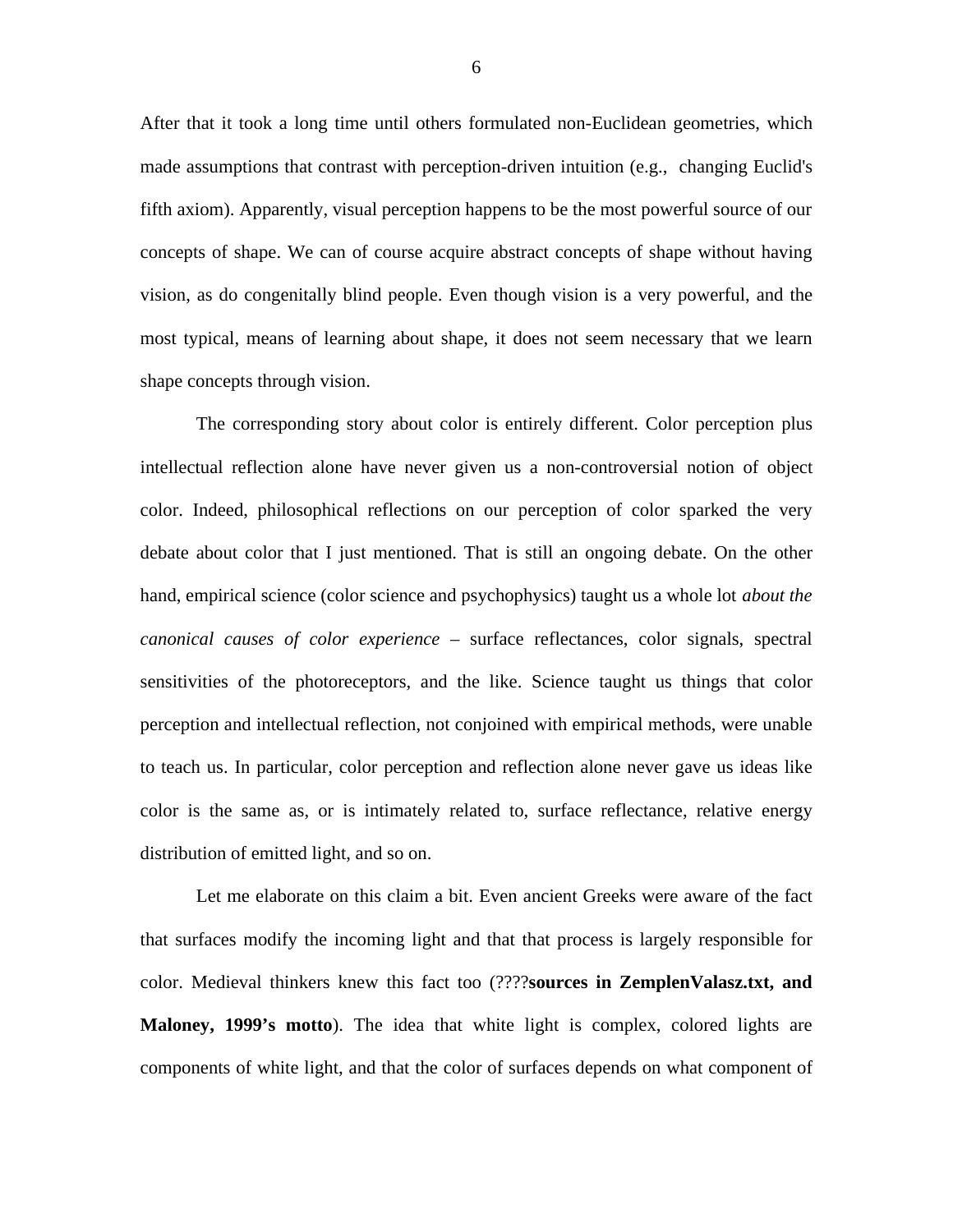the incoming light they reflect was apparently not known to Greeks. It is often attributed to Newton; however it can also be found in Albertus Magnus' writings in the 13th century (Gage, 1990, p. 140), and Newton was likely aware of that. In sum, it is reasonable to assume that color perception together with intellectual reflection can give us a rough and ready idea of what *colors in general are*. But this idea is not very precise and, most importantly, it does not extend to any (let alone exact) characterization of particular colors. In contrast, shape perception plus intellectual reflection can lead us to exact and largely uncontroversial characterization of particular shapes.

Now if one agrees that colors are the canonical causes of color experience, then the conclusion is that empirical science taught us a lot of new facts *about the nature of color*. If one denies that colors are the canonical causes of color experience, then one can insist that color science did not teach us the least bit about color as such. In this case the question arises what can possibly teach us about the nature of color?<sup>8</sup> Different answers are possible to this question. One is that philosophical reflection on color perception can give us an understanding of the essence of color (including that of particular colors), independently of whatever empirical science might find. Another answer might be that the essential nature of color is accessible only to color perception, and no abstract concept that we might form about color could ever capture that essence (this is primitive revelation). Third, it is also possible to hold that nothing – neither abstract concepts, nor color perception – could ever reveal the nature of color. (Though I'm not sure if anyone holds such a view about color.) A fourth answer is to hold that colors in objects do not exist, and so color perception is a pervasive illusion. In this case psychology might be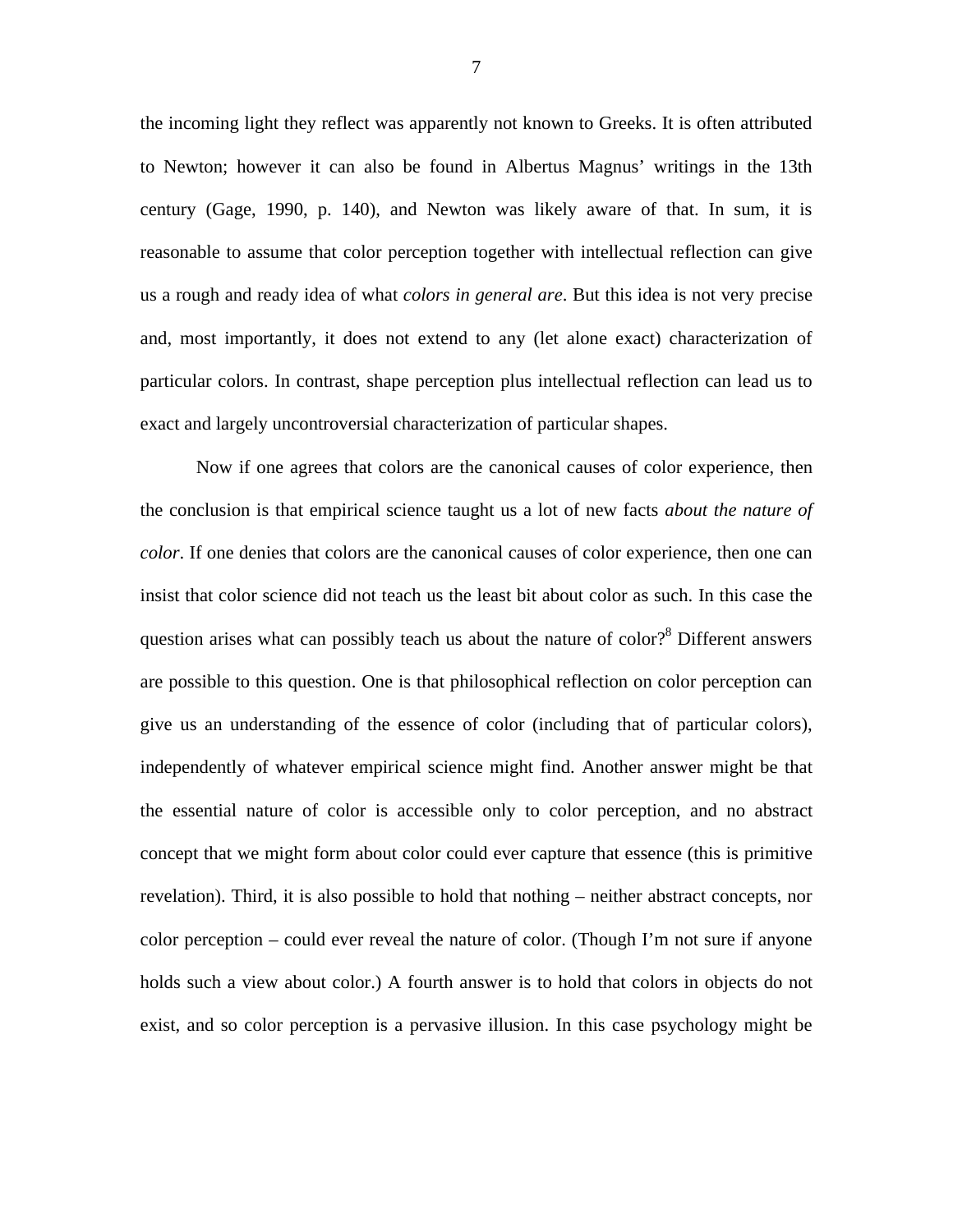able to tell us a lot about the nature of color by offering an understanding of how such a pervasive illusion can arise.

In what follows I shall assume that colors *are* the canonical causes of color experience. I shall also assume that colors exist and that they are physical properties of environmental surfaces. For support of these assumptions, I rely on the literature that defends physicalism about color (especially McLaughlin, 2003a, 2003b; Jackson and Pargetter, 1997, 2000, but see also Hilbert, 1987; Byrne and Hilbert, 1997, 2003; Tye, 2000, Ch. 7). With these assumptions at hand I can reach the conclusion that empirical science taught us facts about the nature of color (and especially that of particular colors) that color perception plus intellectual reflection were unable to teach us.

On the contrary, as I argued, shape perception plus intellectual reflection were able to teach us the essence of shapes in general, and also the essence of particular shapes. No empirical inquiry was necessary for this achievement. Now consider the following principle:

**[Conceptual revelation]** Stimulus property P is revealed in perception iff perceiving P plus intellectual reflection together can lead us to a conception of P's essence in perception-independent terms, that is, a conception that does not make reference to our perception, or experience, of  $P<sup>9</sup>$ .

As I argued above, conceptual revelation is true of shape perception. On the other hand, it is not obvious, to put it mildly, that it is true of color perception. If what color science can teach us includes the essential nature of color, then the essential nature of color is not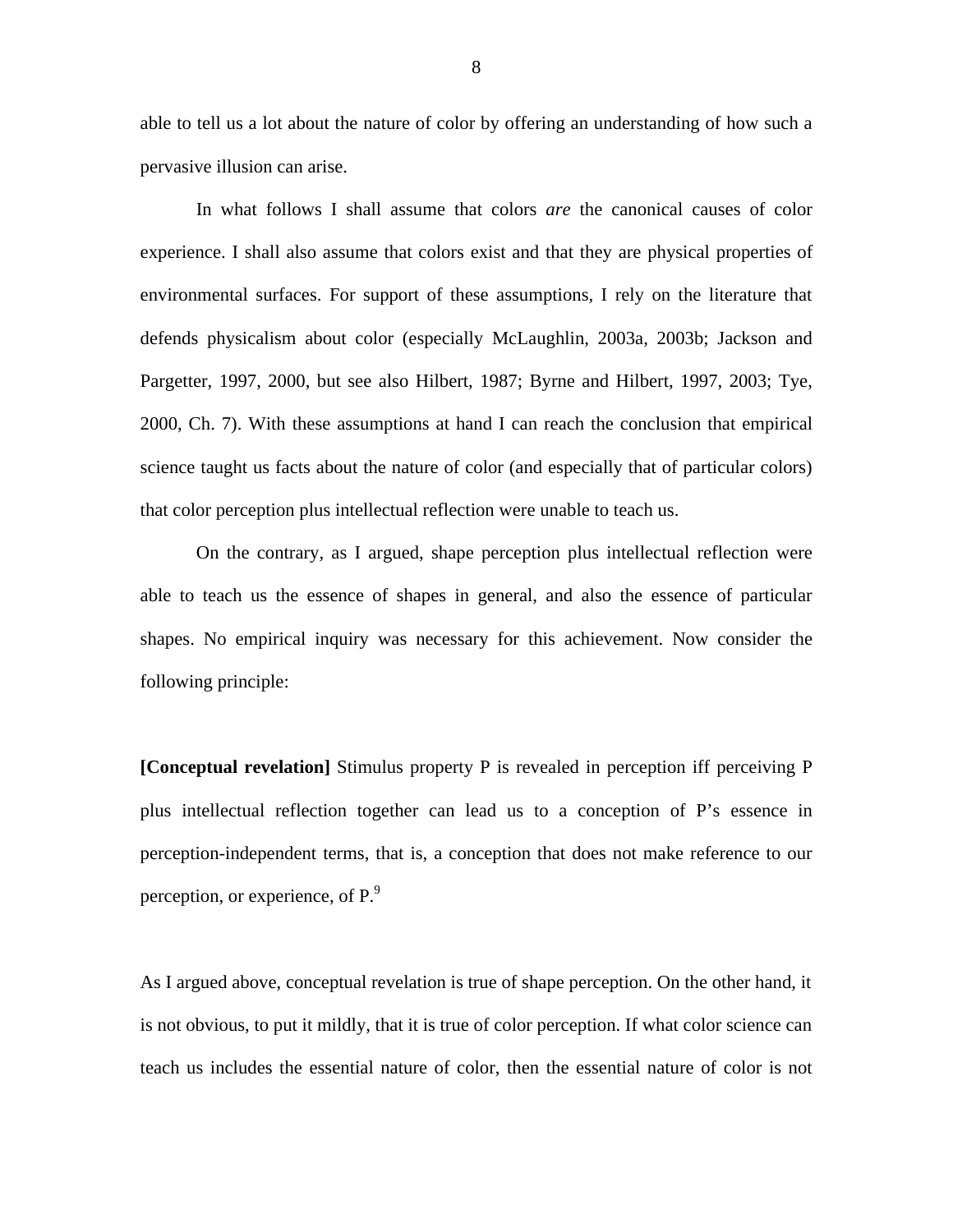accessible to just color perception and intellectual reflection – because what color science teaches us (about wavelength distributions, surface reflectances, and so on) is not so accessible. If, on the other hand, it is held that color science cannot teach us the essence of color, then it is possible to argue that conceptual revelation is true of color perception. But the best argument in favor of such a claim would be to come forward with a relatively uncontroversial philosophical theory of color that includes an exact characterization of particular colors in perceiver-independent terms<sup>10</sup> (like Euclidean geometry characterizes shapes) and that does not rely on the findings of color science. Anyone who knows the philosophical literature on color knows that there is no theory up to date that comes anywhere close to this requirement.<sup>11</sup>

At this point, the following question arises: what psychological difference between shape perception and color perception is responsible for the fact that shape perception conceptually reveals its own canonical causes (which are no doubt the shapes) whereas color perception does not conceptually reveal its own canonical causes (which, I assume, are the colors)?

#### **3. Reason for the difference**

As far as we can tell, visual representations of particular shapes are compositional. At higher levels of visual processing, representations of complex shapes are built up out of shape primitives. Marr (1982) suggested that the shape primitives might be something like cylinders of different height and diameter.<sup>12</sup> More recently, Irving Biederman (1990) proposed a more sophisticated set of shape primitives that he calls *geons*, out of which representations of complex shapes are constructed. The number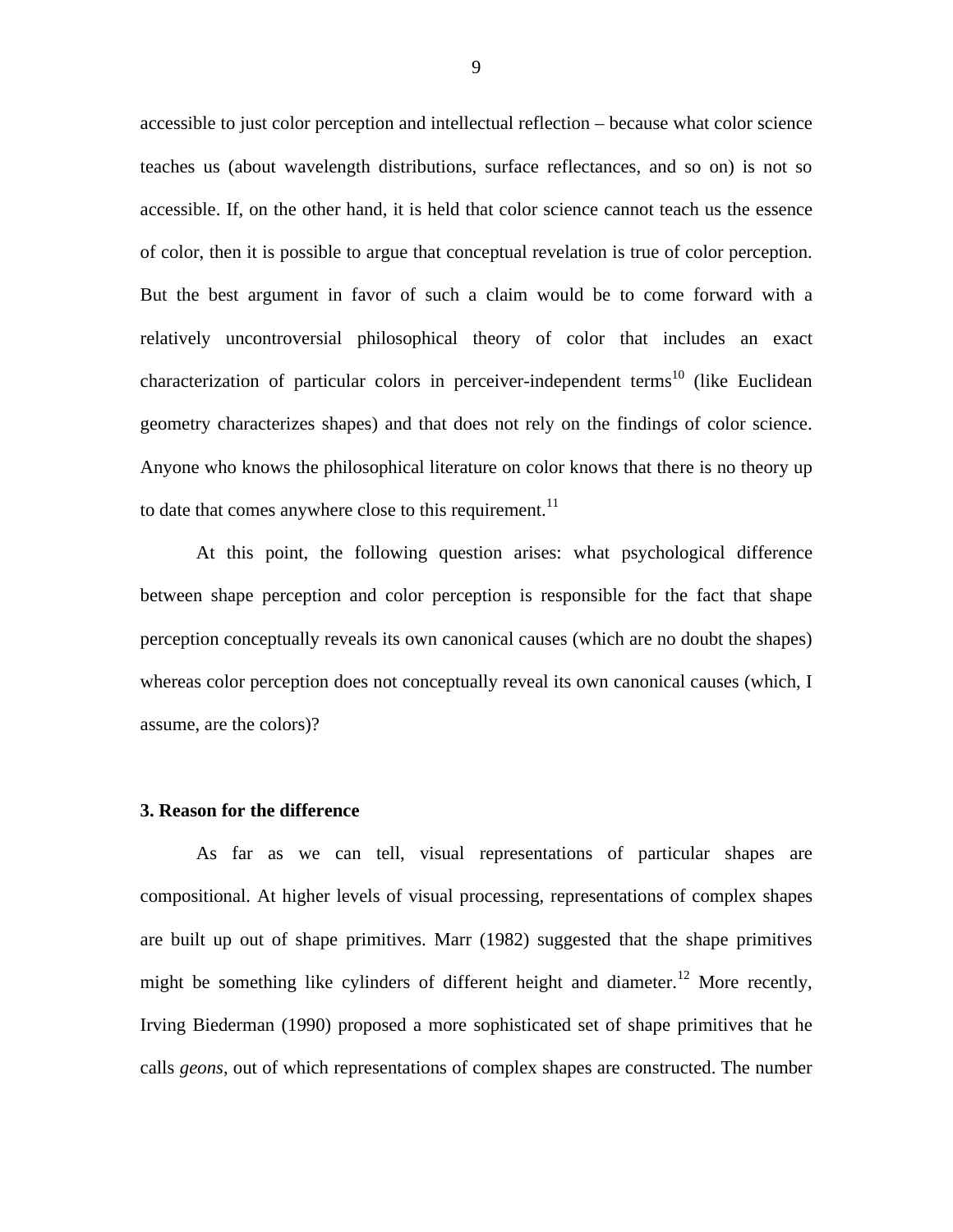of shape primitives is small (approximate number????), but if they are properly chosen, then combinations of them can approximate a large number of different shapes that might arise in our environment. Biederman proposes that the geons are representations of simple regular shapes (e.g., cuboid, cylinder, cone, prism, etc.) – shapes that are easy to distinguish from one another from almost any viewing perspective. Another criterion is that the geons remain extractable from the lower-level visual information after partial deletion of that information (and so the corresponding real shapes are recognizable when partially occluded in different ways). Marr's and Biederman's models of shape perception focus on shapes that are of special interest to humans (and other vertebrates): animals, plants, familiar artificial objects, and other shapes that exhibit some regularity, or symmetry.<sup>13</sup> The shape representations that we store in our memory are thought to be aggregations of the geons. According to Biederman, shape recognition consists of an approximation of the lower-level visual information about a seen object by some pattern of geons, then matching this pattern against memory representations of previously seen objects (Sekuler and Blake, 2002, p. 224). In effect, shape primitives are thought to constitute a generative system of representation in which the rules of combination are fairly simple and flexible, somewhat similarly to the combination of Lego blocks.

At lower levels of visual processing the principles of organizing visual information are different, but other forms of compositionality are very likely present at these lower level visual representations: for instance, representations of surfaces are constructed out of information about edges and that about texture (Marr, 1982; Stillings et al., 1995, pp. 464-490). There is reason to believe that the output of processing at these lower levels sometimes reaches consciousness. One such example is Julesz's random dot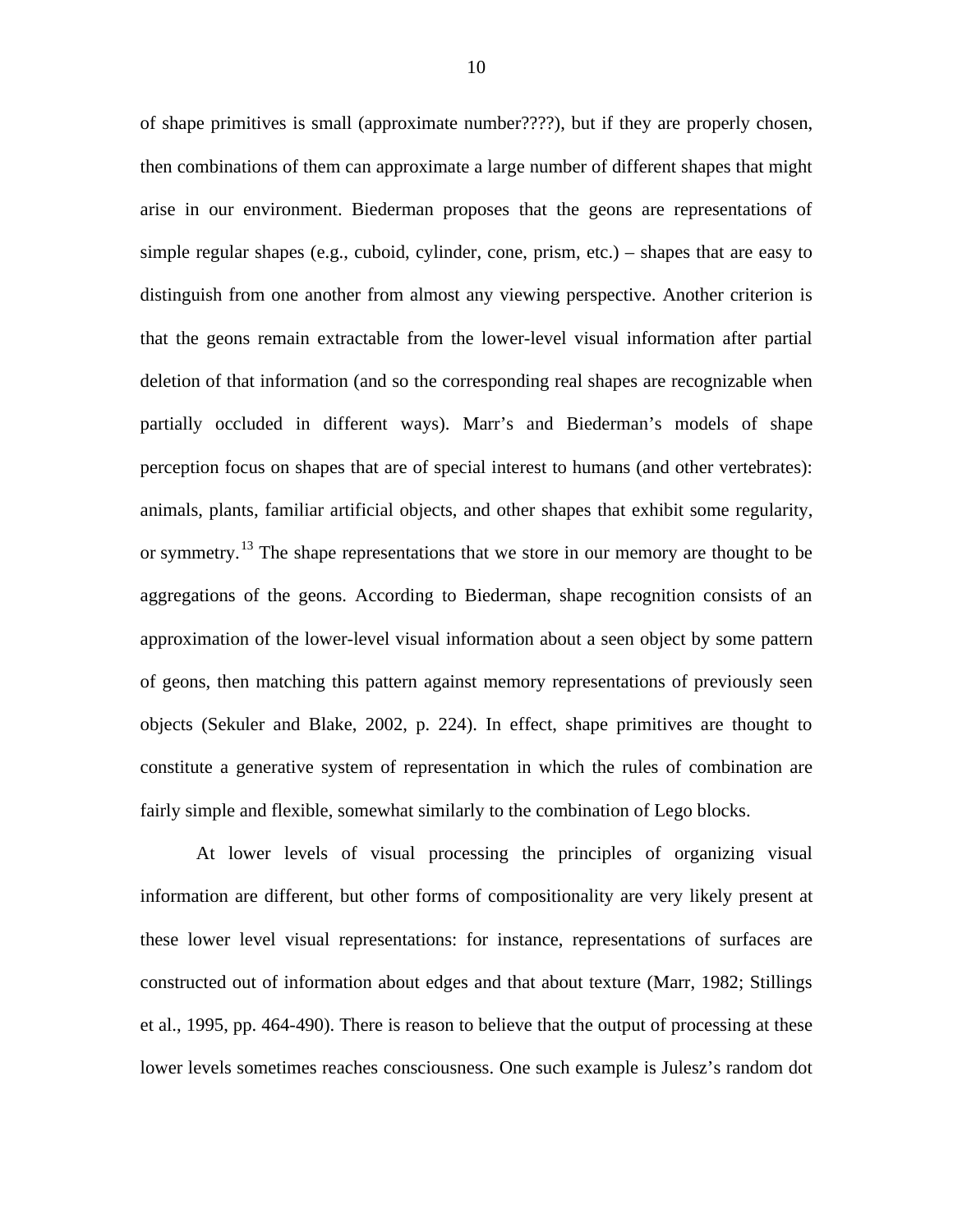stereograms that demonstrate that perceptions of shape and depth can arise from binocular disparity data alone (Julesz, 1971). However, it is mostly the higher level visual processing the output of which reaches consciousness, or becomes accessible to the rest of the cognitive system (like reasoning or action planning).

It is worth noting that we can also discern the details of two-dimensional shapes and drawings – proportions of lengths of lines and edges, numbers and types of angles, and so on – suggesting that such shapes are also compositionally represented. This might be a special case to which Biederman's account can be applied, though that account is primarily concerned with the recognition of three-dimensional objects.

For my purposes it is not highly relevant whether Biederman's account of shape perception is exactly correct or not. At any rate, it is currently one of the top contenders, and so it can illustrate my general point that the visual representation of particular shapes is compositional. Due to this compositionality, shape perception delivers abundant information about particular shapes.

Now compare color perception. The information accessed by trichromatic color vision about color consists of the outputs of three wavelength-selective cone types that are sensitive to three different and overlapping broad ranges of wavelengths in the visible spectrum. The cone types themselves exhibit a characteristic sensitivity profile within their sensitivity range: sensitivity is highest in the middle of the sensitivity range and gradually decreases toward the two ends. This differential sensitivity introduces a filtering of the incoming light at the entry level of visual processing, namely absorbing light at the retina. This filtering is followed by a number of subsequent steps of processing, the most well-known of which is opponent recombination (Hardin, 1988, pp.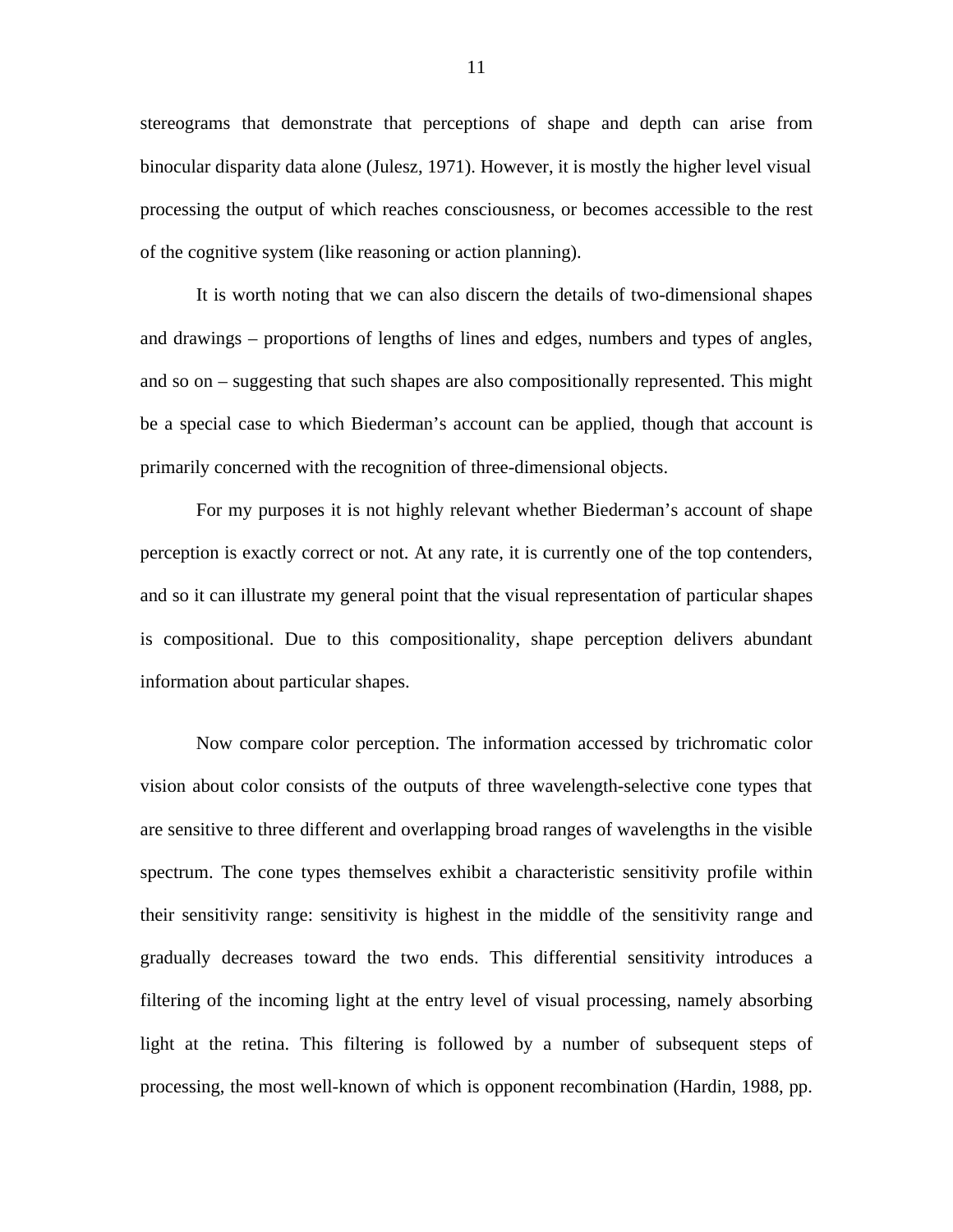~36????; Wandell, 1995, Chs. 4, 9; Maloney, 1999, pp. 409-413; DeValois and DeValois, 1997). The output of all these stages of visual processing is our phenomenal experience of color. Even though particular colors are represented, at low levels of processing, by differential wavelength composition of the incoming light (e.g., reds correspond to a dominance of light at the long end of the spectrum accompanied by little light in the 400- 580 nm range; greens correspond to light predominantly in the middle of the visible spectrum and little at the two ends, etc.), no such information is discernible from our conscious experience of color. The output representation of color processing, that is available to the rest of the cognitive system, is some position in a three-dimensional perceptual similarity space called color space. Each perceived color corresponds to a point in color space. There are different representations in color science of color space, but from each of these three dimensions of perceived color can be derived (directly or indirectly): hue, lightness, and saturation. There is another aspect of perceived color that is not well expressed by the dimensions of hue, lightness and saturation, and so alternative representations of color space are used to contain it explicitly. This is the unique-binary division and opponent organization of colors as we perceive them.<sup>14</sup> There are four chromatic colors that do not look mixed of two other colors: unique red, green, yellow, and blue. The rest of colors look mixed, in different proportions, of two other chromatic constituents. Oranges look reddish and yellowish; purples look bluish and reddish; lime looks yellowish and greenish, and chartreuse, bluish and greenish. Opponent organization means that red does not perceptually mix with green, and yellow does not perceptually mix with blue – no surface or volume ever looks reddish green or bluish yellow.<sup>15</sup>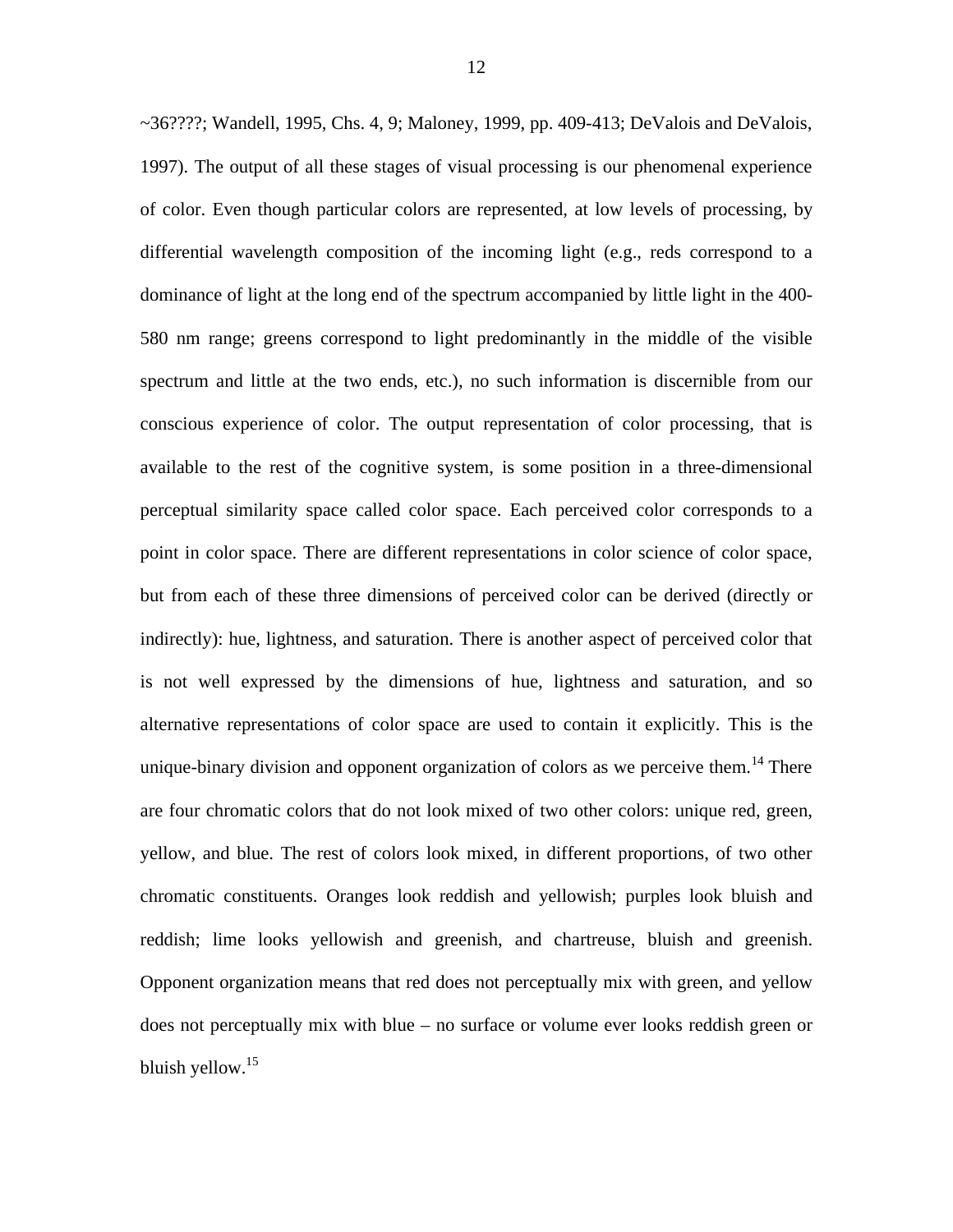By this brief exposition of color processing I meant to illustrate the point that the representation of particular colors in color vision is not compositional, or only very minimally so. In particular, unique hue experiences are chromatically non-compositional, whereas binary hue experiences are minimally compositional: they, as representational states, have two chromatic constituents (that can be activated at different levels, and in different proportions). Unique hue experiences, as perceptual representations, consist of a single chromatic constituent (or process). Binary hue experiences consist of two chromatic constituents.<sup>16</sup> At another place (Jakab, 2000) I supported this point with more detailed reasoning. The argument there was, roughly, that something is a constituent in a complex perceptual experience if and only if (1) it is *discernible* in the complex experience (i.e., discernible to the rest of the cognitive system; discernible for the cognitive processes that access, and operate on, perceptual representations), and (2) it can be undergone on its own, separately from "the rest"; it can occur as an experience itself. Orange surfaces look reddish and yellowish, because perceived reddishness and perceived yellowishness are discernible constituents in the experience of orange, and they can be undergone as experiences of their own: those of red and yellow. The observation that orange does not appear both red and yellow (i.e., many oranges appear neither red nor yellow), does not threaten the idea that the experience of red and that of yellow are constituents of experiences of orange (see Byrne and Hilbert, 1997, p. 280; see also Thompson, 2000, pp. 169-173).<sup>17</sup> Vodka is neither water, nor alcohol, yet it has two key constituents: water and alcohol. Vodka is pretty much waterized alcohol, or alcoholized water; similarly, at the level of perceptual experience, orange is *red "diluted" by yellow*, or *yellow "contaminated" by red* (Jakab, 2000, p. 339). This is how orange – the object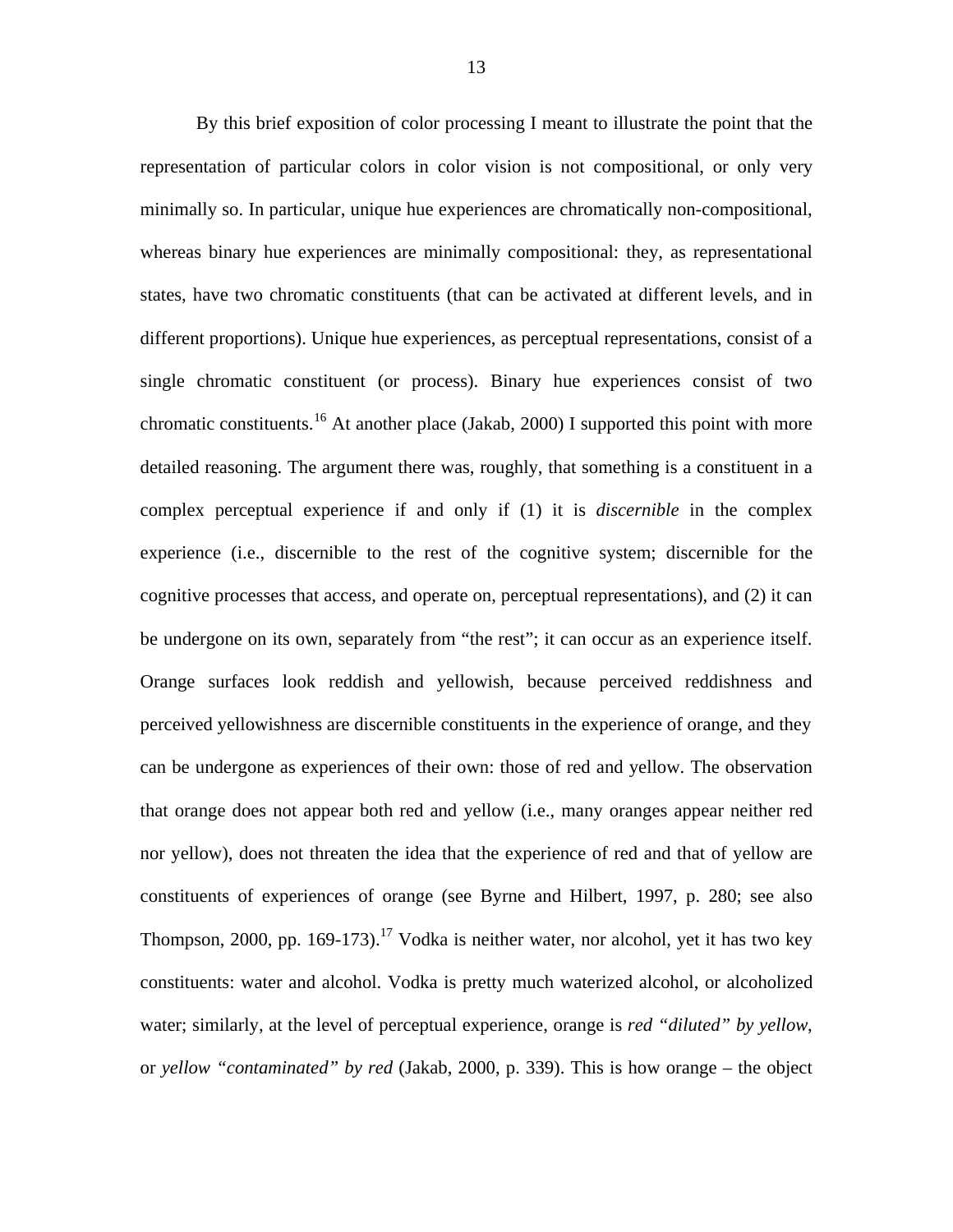color – appears both reddish and yellowish (see Byrne and Hilbert, 1997, pp. 280-281). On the other hand, looking only yellowish (chromatically), or predominantly yellowish, is the same as looking yellow. The compositionality in the experience of orange should be understood as a combination of representational states. The experience of orange is not the experience of red *and* the experience of yellow (it is neither); it is the concatenation of these two experiences. Similarly, the complex symbol A&B is neither the symbol A nor the symbol  $B - it$  is the concatenation of these two symbols.

It is also arguable that whatever simple syntactic, or constituent, structure color experiences might have is representationally irrelevant in the sense that it does not successfully, or veridically, represent a corresponding physical structure present in the canonical causes of color experience. The unique-binary division is a perfect example of this (Hardin, 1988, pp. 66-67; 1997, p. 291; Thompson, 1995, pp. 123-124, 2000, p. 169). There are theorists who contend that the unique-binary division in color experience does represent a true physical division in the realm of object color (Byrne and Hilbert, 1997, pp. 280-281, 2003; Tye, 2000, pp. 162-165; Bradley and Tye, 2001). In my opinion, this is less than obvious (see Hardin, 1988, pp. 66-67; Clark, 1996, p. S145; Matthen, 1999; Thompson, 2000, pp. 172-173; Jakab, 2003a, 2003b; Jakab and McLaughlin, 2003). For this reason I think that singular color experiences are *representationally atomic* (Fodor, 1987, 1998, pp. ????; Jakab, 2000, pp. 337-338). Their syntactic structure is minimal and "residual": it does not reliably indicate any corresponding structure in the environment. In addition, some color experiences (like those corresponding to the Hering primaries) may not have any proper constituents (constituents other than themselves) at all, and so they are *elementary perceptual states* (Jakab, 2000, p. 337).<sup>18</sup>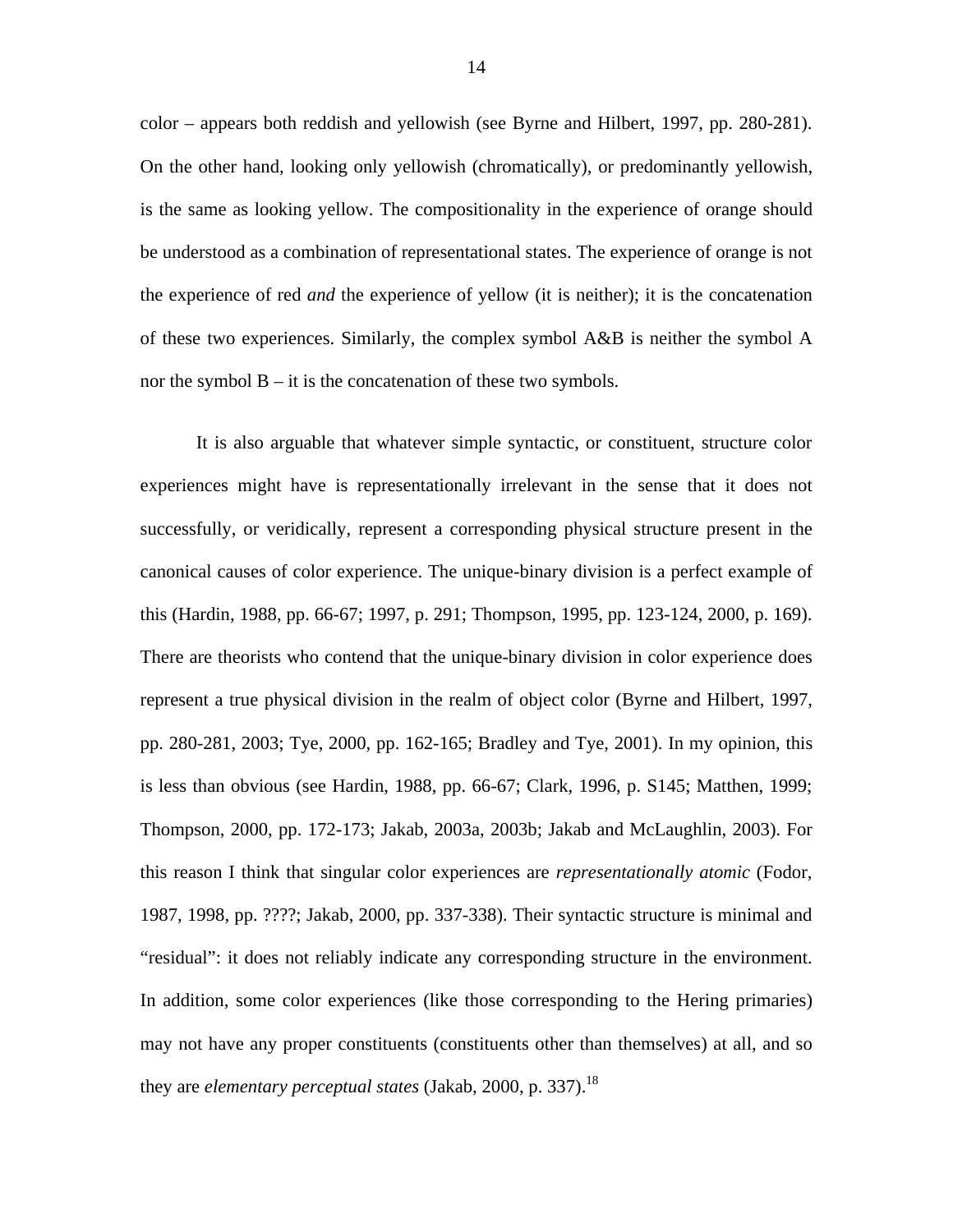Note that a better-known analysis of binary hue experiences rejects the idea that such experiences have constituent structure (Hardin, 1988, p. 43; Thompson, 2000, p. 171). Hardin says that particular colors are represented by vectors in a three-dimensional vector space (i.e., color space), and that such vectorial representations of colors have *vector components*, and vector components are not parts of vectors. Hence, on this analysis, no color experience has any constituent structure in the sense I just presented. In response to this view I remarked that in some cases, dimensions of vectors might correspond to some sort of constituent structure<sup>19</sup> (e.g., the proportion of activation of different states or processes, as happens with the two chromatic opponent channels in color experience) whereas in other cases vector dimensions do not correspond to any constituent structure (Jakab, 2000, pp. 338-339, 341). Let me emphasize that if one endorses the conclusion that no color experiences have any constituent structure at all, that does not jeopardize the point I want to make here. Quite the contrary, such a conclusion makes my main point even more straightforward.

To summarize, my point is that visual representations of particular shapes are compositional and often quite complex states whereas visual representations of particular colors are much simpler states that are either not themselves compositional, or very minimally so. For this reason, shape perception appears to give us much more information about particular shapes than does color perception about particular colors. I offer this as an explanation of why conceptual revelation is true of shape perception but false of color perception.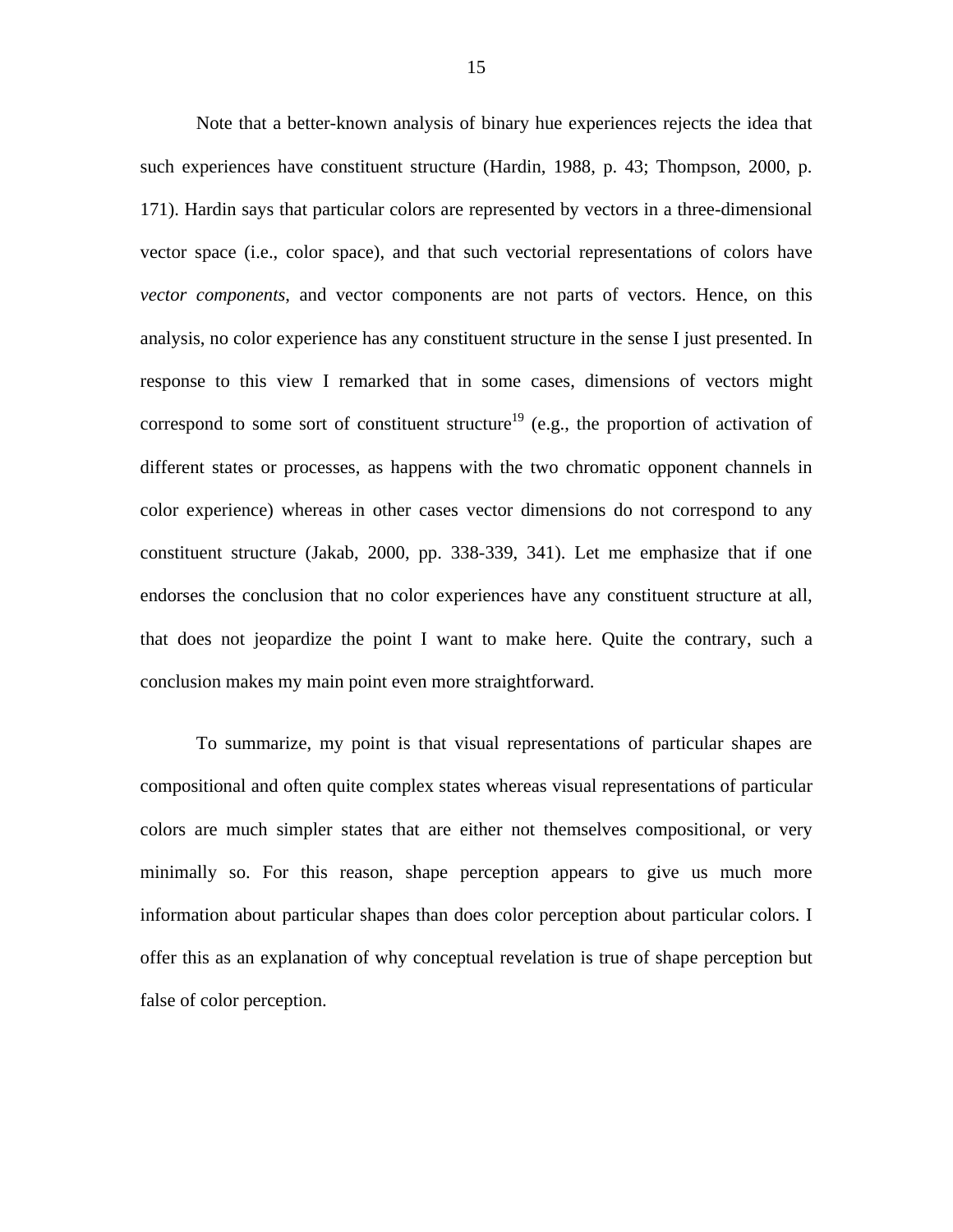## **4. Two versions of physicalism about color**

Physicalism about color is the thesis that object colors are physical properties of surfaces, and they are the canonical causes of our experiences of color. On physicalism, object colors are observer-independent. This means that (1) they can exist (i.e., be physically realized) in the absence of perceiving organisms, and (2) they are specifiable without making reference to observers' perceptual responses. Current versions of color physicalism propose to identify colors with types of surface reflectance (Hilbert, 1987; Byrne and Hilbert, 1997, 2003; Matthen, 1988, pp. 24-25; Tye, 1995, pp. 147-148; 2000, Ch. 7; Dretske, 1995, pp. 88-93????). This is so because it seems very unlikely that colors can be identified with some fundamental physical, or chemical properties (Hardin, 1988; Nassau, 1997), and surface reflectance is at any rate the closest empirical correlate of our color sensations. It is also true that surface reflectances are key factors in causing our color sensations.<sup>20</sup> Physicalists about color also attempt to identify colors with local, in some sense intrinsic, properties of surfaces, as opposed to, say, relations between a target surface (to which a color is attributed) and its surround.<sup>21</sup>

There exist, however, two rather different brands of physicalism about color. According to Hilbert, Byrne, Tye, and Dretske, the property of being a color (say, red), does not in any way include a relation to perceivers. Indeed, being red is one and the same property in every possible world: color names are rigid designators (Tye, 2000, note 4 on p. 167). On the alternative account (Jackson and Pargetter, 1997; McLaughlin, 2002), colors are identified with the bases of the dispositions to elicit experiences of color. Something is red only if it fills *the redness-role* (McLaughlin, 2002), that is, it disposes its bearers to look red (in specified circumstances C, to specified types of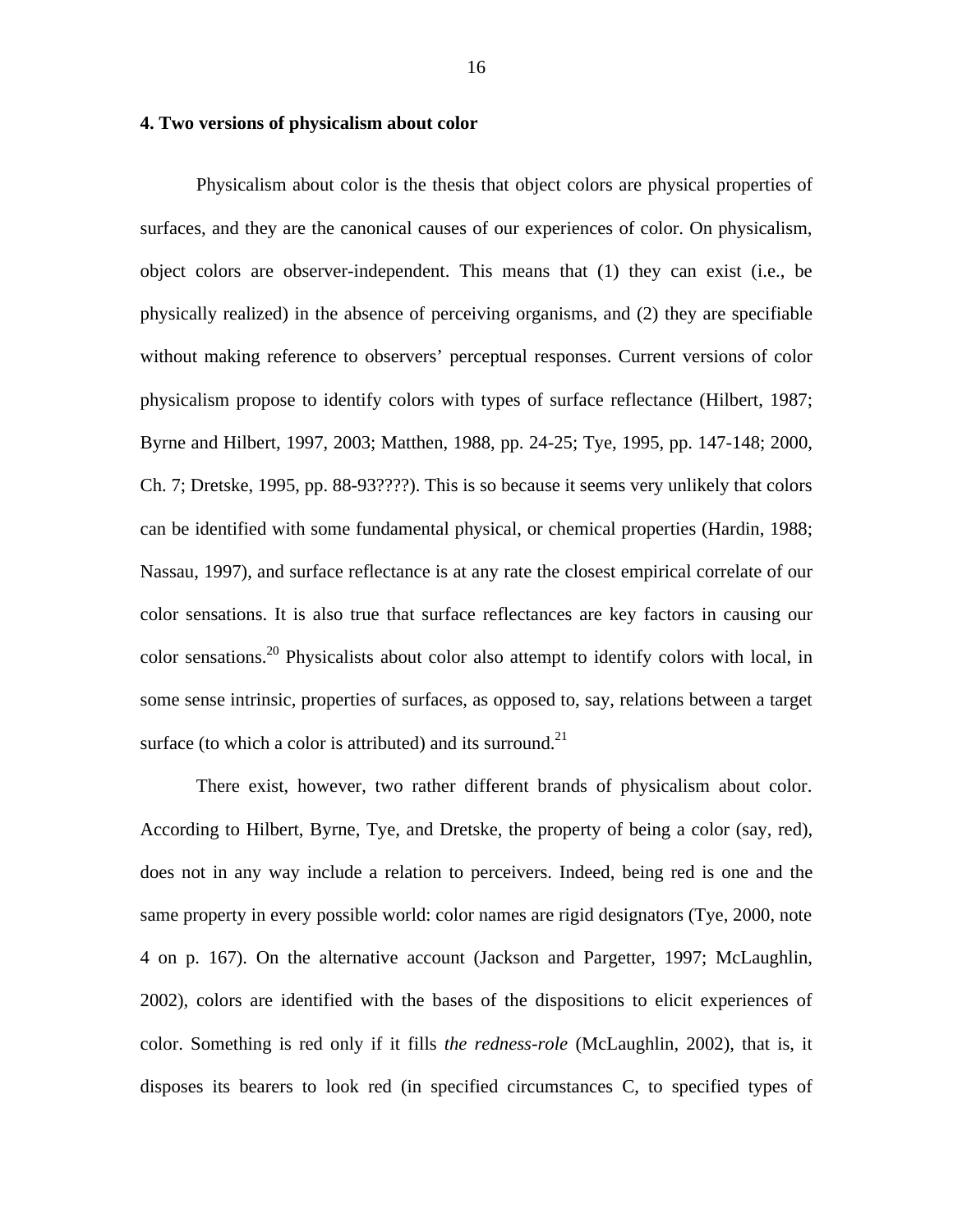perceivers P). To this view McLauglin adds that some surface property R is redness only if it is common to all surfaces that are disposed to look red (to perceivers of type P, in circumstances  $C$ ).<sup>22</sup> McLaughlin explicitly rejects the idea that color names are rigid designators. For instance, the surface property R that disposes its bearers to look red to trichromat humans in average daylight, might not have done so – it might not have played the redness role.<sup>23</sup> Had it not done so, it would not have been redness.

Note some subtleties about this second brand of color physicalism. It is still true on this view that colors can be physically realized in the absence of perceivers, since even if there were, say, no trichromat humans, the bases of the dispositions to look red (to trichromat humans in average daylight) could still be present. Such properties can also be characterized without making reference to reactions of perceivers. Redness can be characterized in terms of surface reflectance, composition of radiant light, and so on. However, notice that redness can be characterized in perceiver-independent terms only if we refer to some of its contingent features that happen to obtain in the actual world, but remain silent about its essential attributes. For playing the redness-role is essential for a property to be redness, but the redness-role consists in eliciting experiences of red (in suitable perceivers, in suitable circumstances). Therefore, characterizing the colors by this essential attribute of them inevitably makes reference to reactions of perceivers.

Perhaps the most dramatic difference between the two approaches to color physicalism just presented is that on the rigid designator account colors are absolute whereas on the non-rigid version they are relative to perceivers and circumstances. In fact, both Jackson and Pargetter (1997) and McLaughlin (2003) are color-relativists. This means that color-roles like the redness-role necessarily include the specification of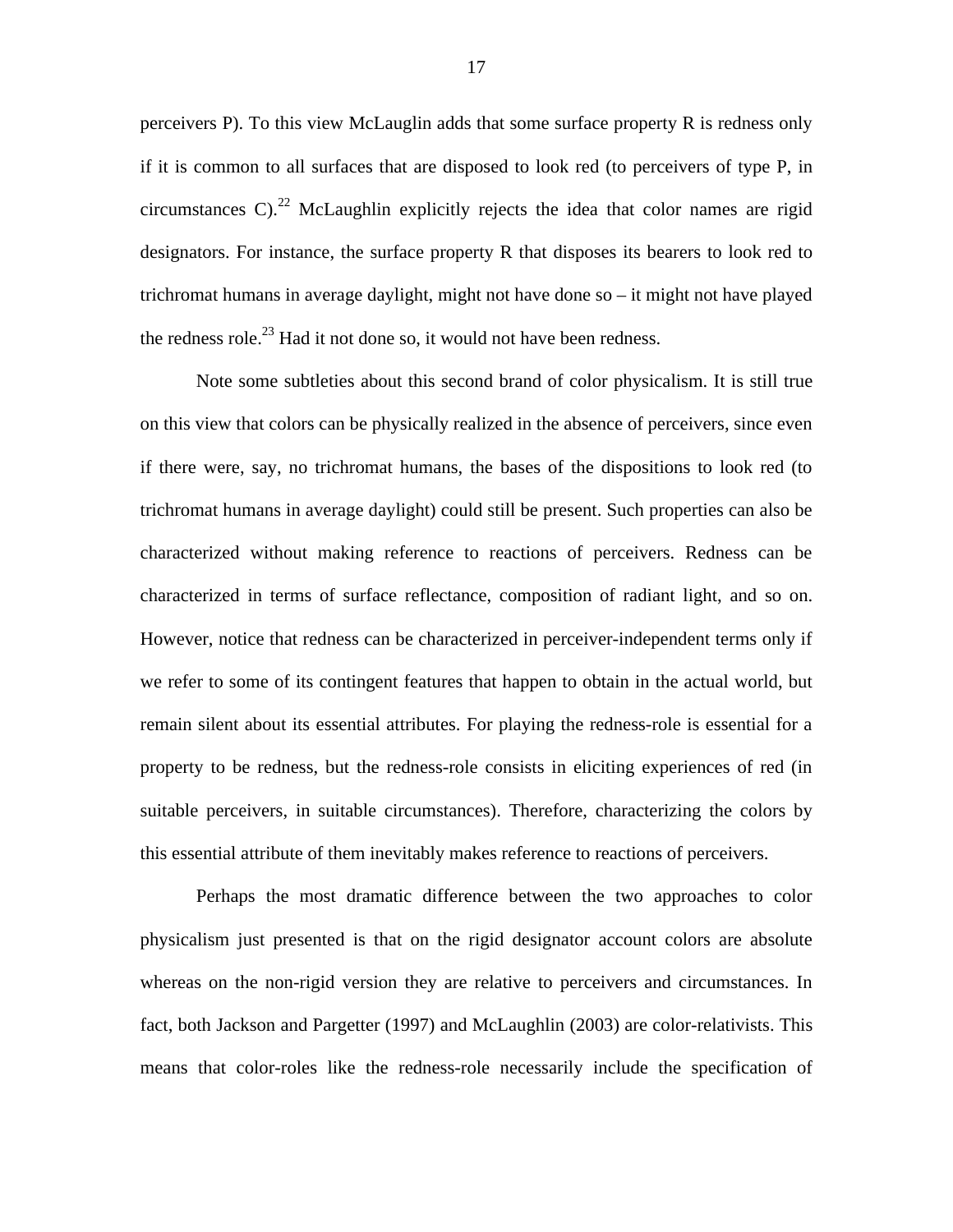circumstances and that of perceivers. According to the notion of relativized color, there is no such property as *red, full stop*. What there is is *red, for subject S in circumstance C*. Relativization seems to be a very useful move since dependence of color perception on the circumstances and on perceivers is obvious. What looks bluish green to me in average daylight looks black to me in red light. It might easily happen that, on purchasing a shirt, it looks to me one shade in the store, and a noticeably different one in the street. Similarly, if the shirt looks predominantly bluish green to me in daylight, it might still look predominantly greenish blue to some other person in the very same circumstance.<sup>24</sup> It is widely believed that there are even greater differences between the color perception of different species (Thompson et al., 1992; Matthen, 1999).

To the contrary, the rigid-designator version of color physicalism is absolutist about color. According to Dretske, Tye, Byrne, and Hilbert, a given type of surface reflectance R is one and the same color Q for everyone, therefore it looks Q to trichromat humans in "normal", or "optimal" circumstances of perception. It may not look Q to dichromats, but that's because dichromats do not have "normal" color vision. Similarly, if a surface exhibiting R looks some color other than Q to a trichromat human, then either the circumstances fail to be normal or some kind of *normal misperception* obtains (Matthen, 1988; Dretske, 1995, pp. 88-93; Tye, 2000, pp. 151-162; Haugeland, 1981, p. 18; Matthen and Levy, 1984).

#### **5. Problems with color absolutism.**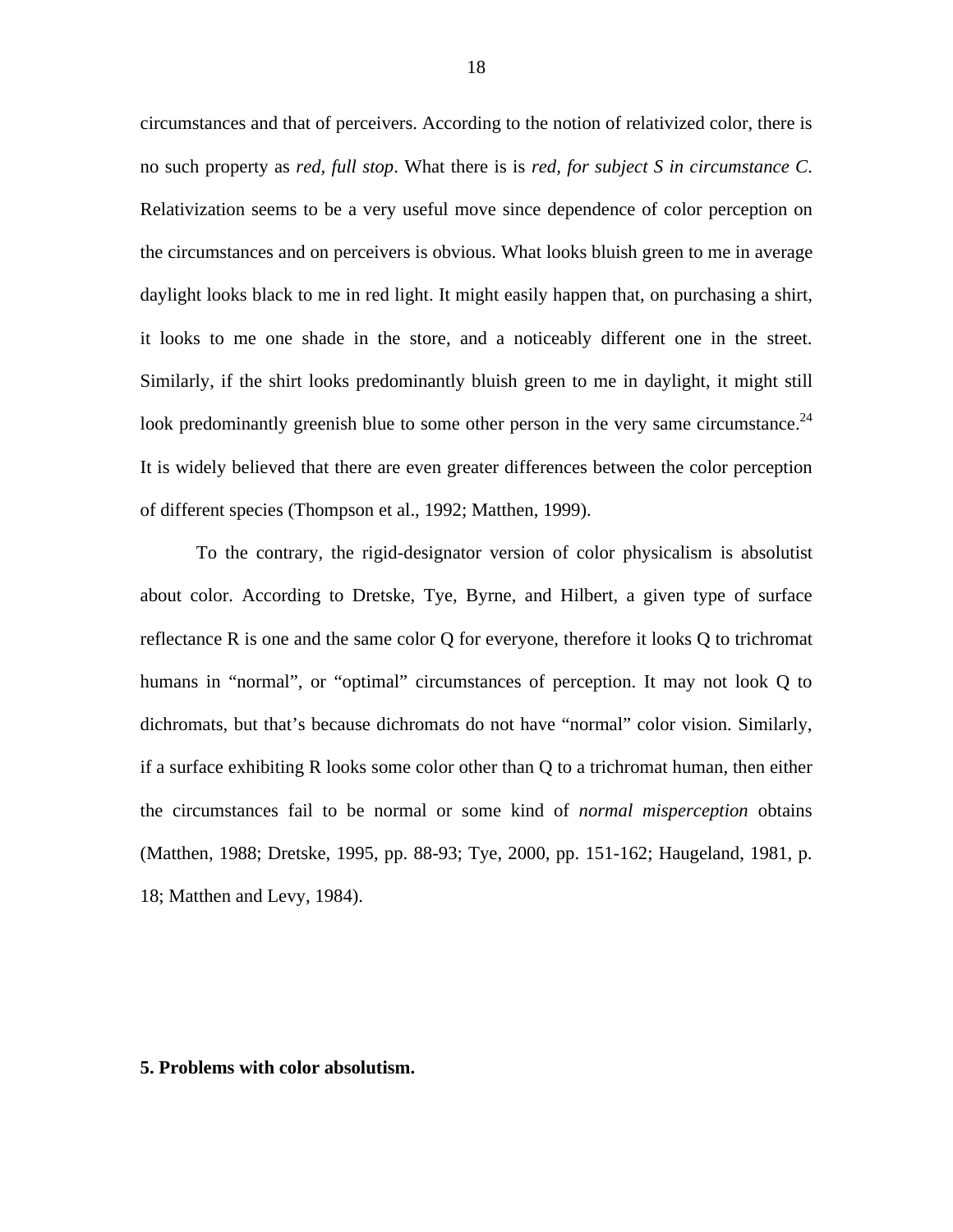The problem with color absolutism is the following. First, "normal" or "optimal" conditions of perception are pretty variable. Second, independently of the relevant circumstances, normal trichromat humans vary substantially in their color perception. Regarding the circumstances, there are a number of crucial factors influencing color perception: illumination, surround effects (simultaneous contrast), state of adaptation of the eye, and so on. Individual differences in color vision are, to a large extent, due to differences in the spectral sensitivity profiles of the three wavelength-selective retinal photoreceptor classes (Lutze et al., 1990; Neitz and Neitz, 1998; Hardin, 1988, 76-82). The changes in perceived color that these factors produce are, most often, only slight: they are changes in the perceived narrow shade of surfaces, but not in their broader perceptual color category. Ripe tomatoes look red to every trichromat, but the exact shade of red that a particular tomato looks to different trichromats in the same illumination, or to the same observer under two different illuminants seems to vary to a measurable extent. $^{25}$ 

For instance, take sunlight as the best norm of illumination. Natural lighting by the sun differs widely in different parts of the day, and in different weather conditions (see Shepard, 1997). Despite approximate color constancy (Fairchild, 1998, pp. 156-157; Wandell, 1995, pp. 314-315), perceived narrow shades change with illumination to some extent. In everyday situations we tend not to notice such changes, but they can be demonstrated in the laboratory (Brainard and Wandell, 1992).<sup>26</sup> Simultaneous contrast effects on color perception are also ubiquitous. The perceived narrow shade of a particular surface changes slightly with changes in the color of its surround (Wandell, 1995, Chs. 4, 9; Fairchild, 1998, pp. 135-139; Chichilnisky and Wandell, 1995;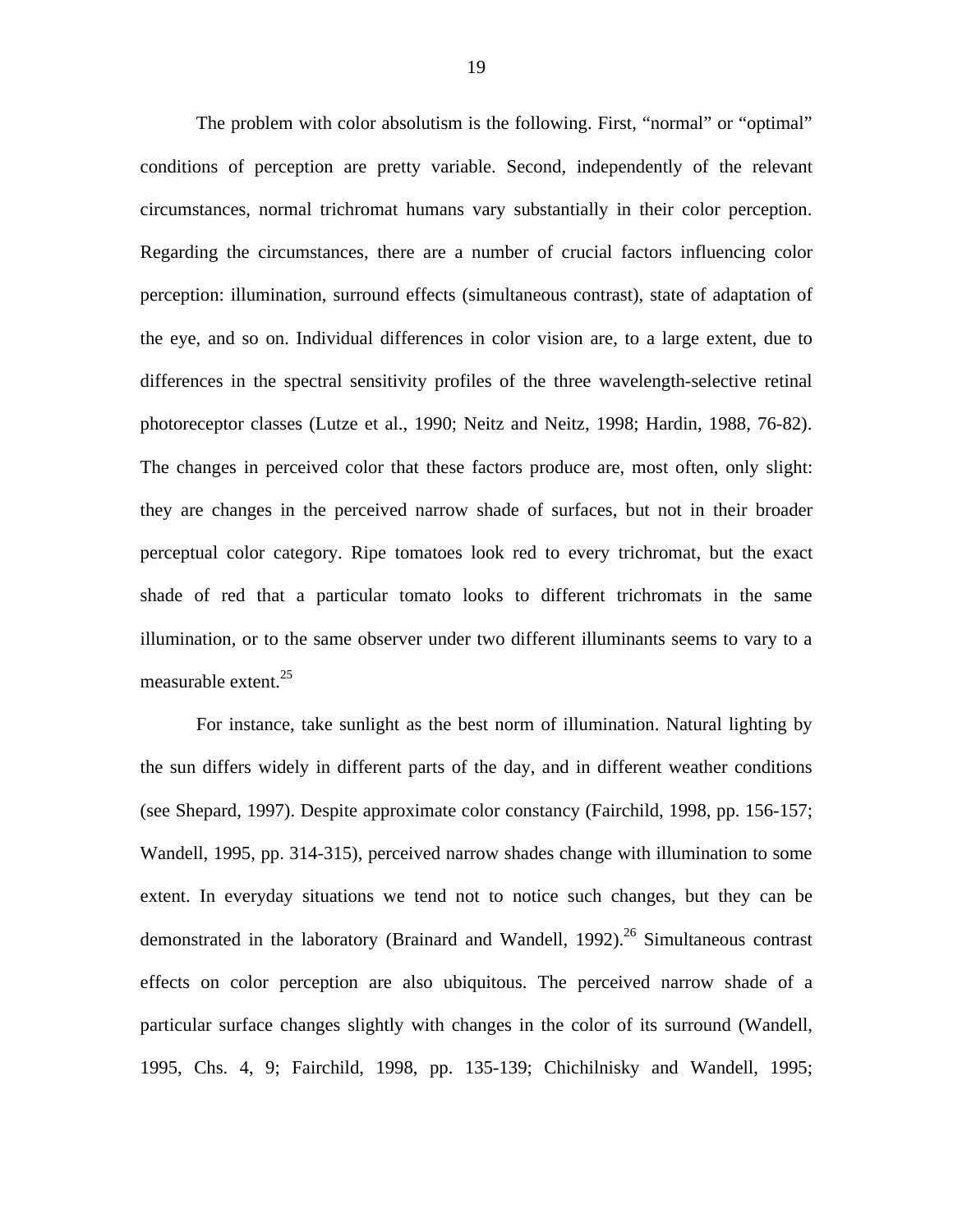Shepherd, 1999). Finally, due to individual differences in color perception, one and the same surface in the same circumstance often looks different in color to different colornormal subjects.

For these reasons, color science introduced standards. Standard illuminants are lights with precisely specified relative energy distribution. Standard color contexts for viewing color samples often consist of achromatic grays, blacks, ot otherwise attempt to minimize chromatic induction (Fairchild, 1998, p. 135). To eliminate variation in color perception due to differences in adaptation of the eye, experimental subjects can all be adapted to the same illumination (e.g., dark-adapted before viewing color stimuli on a computer monitor).<sup>27</sup> Any particular standard circumstance for perception can minimize or eliminate within-subject changes in color perception. However, there exist many different standards in color science, each having a different effect on subjects' color perception. Switching between standards does cause changes in the perception of particular color samples by particular subjects.

This problem of standard variation (McLaughlin, 2002, sections 10-11) raises a question for color absolutists. A given sample looks different in color (i.e., narrow shade) in different standard circumstances to the same observer; but which of these circumstances reveals *the true color* of the sample? Remember, for color absolutists a given sample X has one and the same color for everyone, regardless of changes in circumstances of perception.<sup>28</sup> But the color X looks to any perceiver differs in different standard circumstances. So, even if we admit, with Matthen (1988) and Tye (2002) the possibility of normal misperception, we first have to pick and choose which of color science's standard conditions to take as revelatory with respect of the true shades of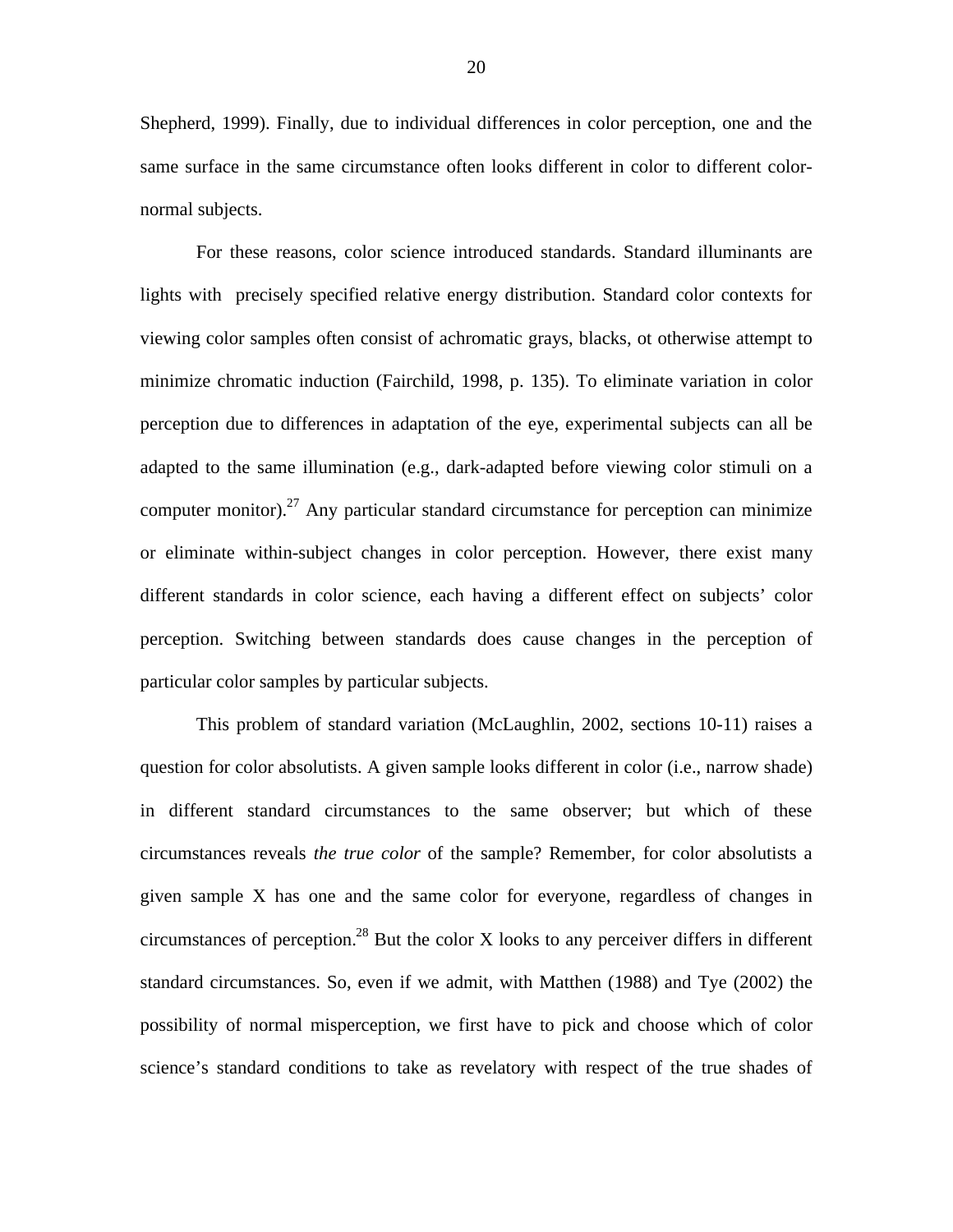objects. There seems to be no non-arbitrary ground for such a choice. Furthermore, if we do make this choice, the unavoidable consequence will be that in our everyday life we are virtually never in the circumstance that reveals the true shades of objects, so with very rare exceptions we always misperceive the colors. Individual differences cause a similar problem: Whose color perception reveals the true colors (narrow shades) of objects, given that color-normals often explicitly disagree in their color perception and judgment of one and the same sample in the same circumstance? Pick any one subject and it follows that anyone who disagrees with her about the exact shades of objects (at least 90 per cent of color-normals, on closer scrutiny) will be in error. This is an utterly absurd consequence, and what generated it is the assumption of color absolutism. That's how relativism about color acquires motivation (see McLaughlin, 2002).

### **6. Some replies to the challenge**

Naturally, color absolutists have tried to counter the challenge just presented. Tye (2000, pp. 89-93) argues that individual differences in color perception are properly understood as differences in one's capacity to discriminate colors. When two subjects A and B look at the same color sample S in the same circumstances, and S looks pure green to A whereas it looks slightly bluish green to B, what is going on, according to Tye, is that B has better color-discrimination than A. B is capable of discerning the tinge of blueness in the sample that A does not notice. The difference is like that between two gauges, one more finely calibrated than the other. A blunt ruler may say of a steel rod that it is roughly 19 inches long; a better ruler may say of the same rod that it is 19.35 inches long – neither ruler is mistaken. The same moral applies to individual differences in color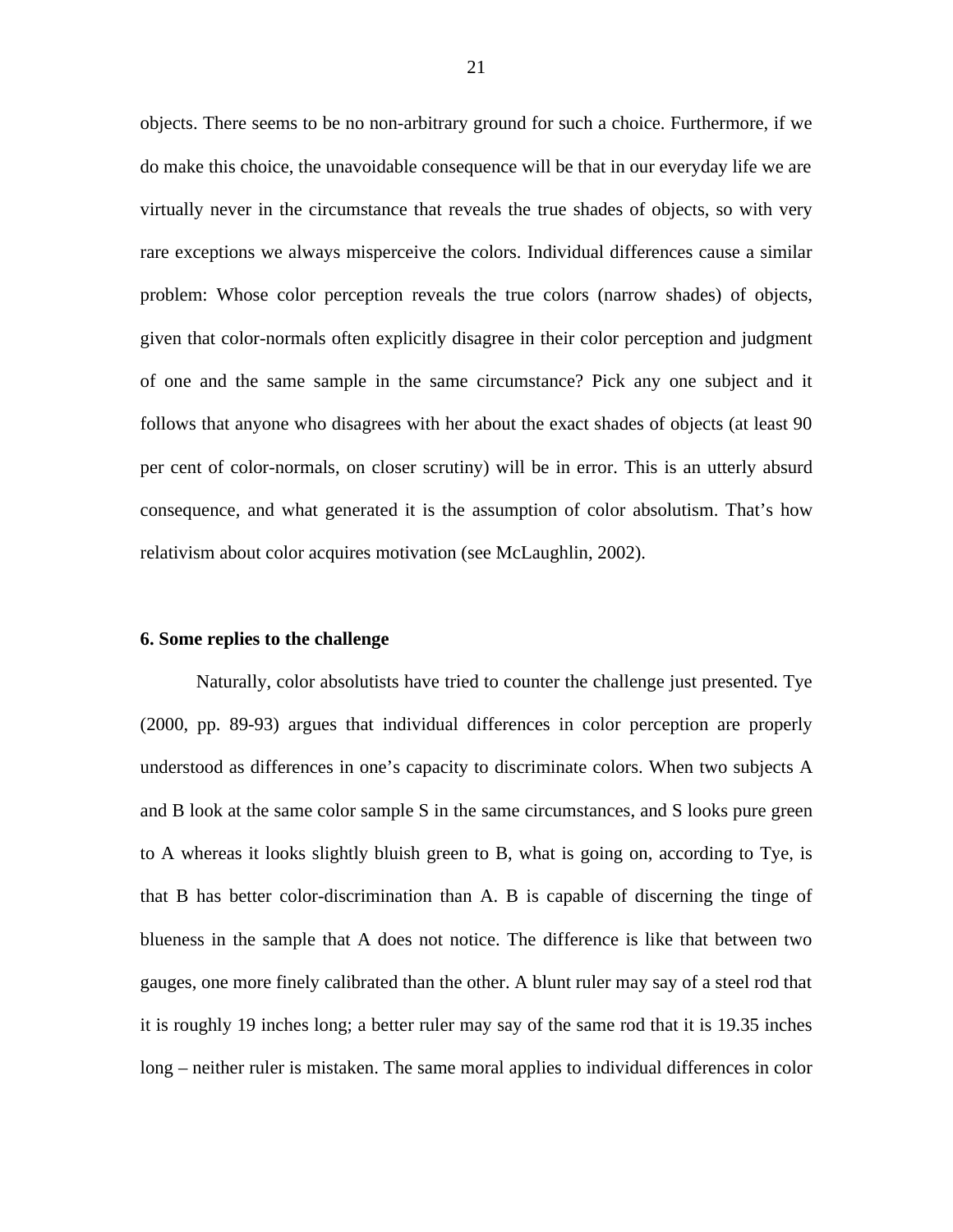vision, Tye contends. Thus the existing individual differences between trichromat subjects do not support the conclusion arising from color absolutism that some, perhaps many, color-normals misperceive the narrow shades of objects. Tye also thinks that the phenomenon of color constancy is robust enough so that changes in normal illumination cause at most ignorable changes in perceived shades (Tye, 2000, pp. 147, 150), and that simultaneous contrast effects occur only occasionally, therefore they can be safely regarded as cases of normal misperception, on a par with shape illusions.

Regarding the latter two claims, they are simply false (see Fairchild, 1998, pp. 156-157; Wandell, 1995, pp. 314-315). Tye's suggestion about color constancy (2000, pp. 147, 150) is made to sound plausible by effectively confusing broad color categories and narrow shades under the term 'color'.<sup>29</sup> Moreover, simultaneous contrast effects are ubiquitous, not occasional. Any particular reflecting surface under constant illumination can look a whole variety of different shades (even very different ones) to the same subject, depending on its surround. So the question which of the surrounds reveals *the true color* of the sample continues to bother the absolutist. Perhaps some neutral midgray background reveals the true shades of objects? Again, any such choice seems entirely arbitrary (McLaughlin, 2002), and it implies that in everyday life we very rarely see the true shades of objects – perhaps we do so only in the color scientist's laboratory.

Tye's proposal about individual differences, despite being ingenious, does not work either. Variation in trichromat color perception can take forms that cannot be accounted for by Tye's calibration approach. If a green sample looks slightly yellowish green to subject A, and slightly bluish green to B, this cannot be a mere difference in their ability to discriminate colors. A discerns a tinge of yellowishness, whereas B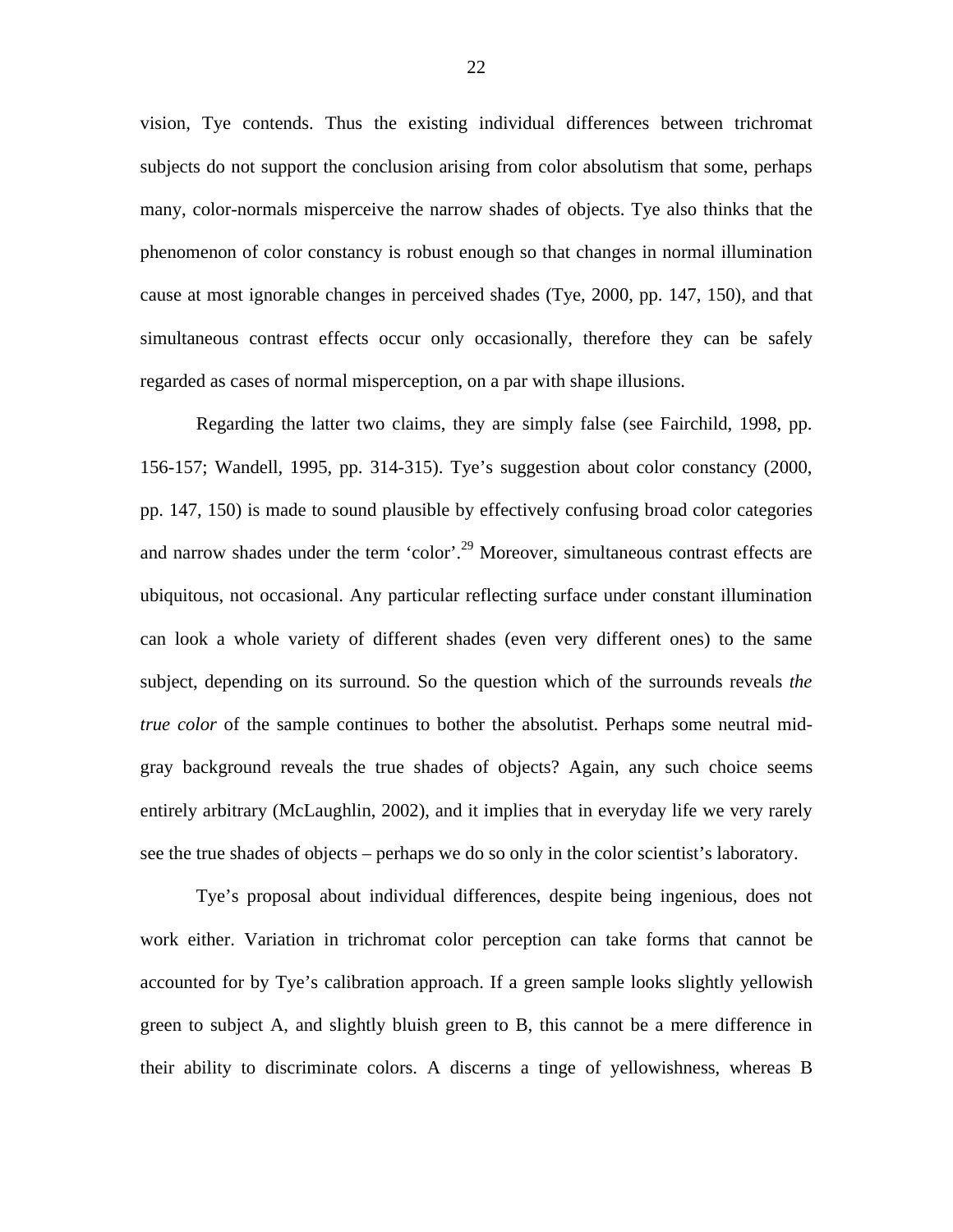discerns a tinge of bluishness; now the question, which one of them is right, arises in a nastier way for the color absolutist. The sample is either yellowish or bluish; there is strong reason to assume, within the absolutist approach, that it cannot simultaneously be both. Moreover, if, by assumption, the sample is objectively bluish green, whereas it looks to subject A yellowish green, then it seems very hard for Tye to avoid the conclusion that A, a perfectly normal color perceiver, misperceives the sample. There exist some data suggesting that this sort of individual variation might actually exist (Jakab, 2001, Ch. 6, 2003).

Byrne and Hilbert (1997, 2003) propose two other ways to accommodate variation in trichromat color perception in the absolutist approach. Their first proposal (Byrne and Hilbert, 1997, pp. 272-274) is that narrow shades or certain specific color categories like *unique green* or *slightly bluish green* are not contraries: if a surface is unique green, it does not follow that it is thereby not slightly bluish green. Some bluish greens are certainly not unique greens, but others may be. Byrne and Hilbert offer an analogy: there are shapes that are both squares and diamonds, namely, any square standing on one of its corners. Yet it might mistakenly appear to someone that no diamonds are ever squares – perhaps the idea that no bluish greens are ever unique greens is the same way mistaken, suggest Byrne and Hilbert. Of course, there are many diamonds that aren't squares, but there are also bluish greens that are not unique greens, so this analogy between shape and color seems to obtain.

If it is accepted that unique green and bluish green *are* contraries, then it still remains true that seeing a unique green surface as green with a tinge of blue is only a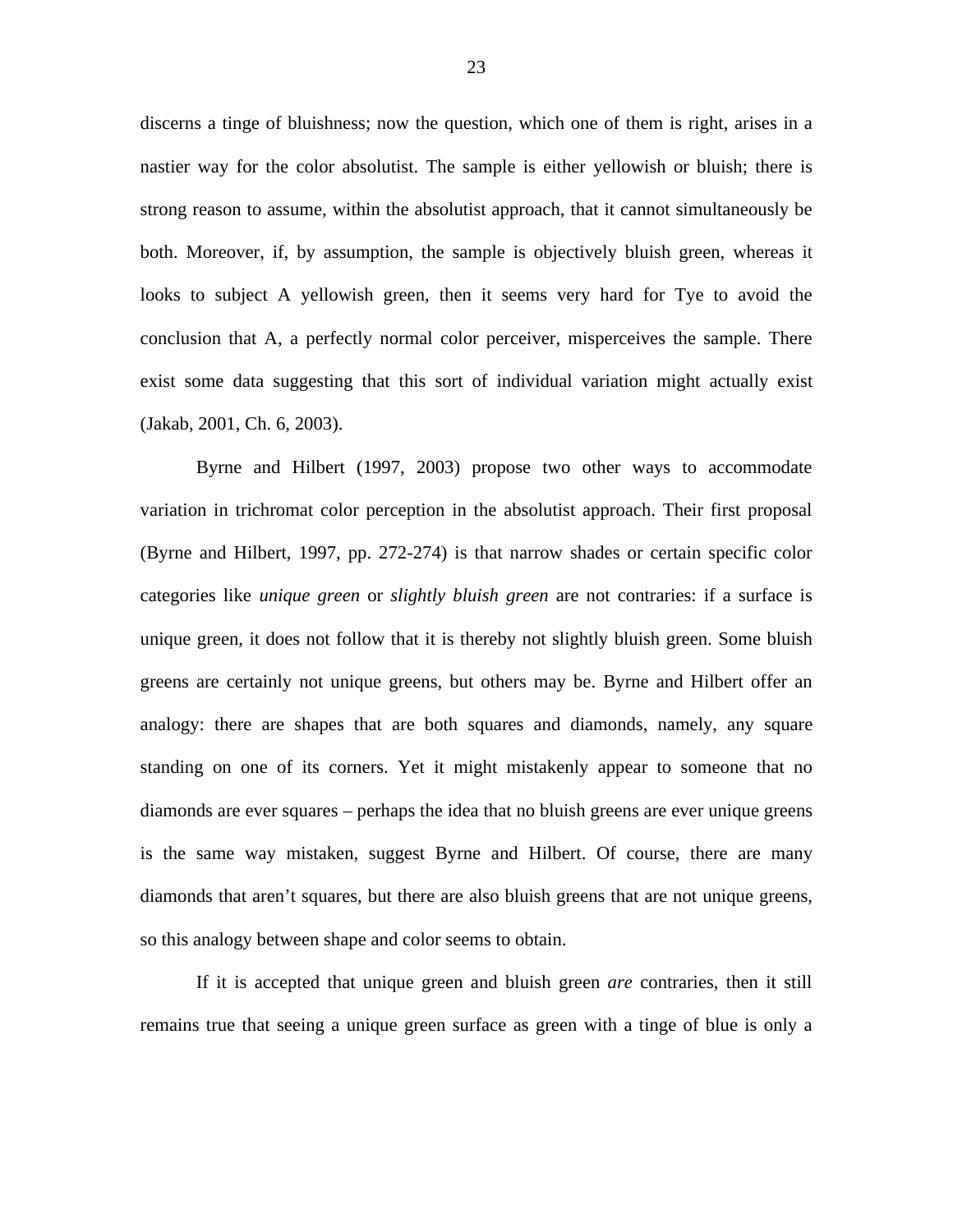marginal error and such a color perception is for the most part veridical. (I.e., that the surface is predominantly green is correctly perceived).

In response, it is worth noting that even if being bluish green is compatible with being unique green in the way Byrne and Hilbert assume (something I do not believe), being slightly yellowish green and being slightly bluish green are certainly incompatible properties simply because being bluish and being yellowish are incompatible. $30$  So if a sample looks slightly yellowish green to A and slightly bluish green to B, then at least one of them must be in error. In a *marginal* error only, Byrne and Hilbert would add; in a marginal error *with respect to broad color categories*, I would add. But what is a marginal error with respect to broad color categories is a total error with respect to narrow shades. If, by assumption, a particular surface is slightly bluish green, but it looks to me slightly yellowish green, then I completely misidentify the narrow shade (the *determinate*, in Byrne and Hilbert's terms: 1997, pp. 266-267, 276-278, 280-281) in question.<sup>31</sup> I might still be correct about which broad color category (determinable) the perceived surface belongs in, but regarding the narrow shade, I am simply off the mark. Thus variation in trichromat color perception either prevents us from specifying the narrow shades in terms of surface reflectance (i.e., as metameric sets), or it forces us to admit that the overwhelming majority of color-normal people, in most circumstances, misperceive the narrow shades of objects in normal circumstances of perception.

In their most recent article, Byrne and Hilbert (2003) choose the latter way. They argue that a slight but ubiquitous error with respect to the visual perception of shapes occurs fairly frequently in humans.<sup>32</sup> So it should come as no surprise if such errors obtain in "normal" color vision as well. Byrne and Hilbert would ask that since the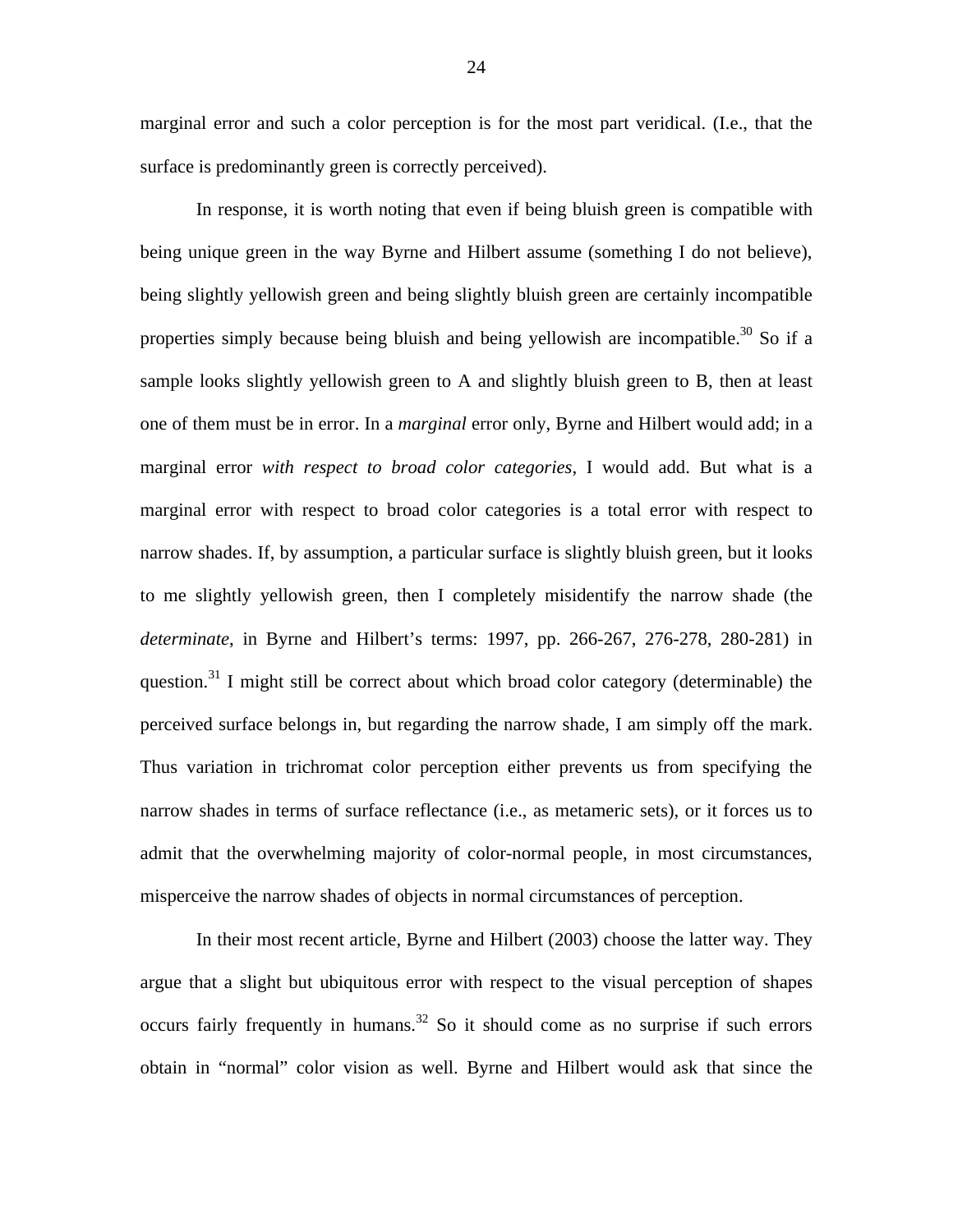existence of this kind of error does not make relativism about shape the least bit plausible, why should it make color relativism any more plausible? Byrne and Hilbert note that there is a relevant difference between color perception and shape perception, namely that in the latter case there are "independent tests" for the exact veridicality of shape perception, whereas there is no comparable test for color perception (Byrne and Hilbert, 2003, section 3.4.). But, they suggest, this difference does not support colorrelativism – it only leads to a strange form of agnosticism about narrow shades. Since to different trichromat subjects different metameric sets will look unique green, and since there is no independent test for the correctness of the perception of narrow shades, it is in principle impossible to decide who is right about perceiving unique green, and so it is in principle impossible to establish which metameric set *is* unique green – objectively, or in absolute terms. Mutatis mutandis for all other narrow shades, we should add. We can probably learn the reflectance basis of the eight broad chromatic categories (red, green, yellow, blue, orange, purple, yellowish green and bluish green) plus that of black, midgray and white. Perhaps we can do a little better, characterizing narrower color categories like scarlet or navy blue in terms of reflectance. But just go to a paint shop, look at the thousands of available narrow shades each one of which is affected by the problem of agnosticism. The sample called Patio Pink very likely appears slightly different in color to different normal color perceivers, even in the same circumstances. In the other direction, the color that *is* 70 per cent reddish and 30 per cent bluish, cannot be characterized in terms of reflectance. This is because to different normal color perceivers different and often non-overlapping narrow ranges of reflectance (metameric sets) will appear 70 per cent reddish and 30 per cent bluish. Thus on Byrne and Hilbert's view, the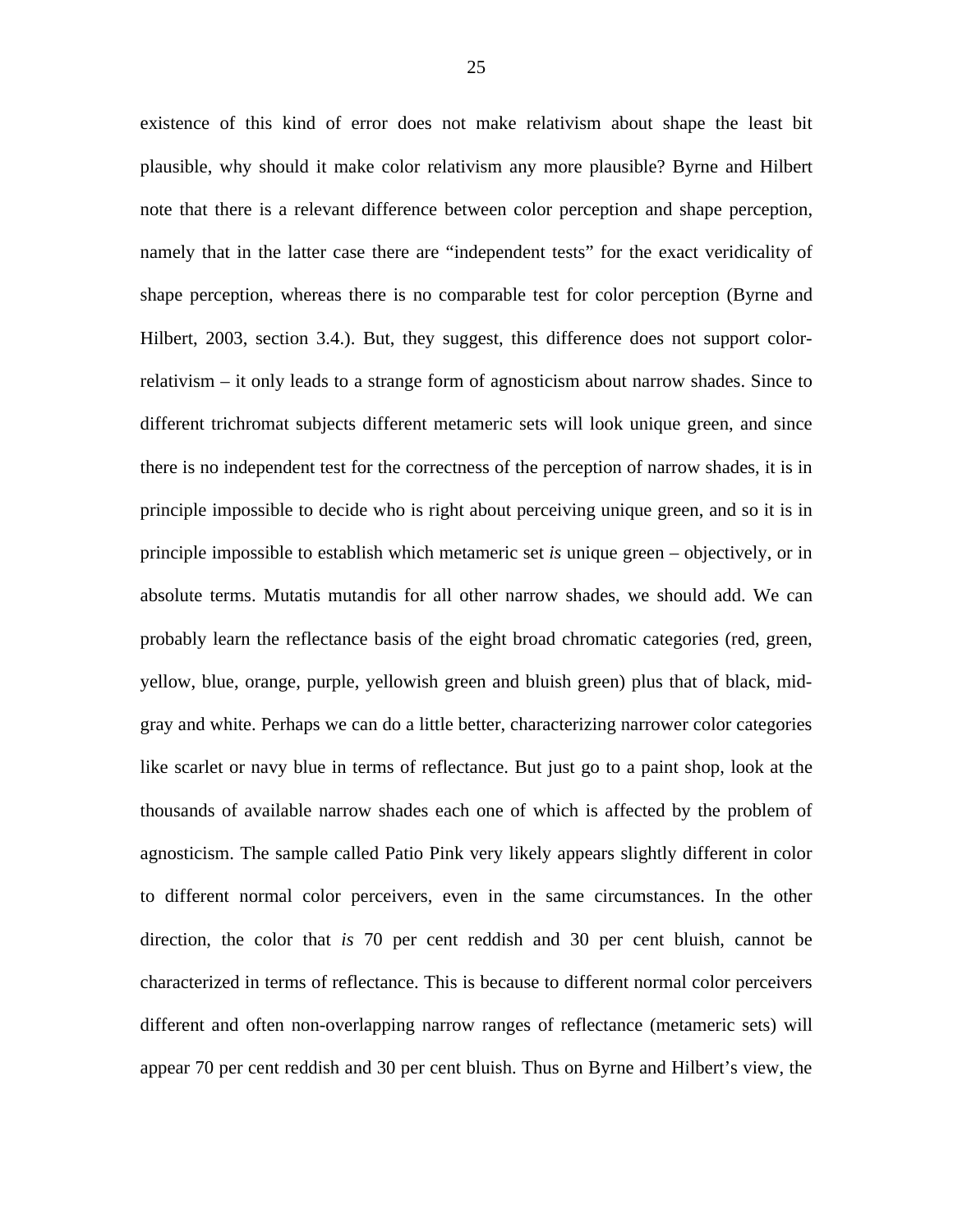reflectance basis of all narrow shades is in principle unknowable. However, there still exist the narrow shades that are objectively unique green, or objectively 70 per cent bluish and 30 per cent reddish, and so on. This is Byrne and Hilbert's absolutist reply to the problem of individual differences.

#### **7. Why relativizing colors is plausible whereas relativizing shapes would be absurd**

Here is a difference between color perception and shape perception that follows from Byrne and Hilbert's view. Individual differences in shape perception together with the (very plausible) view of type physicalism and absolutism about shape do not lead us to agnosticism about shape. However, individual differences in normal color perception together with type physicalism and absolutism about color do lead us to agnosticism about color, as Byrne and Hilbert admit (2003, note 50).

Question: what is the reason for this difference between color and shape? Byrne and Hilbert's answer: there is an independent test for *correctness* of shape perception, whereas no such test exists for color perception. This sounds right, but needs a little explication. So the next question is, what is the reason for this latter difference? Why isn't there an independent test for the correctness of color vision? Byrne and Hilbert's answer: the lack of such an independent test for color vision is partly due to the fact that colors are perceived by only one modality (unlike shapes); in addition, colors, contrary to shapes, do not play any interesting causal role, hence they do not figure significantly in the data and theories of other sciences.<sup>33</sup>

I think this latter reply is wrong. In my opinion, we have an independent test for the correctness of shape perception because shape perception is *conceptually revelatory*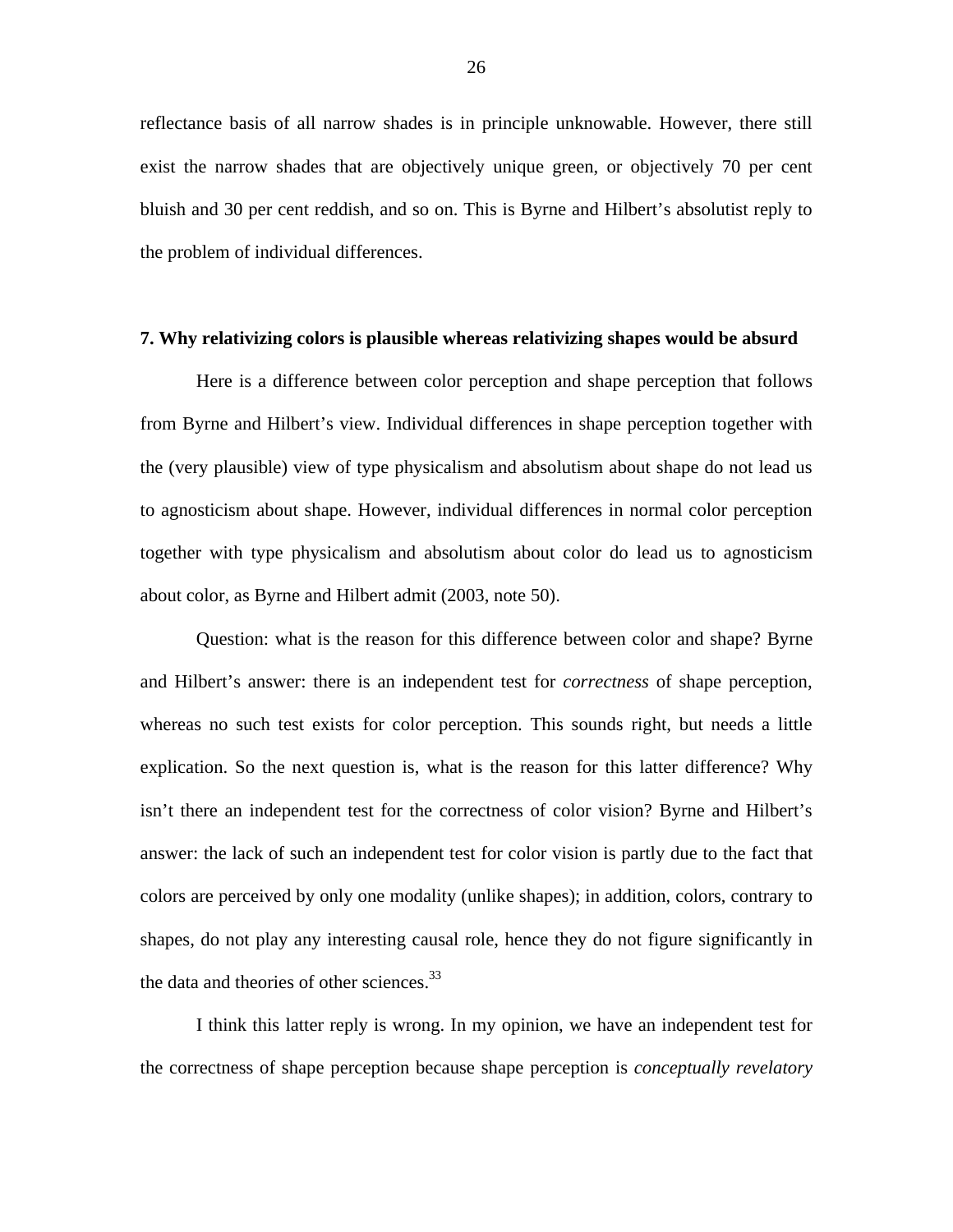with respect to shapes, therefore there exists a normative connection between shapes (the relevant stimulus properties) and the corresponding types of visual shape experience. For instance, the visual experience of something being circular is supposed to be such that it makes available to intellectual reflection the essence of being circular. Here is the story in more detail.

As we saw above, shape percepts are compositional. Perceptual states representing particular shapes on particular occasions have constituent structure, and so they encode structural information about the physical conditions that are their canonical causes, namely particular shapes. Color percepts, on the other hand, are representationally atomic – they do not encode structural information about their causes (surface reflectances, wavelength compositions, etc.). Independently of this, in both cases (that of color perception and that of shape perception), the canonical causes of the percepts can be described in perception-independent terms.

Due to the structural information encoding just mentioned, there are two ways in which shape percepts carry information about shapes:

(1) Lawlike covariation or tracking. Optimally, percepts as of squares track squares; percepts as of spheres track spheres, and so on.

(2) Structural information encoding (as explained above).

Now, shape perception is mistaken when there is a discrepancy between (1) and (2): for instance, when a shape percept  $P_s$  covaries with certain ovals (or egg-shapes) in the environment, yet it delivers to the processes that operate on it the information that each point on the indicated shape's perimeter (or 3D surface) is at equal distance from its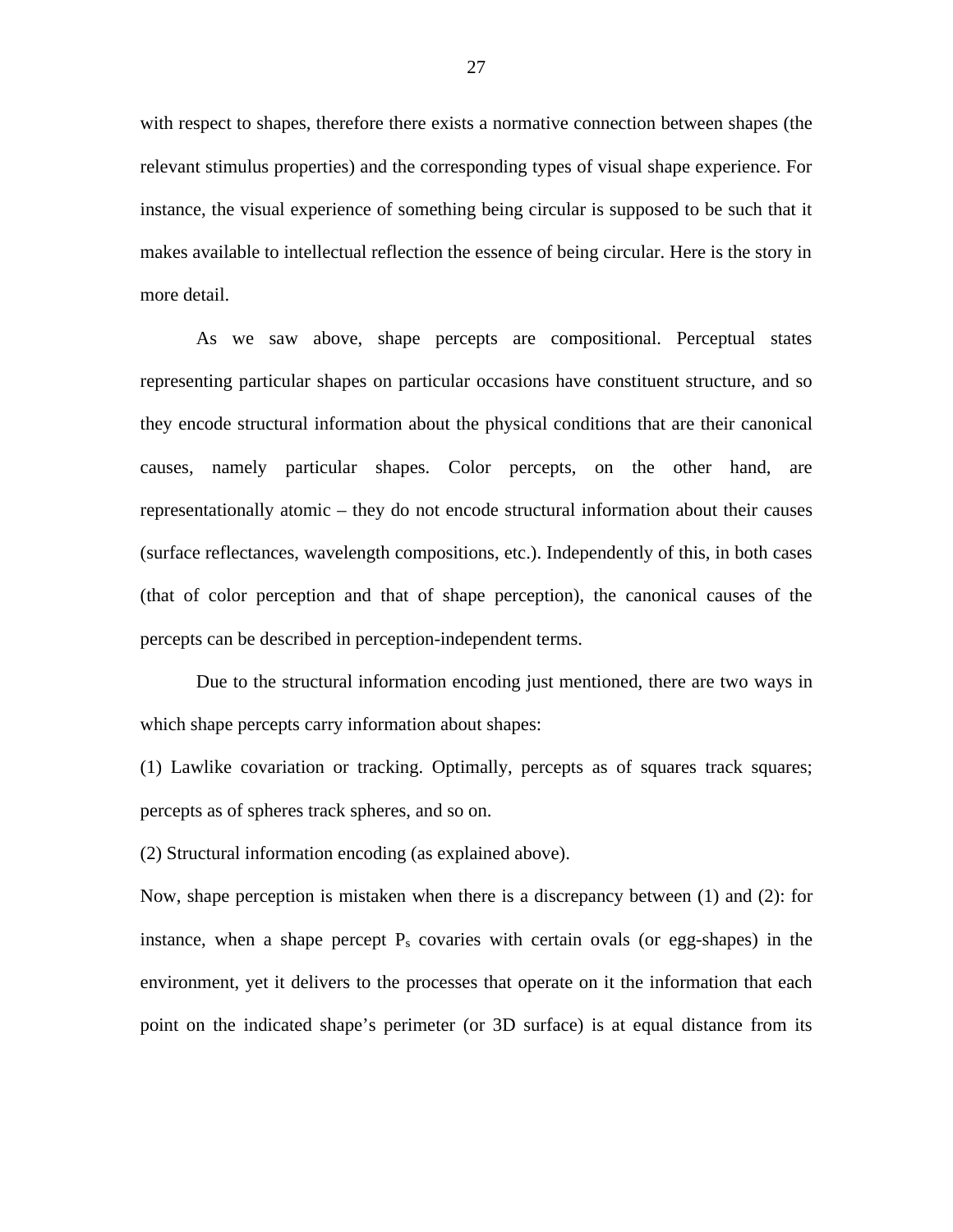center. (I.e., the structural-information-encoding part conveys information about something round or spherical, when in fact an oval or egg-shape appears in the scene).

Due to the lack of structural information encoding, there is only one way color percepts carry information about the colors, and that is tracking. Since there is no structural encoding in color percepts, there is no possible discrepancy between the two sources of information.

Here is the most important implication of this story. The required synchrony or harmony between the two sources of information (1) and (2) is the source of the normative link between shapes and shape percepts. This is why, on finding individual differences in shape perception, we can establish who is right and how shape perception *should* work. And the lack of (2) in the case of color perception is the reason why the normative link is missing between colors and color percepts.

This difference in normativity between shape perception and color perception explains why it is reasonable to relativize colors, but not shapes. No matter whether a subject locates unique green on one Munsell chip or rather another (see Kuehni, 2001), as long as she performs well in color discrimination, her color vison is normal *and veridical* – there is no non-question-begging reason to suppose otherwise. There is no theoretical reason whatsoever to anchor unique green to this, rather that that, narrow reflectance range. That's why 'unique green full stop' is indeterminate in its reference. However, 'unique green for subject S, in circumstances C, at time t', is not the same way indeterminate.

Moreover, recognizing the difference in normativity between shape perception and color perception helps to come to terms with the independent test problem raised by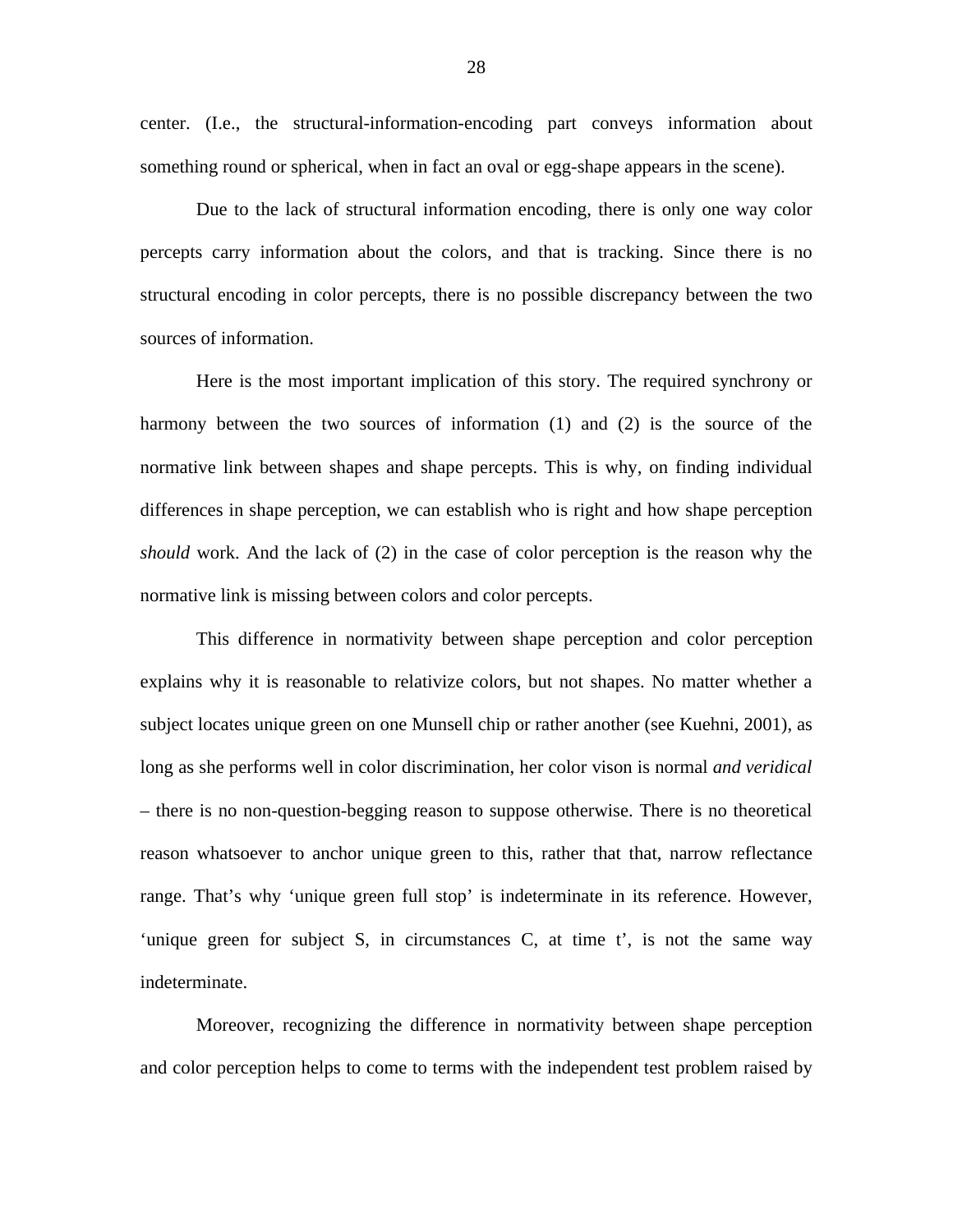Byrne and Hilbert. What Byrne and Hilbert call an independent test for shape perception is checking for the harmony between the two sources of information in shape perception: tracking and structural encoding. For instance, does a subject find circular objects circular? Do her visual percepts that track circular shapes induce the behavioral output in her that is a report of a circular shape? Note that this is done simply by showing circles to the subject (the tacit assumption is that doing so will elicit the type of visual percept in her that tracks circles), and asking her what shape they look. If she reports an ellipse, she might have astigmatism, aniseikonia, or some other opthalmological (or neurological) condition.

The normative element in shape perception is quite important. Shape perception is supposed to reveal the properties that are the *particular* shapes in rich (and correct) detail. In Dretske's evolutionary terminology (Dretske, 1988, 1995, chapter 1) shape perception was selected for this achievement, and so if function is understood in terms of evolutionary history, then shape perception has the function of providing rich detail about particular shapes to humans and various animals. Of course, providing such detail served skills like spatial navigation and recognition – that's how it added to the organism's fitness. (Conceptual revelation was hardly the performance for which perception of 3D space and shape were selected.) Note also that the mere need for effective discrimination and recognition of shapes does not necessitate structural encoding, but complex behavioral interaction with shapes, like navigation or manipulation, do. If all an organism needed would be to discriminate and recognize shapes, then its visual system could in principle succeed by encoding them in an low-dimensional similarity space where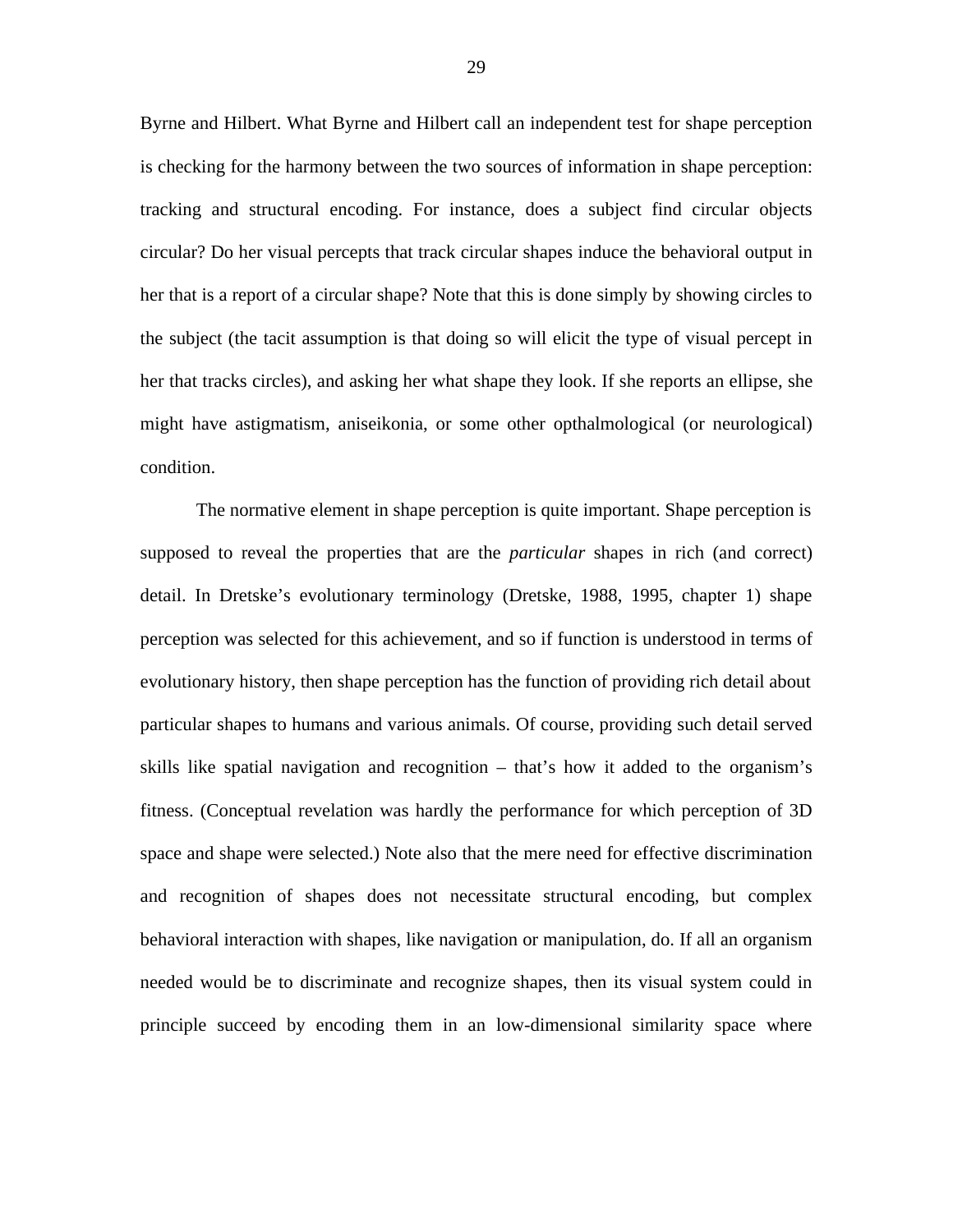particular shapes would be represented as single points, quite similarly to the representation of colors in color space.

On the contrary, color vision does not structurally encode particular object colors. However, this simpler form of representation already helps the organism to discriminate surfaces based on their narrow shade, and recognize them based on broad color categories. And that's all animals and most humans need color for. Animals and humans discriminate and recognize objects and surfaces<sup>34</sup> based on their color, and they interact in complicated ways with the surfaces and objects themselves, not with their colors. They pick the berry, not its redness. Probably for these reasons, color vision does not provide any detailed information about the rather complex states of affairs that are the particular colors. These states of affairs include surface reflectances of target objects, their interaction with reflectances of surrounding surfaces and the illuminant, and a number of other factors. Color perception does handle such information (see Maloney, 1999, 2002), but it does not make it available to the rest of the cognitive system.

#### **8. Martin Davies on externalism and experience**

#### **8.1. An externalist defense**

In one of his papers, Martin Davies sets out to establish representational externalism about the contents of perceptual experience (Davies,  $1997$ ).<sup>35</sup> Perceptual content, the representational content of perceptual states is supposed to differ from belief content (or propositional content), in some characteristic ways, and these differences make externalism harder to esablish for perceptual content than for belief content.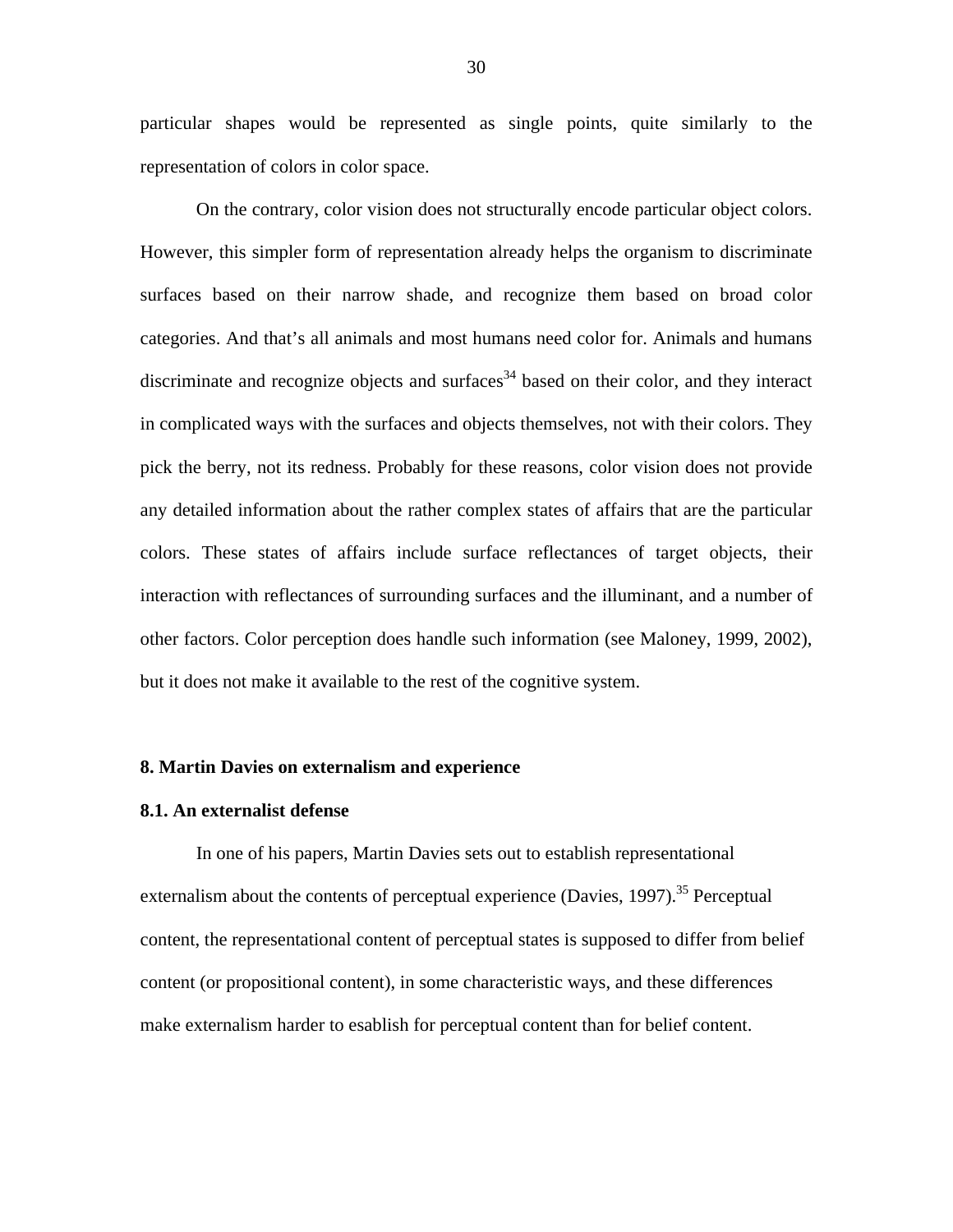First, perceptual content is thought to be *non-conceptual*, in the sense that a subject can have an experience E without possessing those concepts that would be used in specifying the content of E (Davies, 1997, pp. 309-310; see also Tye, 1995, p. 139; 2000, p. 62). For instance, it is possible to undergo the experience of red without having the concept RED. Second, perceptual content is *not object-involving* (Davies, 1997, p. 310), or *abstract* (Tye, 1995, p. 138; 2000, p. 62). This means that the numerical identity of perceived objects has no role in determining the sameness or difference of contents, only their qualitative identity does. Two objects that are exactly alike regarding their perceivable properties can be substituted for each other without altering the perceptual content they give rise to. Third, perceptual content is *fully representational*, meaning that it has correctness conditions (Davies, 1997, p. 310).<sup>36</sup>

The externalist claim for perceptual experience consists of a refutation of modal individualism, or the local supervenience thesis. According to this thesis, the representational content of perceptual states supervenes on the internal state of the subject, and so this sort of content cannot differ in exact duplicates no matter what counterfactual situations we devise for them. This amounts to constitutive externalism, the idea that the representational content of perceptual states (and hence the type of contentful mental states) is essentially dependent on relations between those states and the environment (Davies, 1997, p. 313).

In defending this position for perceptual experience, the externalist has a much more limited degree of freedom than in the case of belief content. For instance, some externalist arguments for belief content appeal to the social environment, and try to show that belief content is dependent on the individual's social context (Burge, 1979; Davies,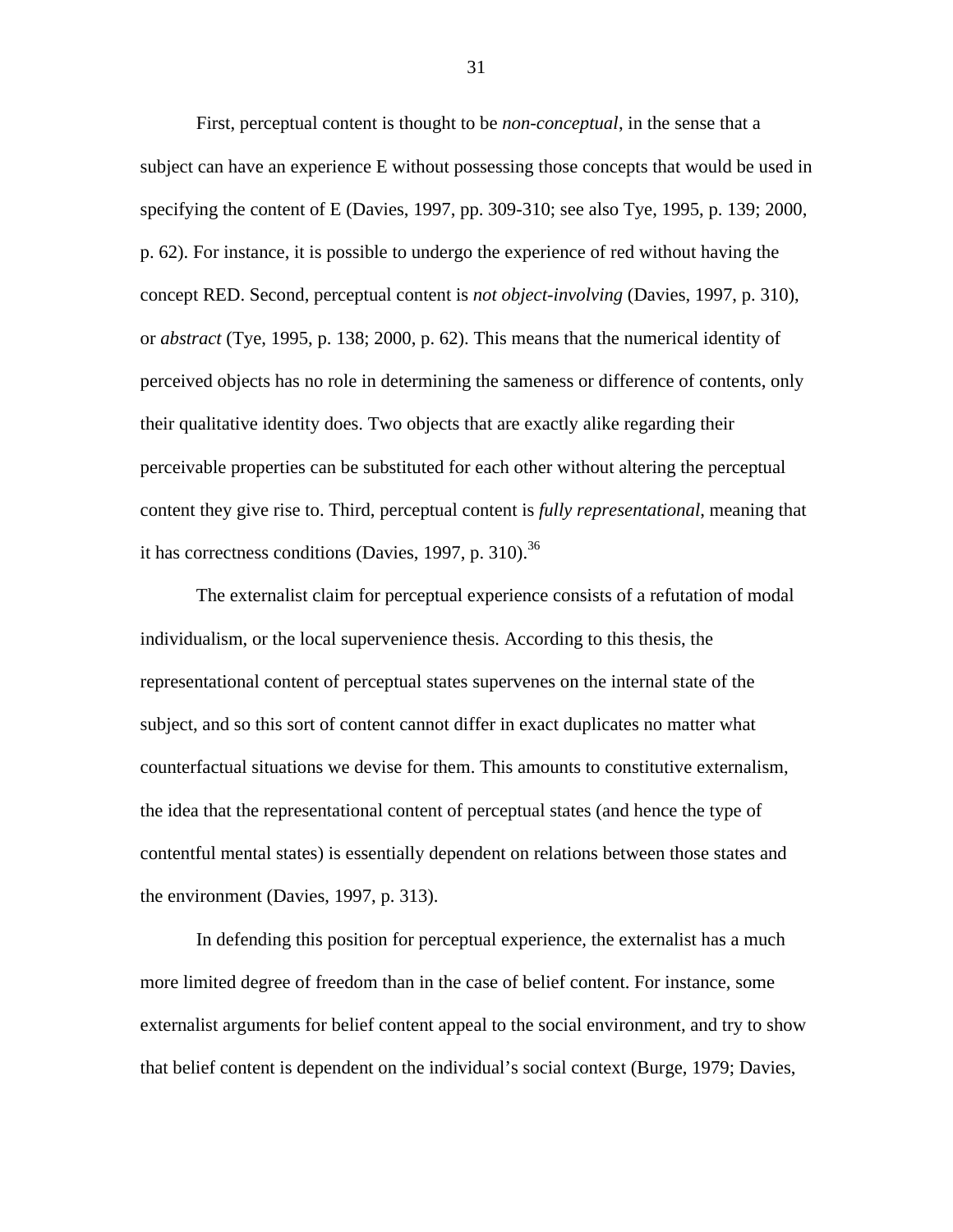1997, p. 313). But since perceptual content is non-conceptual, it sounds implausible to make a similar claim for perception. On the other hand, since perceptual content is not object-involving (Davies, 1997, pp. 310, 314), modal externalist examples that vary the numerical identity of the object represented while leaving all its perceivable (or other) attributes unchanged in order to change content do not work for perceptual content either. Two percepts that represent their objects by the same perceivable properties have the same content, differences in the numerical identity of their objects notwithstanding.<sup>37</sup> The idea that perceptual content is not object-involving means that perceptual experiences have only what is called *narrow content*, but not wide content (Fodor, 1987, Ch. 2, 1991; Davies, 1997, pp. 314-315). Narrow content includes perceivable properties, but not the numerical identity of the object represented. Thus perceptual states are fully representational: their correctness conditions simply do not include numerical identity (Davies, 1997, p. 315).

To this I would add that the same applies to externalist arguments varying "hidden essences". Even though my concept WATER and my duplicate's concept WATER on Twin Earth refer to different natural kinds  $(H<sub>2</sub>O$  and XYZ respectively), and so they have different content, *water percepts* have the same content in both the denizens of Earth and those of Twin Earth, since the content of percepts is limited to perceivable properties, and by assumption, the difference between  $H_2O$  and  $XYZ$  is not perceivable.

The challenge for the externalist is to provide an example, despite the above limitations, in which two duplicate subjects  $D_1$  and  $D_2$ , in different environments  $E_1$  and  $E_2$  respectively, undergo some physiologically and functionally identical perceptual state type  $S_0$ , yet due to environmental differences, the  $S_0$  tokens in  $D_1$  and  $D_2$  acquire different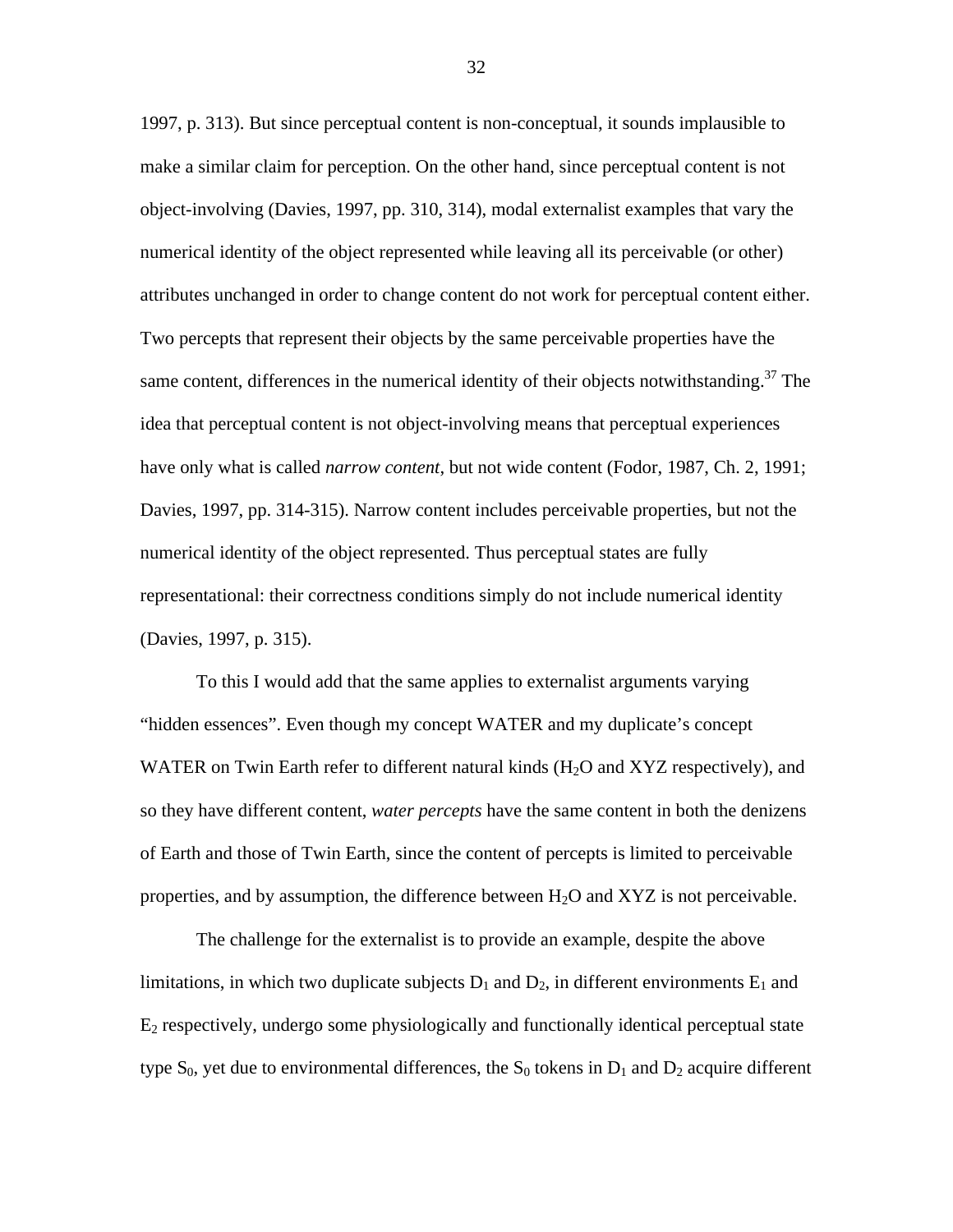perceptual content. There are additional challenges that the externalist has to face. The content of perceptual experiences is arguably dependent on the resulting behavior as well, not just on the causal antecedent that those experiences track or covary with. Assume that subject  $D_1$  in some actual-world situation  $E_1$  undergoes perceptual state type  $S_0$ ; his duplicate  $D_2$  in counterfactual situation  $E_2$  also undergoes  $S_0$ , and the only difference between the two situations is that  $S_0$  has different causal antecedents in them. If subject  $D_1$  exhibits some behavior in  $E_1$  that is specific and adequate to  $S_0$ 's object, and this behavior perseveres into the counterfactual situation, then the individualist can claim that  $S_0$ 's content is preserved through the transiton: it is the same in  $E_2$  as in  $E_1$ . This is called the *conservative stance* (Davies, 1997, pp. 315-318). If, on the other hand, subject D<sub>1</sub> in situation  $E_1$  does not exhibit any behavior that is specifically adequate to  $S_0$ 's object, then the individualist can adopt a *revisionary stance* claiming that the content of  $S_0$  in both situations is indeterminate: it is  $X_1$ -or- $X_2$ , where  $X_1$  is  $S_0$ 's stimulus in  $E_1$ , and  $X_2$  is  $S_0$ 's stimulus in  $E_2$ .

Davies puts this latter point in a less abstract way using Tyler Burge's example of shadows and cracks (Burge, 1986, 1988). There  $X_1$  in  $E_1$  is some strip of dark shadow whereas  $X_2$  in  $E_2$  is some crack (e.g., in the rocky soil), the two being perceptually indistinguishable.  $D_1$  and  $D_2$  are individuals of some animal species. First assume that the shadows and the cracks are sufficiently wide so that the shadows  $(X_1)$  in  $E_1$  provide protection form direct sunlight whereas the cracks  $(X_2)$  in  $E_2$  are hazardous as the animal can fall into them. If  $D_1$  in  $E_1$  sees the shadows as shadows, then it will approach them. If this approaching behavior carries over into  $E_2$ , then the duplicates will fall into the cracks, and this motivates the the ascription of the same content (namely shadow) to  $S_0$  in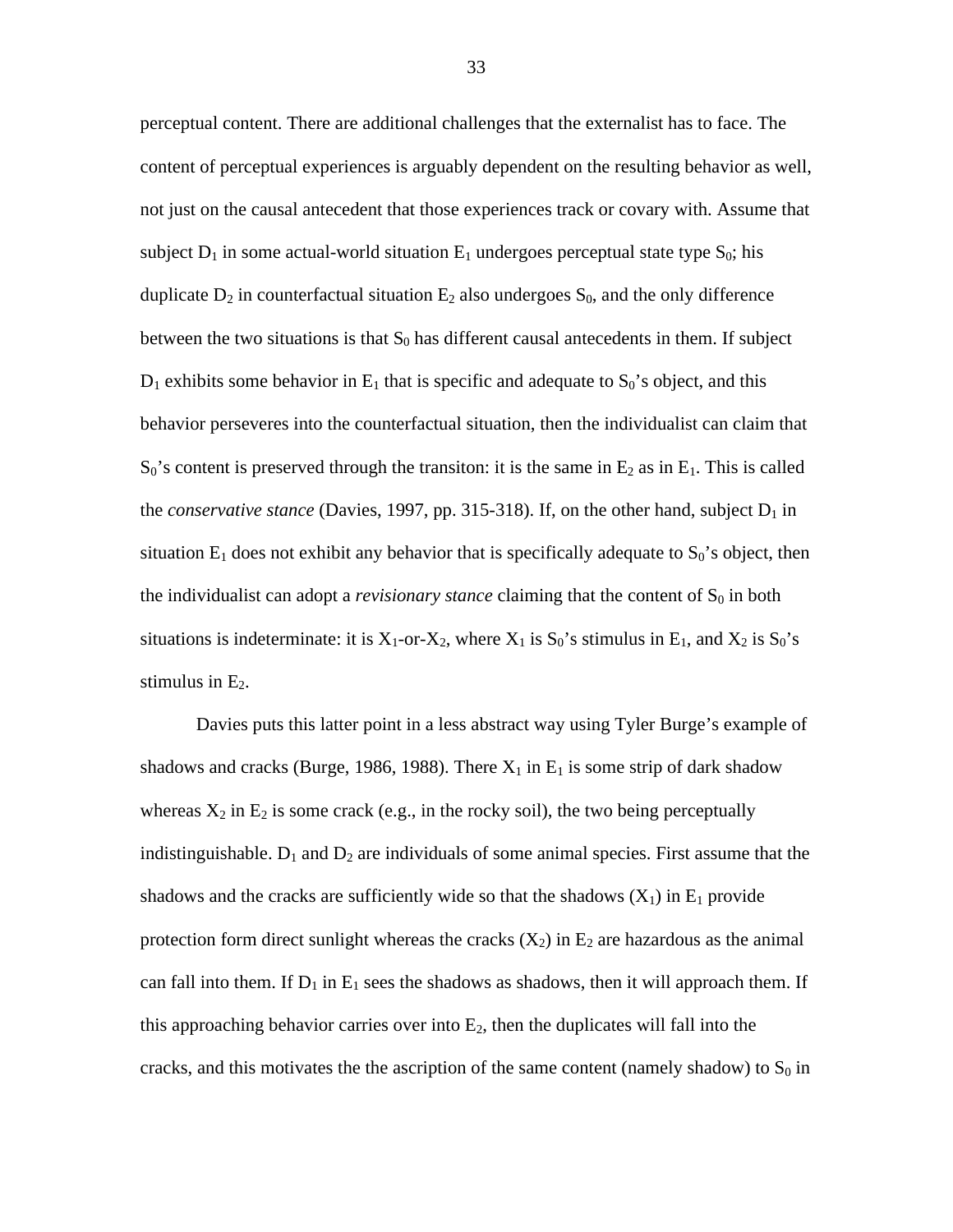$E_2$  as in  $E_1$  – the conservative stance is in order. If the shadows and cracks are narrow, and they are neither protection nor threat to the animal, consequently evoking no specific behavior in any of the two situations, then the indeterminacy in content ascription sounds more reasonable: in both situations, S<sub>0</sub>'s content is *shadow-or-crack*. Either way, the switch between  $E_1$  and  $E_2$  makes no difference to  $S_0$ 's content, and the individualist apparently wins the game.

The way out for the externalist is to create a difference between the subject's and its duplicate's behavior in a way that is consistent with their being duplicates (Davies, 1997, p. 318). In addition, the externalist has to assure that in both the actual and the counterfactual situation all factors that play a role in determining content are in harmony, that is, support the same content ascription. Three such factors are taken into account by Davies (p. 319): input (causal antecedents of percepts), output (behavior), and evolutionary history (or function, understood in terms of evolutionary history). In Davies's most developed example (pp. 321-322), the subject Percy in the actual situation  $(E_1)$  sees ellipses as ellipses and circles as circles. In  $E_1$  ellipses evoke perceptual state  $S_1$ in Percy, and circles, state  $S_2$ . Moreover, in  $E_1$  the ensuing behavior on  $S_1$ -tokenings is specifically adequate to ellipses, and  $S_2$ -tokenings result in "circlish" behavior. In the counterfactual situation  $E_2$ ,  $S_1$  is caused by circles, due to some systematic optical distortion. Moreover, the assumption is that in  $E_2$ ,  $S_1$  initiates behaviors that are internally indistinguishable from what it initiates in  $E_1$  (i.e., the evoked nerve firings, muscle contractions, etc. are all the same), but due to some gravitational or so distortion, the actual trajectories of the duplicate's movements will be specifically adequate to circular shapes. Finally, in the counterfactual situation, this has been so all along in the course of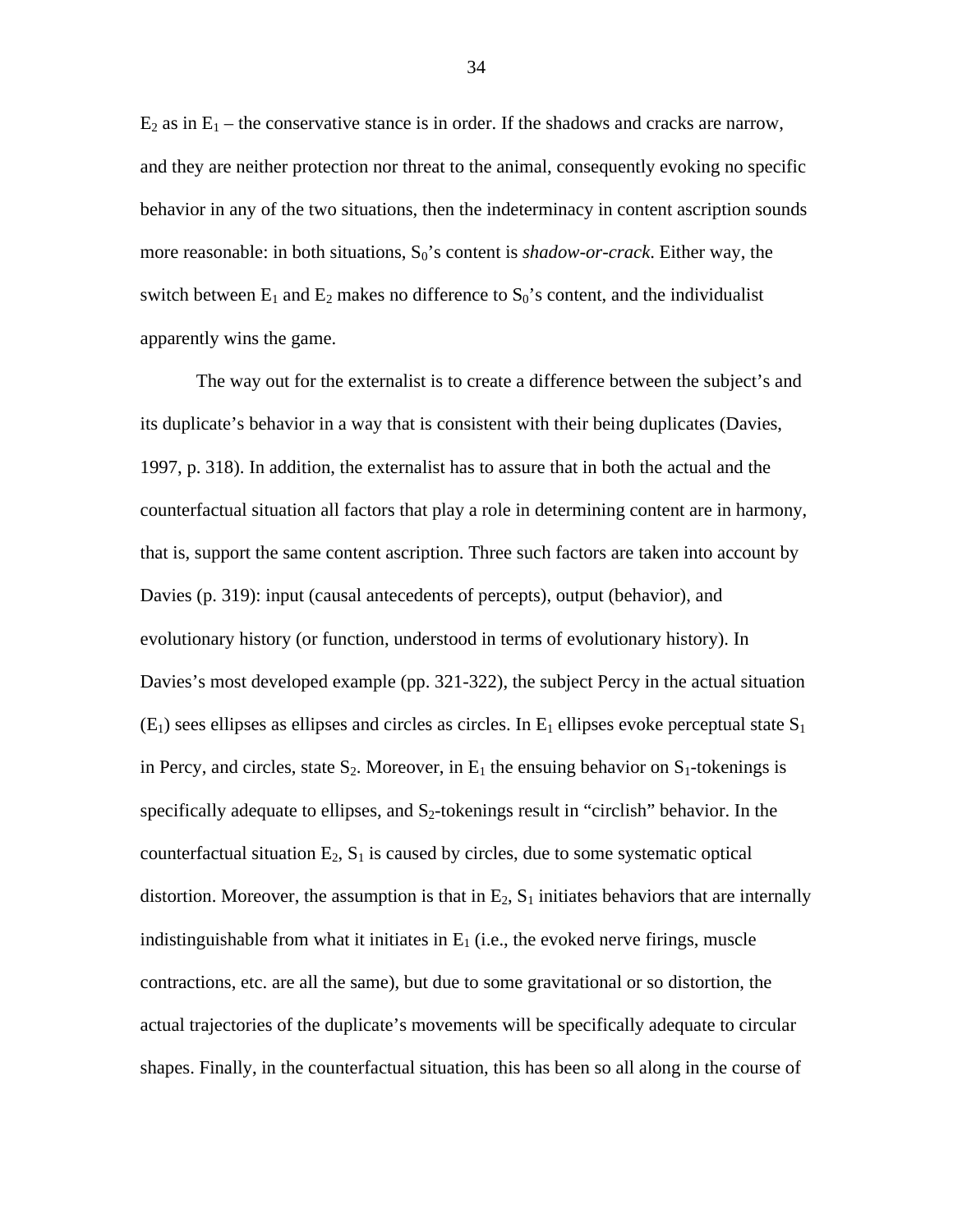evolution. This means, Davies contends, that  $S_1$  acquires a content in  $E_2$  that is different form its content in  $E_1$ . All three factors enumerated support this view, whereas back in  $E_1$ , all three factors support the alternative content-ascription to  $S_1$  (i.e., ellipse).

Given this result, Davies claims that it would be question-begging against externalism to insist that the duplicate must see circles as having just two axes of symmetry. Presumably by this remark he wishes to alleviate worries that the intrinsic character of the evoked perceptual states and their processing might determine how many axes of symmetry we see shapes as having. As I shall argue in a moment, there is no question-begging here, but rather a genuine problem for the externalist. Another clarificatory remark Davies adds is that his externalist example is somewhat unrealistic; in particular, the range of relevant behavioral interactions with the environment is extremely simplified. This, Davies claims, does not undermine the purpose of his argument, but it does indicate that it will be difficult to devise externalist examples involving shape perception.

With these remarks and the key example at hand, Davies rejects both the conservative and the revisionary interpretations of his example. The conservative stance is rejected since none of the three factors supports the original content ascription in the counterfactual situation. The revisionary stance is rejected as in both situations, the subject's behavior is supposed to be distinctively appropriate to the object of  $S_1$ .

#### **8.2. A problem**

In a nutshell, the problem with Davies's proposal is that there is a fourth factor of content determination that he does not consider in his argument: inferential role. Due to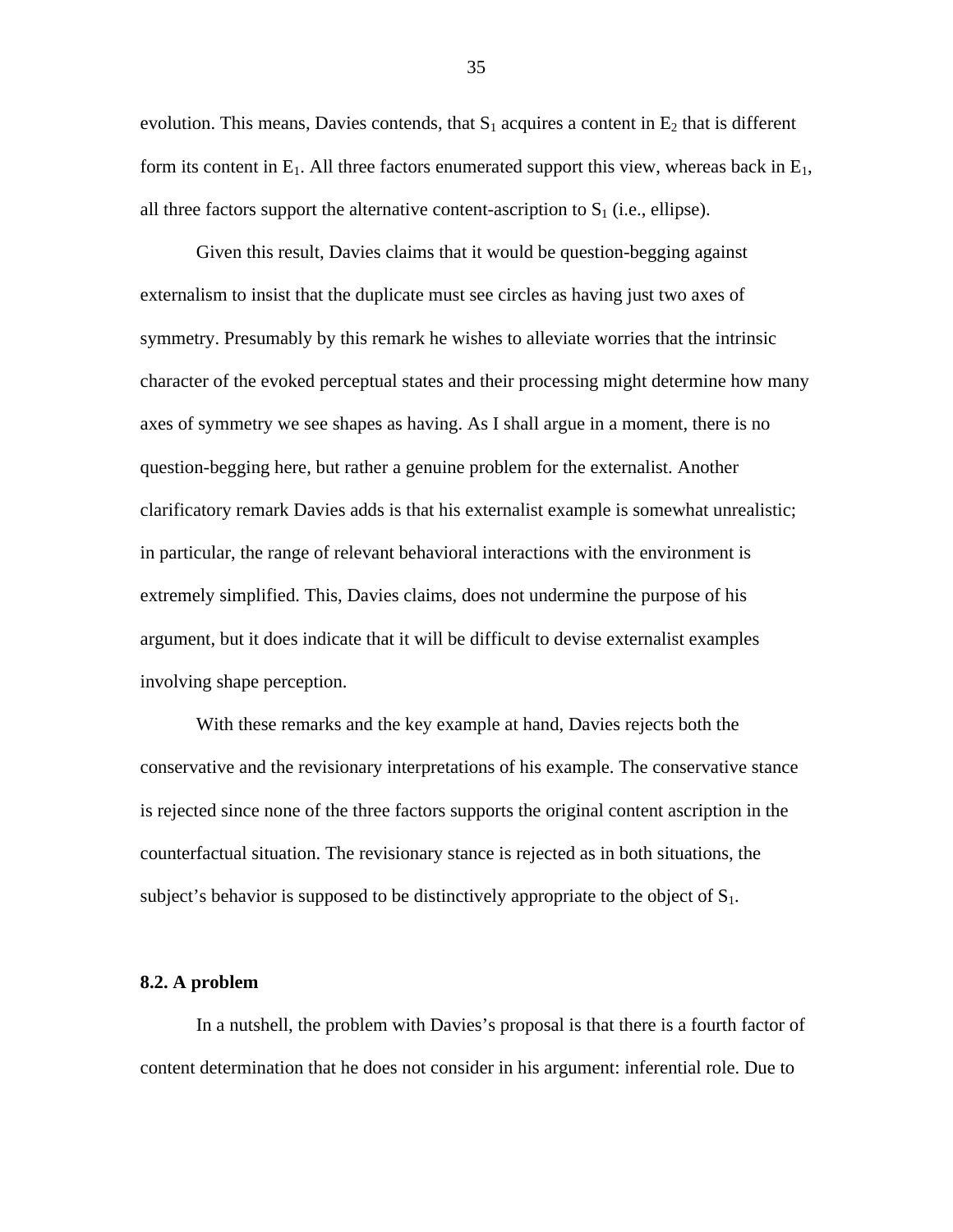structural encoding, shape percepts acquire quite specific inferential roles not characteristic of color percepts (see Section 7 above for explanation, and below for examples). These roles are internally supervenient, and for this reason they break the harmony of the content-endowing factors in the counterfactual situation. Inferential role is dependent solely on the causal or computational processes that operate on representations – that is, the vehicles of representation, the physical substrates (datastructures, internal symbols, etc.) that, one way or another, acquire content.<sup>38</sup> On the other hand, Davies's three factors of content determination (tracking stimuli, evolutionary history, and behavior) are externalist, that is, they essentially involve relations between the organism and its environment. It seems to me that Davies tacitly assumes, throughout his paper, that visual shape percepts are representationally atomic states, therefore they do not assume specific inferential roles, and so it is enough to consider the other three factors of content determination. This, however, is not the case. Here is the point in more detail.

Assume that Percy's duplicate in the counterfactual situation undergues a perceptual state  $S_1$  that is derived from retinal images that are themselves elliptical in shape, and so in Percy in the actual situation such retinal images, coupled with  $S_1$ , would track ellipses (Davies, 1997, p. 321). In Percy's duplicate, however,  $S_1$  and the corresponding retinal image covary with circles, and give rise to "circlish" behavior, and this has always been so in evolution. Davies argues that in such a case  $S_1$  is a full-blown representation of circles in the counterfactual situation – the harmony of causal antecedents, behavioral consequences, and evolutionary history support this conclusion.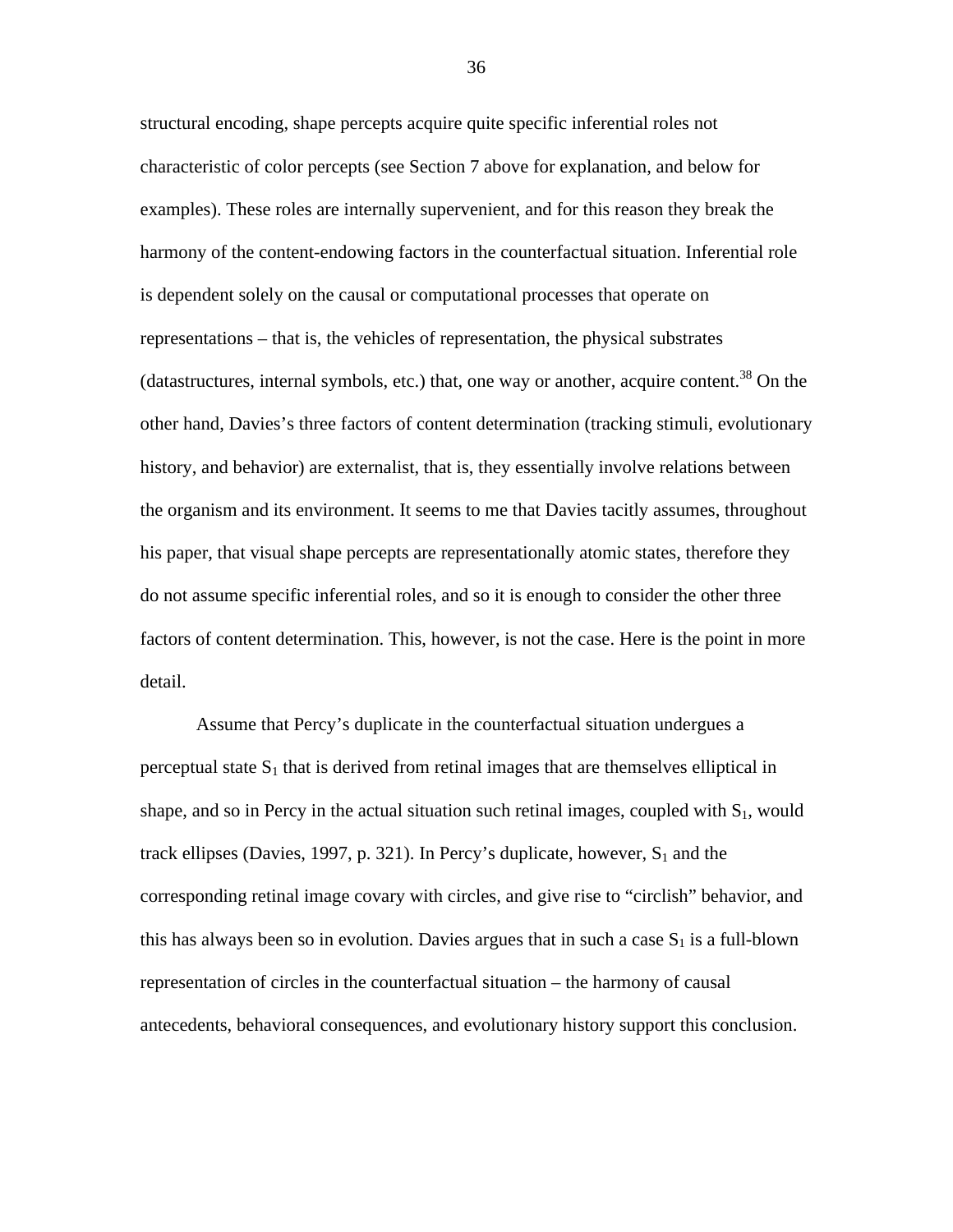The problem, however, is that an inner state that is to count as the (visual) perceptual representation of circles, *must be capable of giving rise* to the inference (via some computational derivation) that circles have infinitely many axes of symmetry. This is not satisfied for Percy's duplicate in the counterfactual situation, because the duplicate, on looking at circles in  $E_2$ , undergoes the same representational state  $S_1$  as Percy does in  $E_1$  on looking at ellipses. In addition, all processes of whatever computational derivation are qualitatively identical in Percy and his duplicate. For this reason,  $S_1$  in the duplicate's mind in the counterfactual situation is not a full-blown perceptual representation of circles. Note that Davies's reply to this problem (1997, pp. 321-322) is unsatisfactory. It is true that subjects sometimes see shapes as having fewer axes of symmetry than they really have. But the real question is, *can* the subject recognize, on more careful looking, or reflection, the true number of axes? Normally people can recognize, on reflection, that squares have four axes of symmetry, even if they originally saw these shapes as having only two such axes. However, Percy, on undergoing  $S_1$  in the counterfactual situation, will not be able to infer, or recognize, that circles have infinitely many axes of symmetry. This is because in him it is  $S_1$  that tracks circles, but  $S_1$  is a perceptual representation that structurally encodes ellipses, and so the internal processing routines that operate on it cannot, without altering or distortion, extract from it the information that the shape it representes has infinitely many axes of symmetry. These routines, on processing  $S_1$ , can only output two as the number of axes of symmetry. As we now see, it is the *capacity* of perceptual representations to give rise to certain inferences (or *protopropositional content*: Peacocke, 1992, p. 77; Davies, 1997, pp. 310, 321) that is relevant to the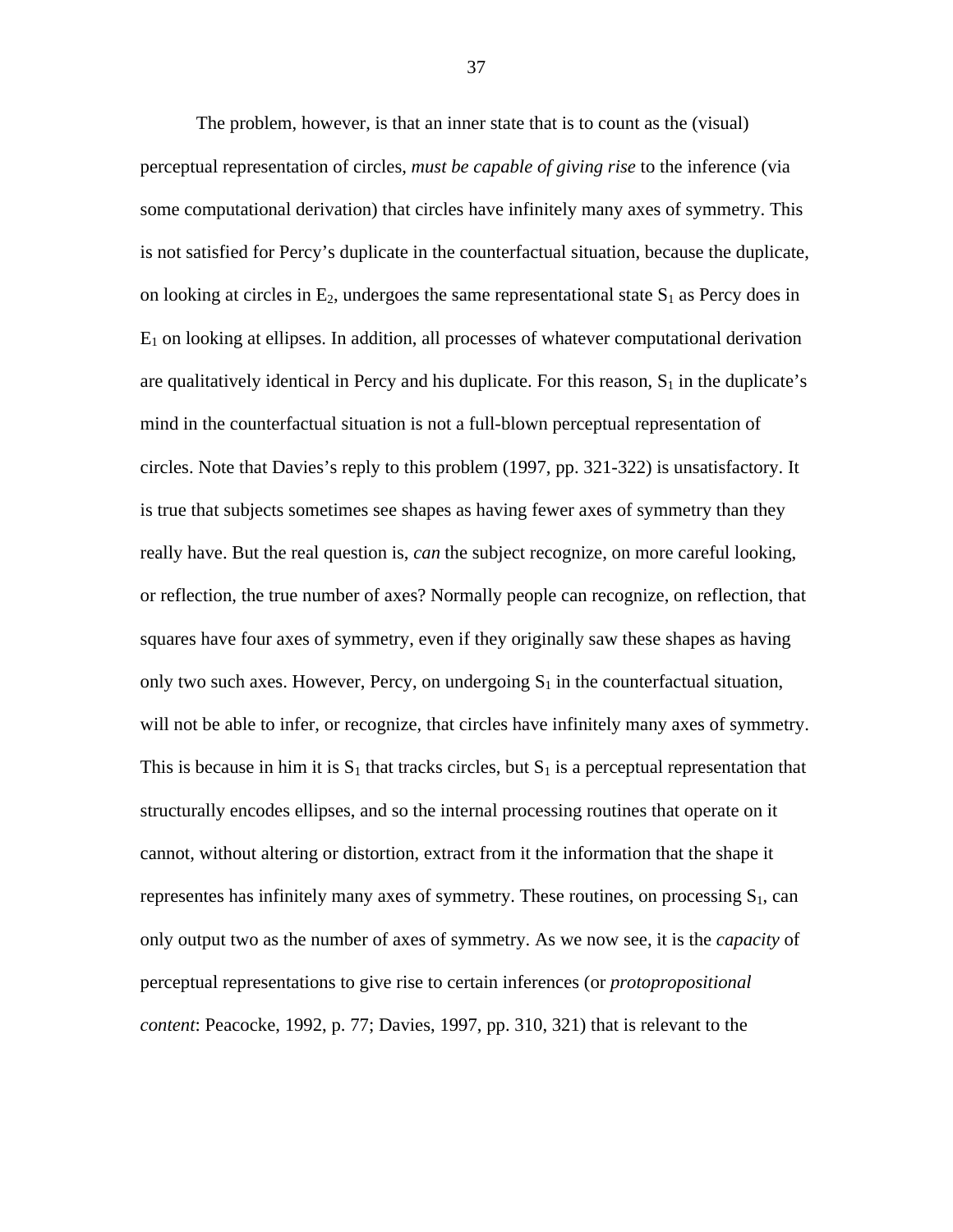attribution of perceptual content, not the inferences actually drawn, or the protopropositional content actually derived, at any point of time.

We can reformulate this argument at the level of personal, instead of sub-personal level of description. I think of, or imagine, a certain type of ellipse E, with an approximately 2:1 ratio of its major and minor axes. Based on the arising representation, I will not be able to reasonably infer that the shape I'm now thinking of, or imagining, has infinitely many axes of symmetry. Nor would I be able to make such an inference on looking at ellipses like E. Now assume that to my duplicate in a counterfactual world  $W<sub>6623</sub>$  it is circles that visually appear like E. That is, on looking at circles, my duplicate will not be able to reasonably infer that the shape he is looking at has infinitely many axes of symmetry. (Obviously, my visual system in the actual world does make such an inference available to me.) If circles produce ellipsis-encoding visual representations in my duplicate, then, on looking at circles, he will be inclined to infer that the shapes he is looking at have only two axes of symmetry. But the shapes he is looking at do, in fact, have infinitely many axes of symmetry. This means that my duplicate will be significantly *misrepresenting* circles, at least at some (but arguably all) levels of consciously accessible representation. This is so despite the fact that his movements, being also "squashed along the vertical axis" (Davies, 1997, p. 321), are in harmony with his distorted perception. Circles evoke ellipsis-encoding visual representations in him, the corresponding outgoing motor commands are for ellipsis-related movements, but some distorting environmental effect makes the actually occurring movements adequate to circles. Moreover, in world  $W<sub>6623</sub>$ , this has been so all along in the course of evolution. So why stimulus correlates, ensuing behavior, and evolutionary history, all in harmony, still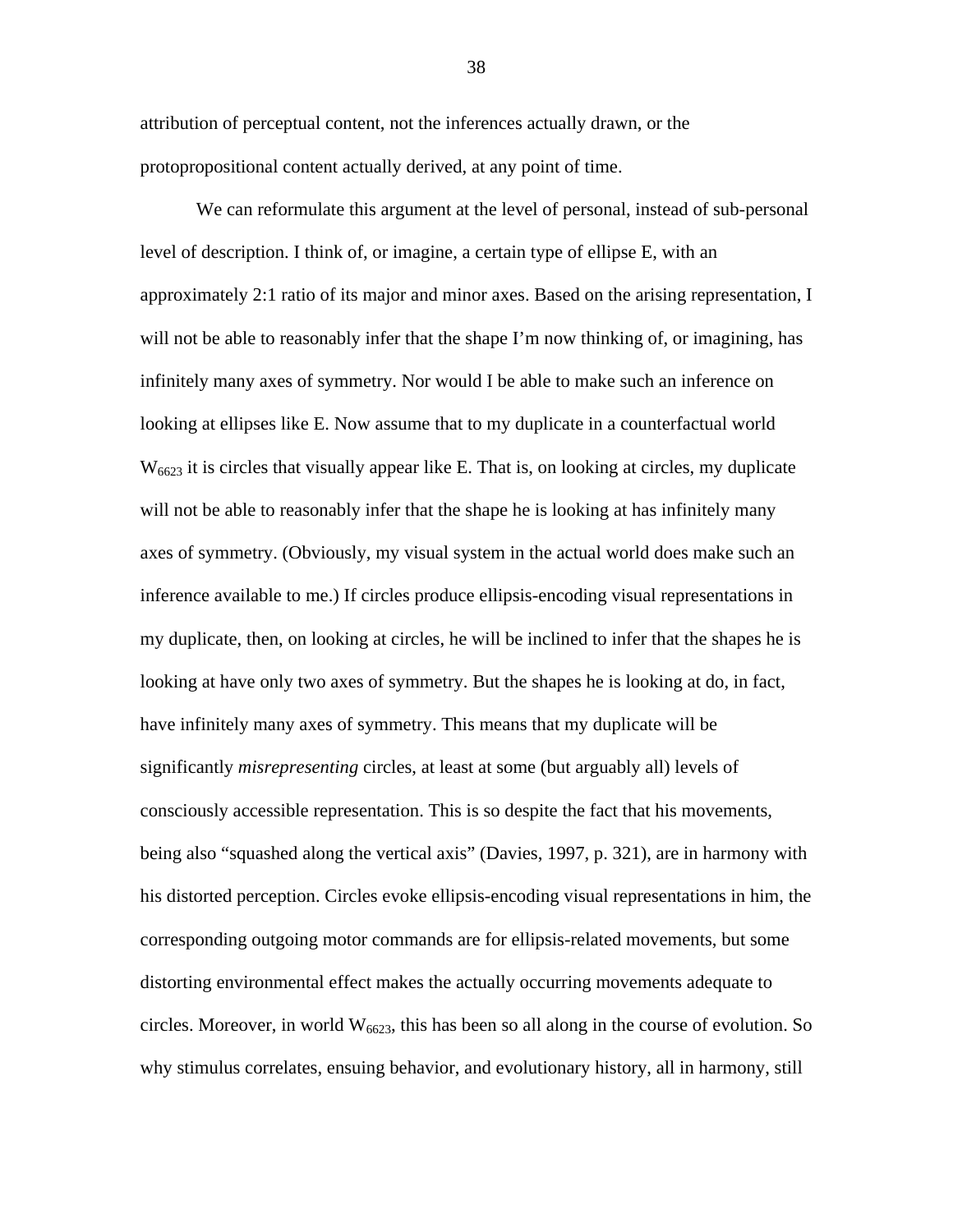cannot uncontroversially fix perceptual content? The problem is that my duplicate will think "ellipsis thoughts", and draw "ellipsis inferences", on the basis of perceptual representations structurally encoding ellipses, just like I do. The distorted perceptual and behavioral relations with the environment do not affect this internal relation: this internal relation cannot change, or else he isn't my duplicate. Thus despite the envisaged harmony between stimuli, behavior, and evolutionary history (function), the externalist position is not secured for visual experiences of shape.

Davies'examples for establishing the externalist case are about shape perception. He admits that there are important simplifying assumptions in his examples (the most important of which is that the range of behavioral interactions with the relevant shapes is extremely limited), and that a sufficiently complex externalist example about shape experience will be difficult to provide (p. 322). I agree with these cautions entirely. In addition, I have argued in this section that even Davies's simplified externalist example about visual experiences of shape faces serious problems. One can try to solve the above controversy by endorsing the conservative stance (pp. 315, 322). This would mean claiming that the duplicate's perceptual representation in the counterfactual situation has the same content as in the actual situation. (In the particular example I provided here, the content is in both cases that an elliptical object is present.) This may strike the reader as implausible, since in the counterfactual situation the stimulus correlates (circles), behavior (circle-related behavior), and evolutionary history oppose this interpretation in concert.

If we refuse to accept the conservative stance, then we can try out the revisionary stance (pp. 315, 322), claiming that perceptual state  $S_1$  has the content circle-or-ellipse in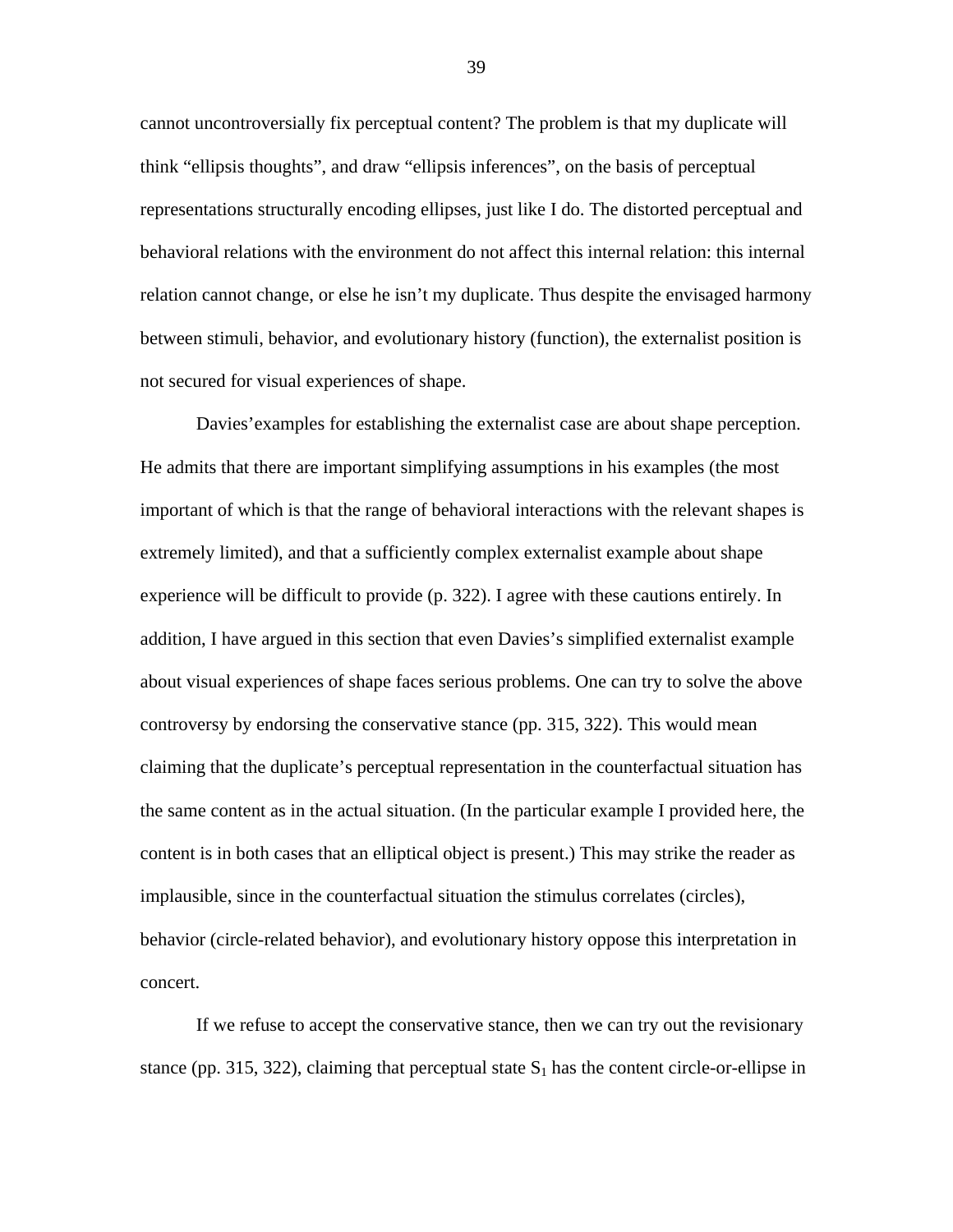both Percy and his duplicate. This does not sound plausible for more than one reason. First, based on the occurrence of percept  $S_1$ , both Percy and his duplicate will be disposed to infer that the shape he is looking at has two axes of symmetry, period. But this is not an adequate inference to ellipses-or-circles. If something is an ellipse-or-circle, then that thing has either two or infinitely many axes of symmetry. But neither Percy's nor his duplicate's percept  $S_1$  will support such an inference. So the structural-encoding-based inferential role aspect of  $S_1$ 's content is definitely not about circles-or-ellipses. This aspect of  $S_1$ 's content is determinately about ellipses. Second, in the actual and the counterfactual situation the arising behavioral responses are different and in both cases specifically adequate to the stimulus.

Controversy attends the externalist content ascription as well. In the actual situation everything is in harmony (structural encoding, stimulus correlate, behavior, and evolutionary history). In the counterfactual situation, only three of these factors support the new content attribution, the fourth (structural encoding) opposes it.

It seems that two alternative replies can be given to this apparent dead end. First, one might remark that even the oversimplified externalist example for the content of shape percepts isn't working, so we might just as well abandon extenalism about perceptual content altogether. On careful scrutiny, Davies's example, instead of establishing externalism, has lead us in an impasse. So perhaps we just don't know what to say about his counterfactual situations. Second, it is possible to argue that the conservative stance is not so bad after all. Evolution sometimes succeeds by systematically misrepresenting, or distorting, types, or ranges, of stimuli in perceptual representation. Perceptual representation need not be veridical in every aspect, in order to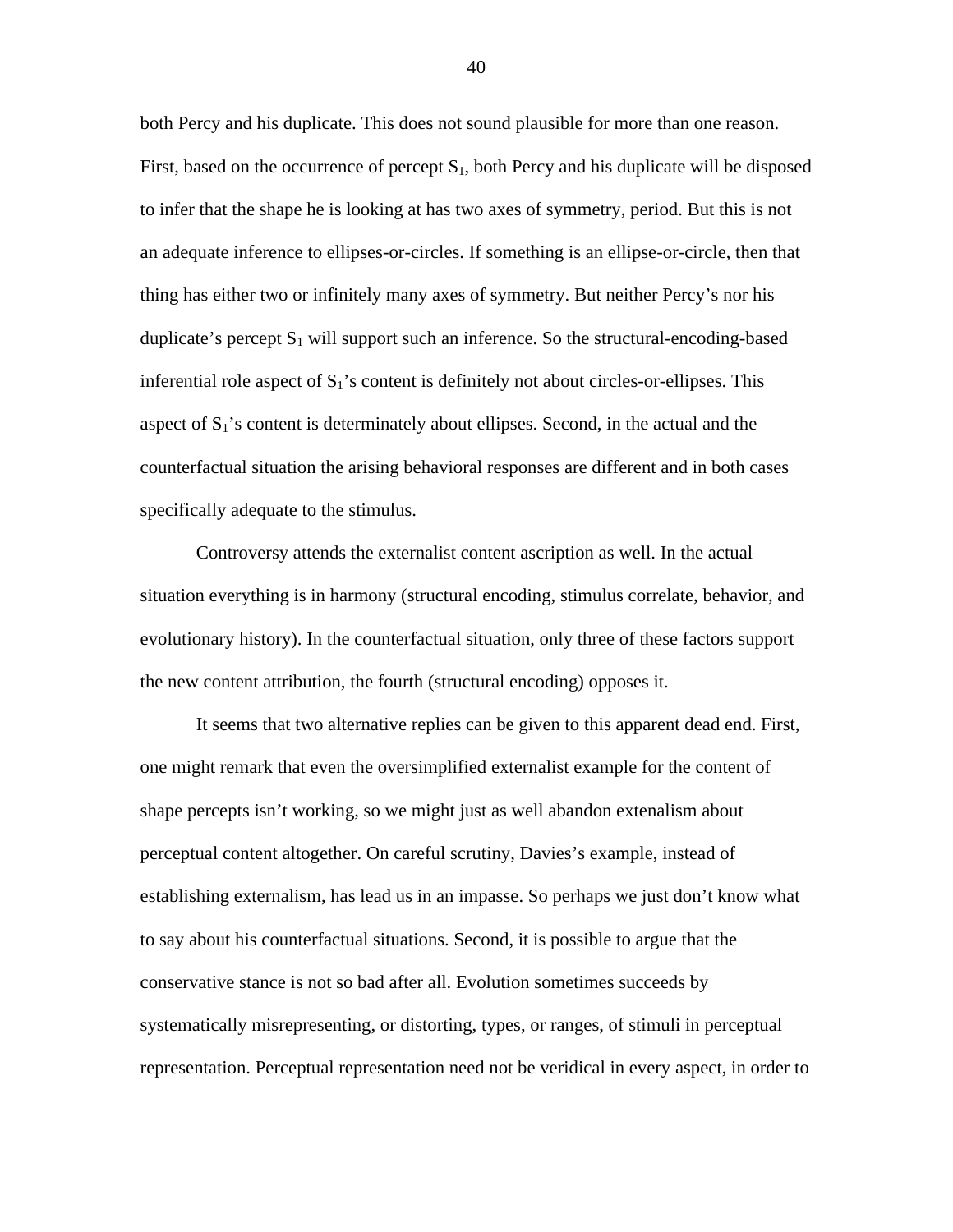be adaptive (Akins, 1996, p. 364**????check what she says there**). The perceived similarity of color is one often-cited example of this phenomenon (Matthen, 1999; Thompson, 1995, pp. 122-133; 2000). For instance, in terms of wavelength distribution of emitted or reflected light, or surface reflectance, violet is more similar to green than to red. However, perceptually, violet looks more similar to red than to green. There are numerous similar examples from perceived similarity relations of the colors. Strictly speaking, this means that color perception systematically misrepresents object colors in terms of their similarity relations. The content of our color perceptions has it that violet is more similar to red than to green, notwithstanding the opposite relation in terms of the relevant stimulus properties.<sup>39</sup> Note also that behavior in this case is in harmony with (mis)perceived color similarity, not with actual stimulus similarity. For instance we do claim in everyday situations that red and violet objects are more similar in respect of color than violets and green ones.

In the spirit of the conservative stance, if circles are misperceived *as ellipses* in the counterfactual situation, then the content of the percept in question (i.e., P) is *about ellipses* in that situation, just like in the actual one. In the spirit of the externalist stance, all one can say is that even though  $S_1$  veridically represents circles as circles in the counterfactual situation (due to the harmony between stimuli, behavior, and evolutionary history), still Percy's duplicate in that situation simply cannot draw the inferences he should be able to draw about circles. But he can do so in the actual situation; so the externalist has to come to terms with the difference in inferential ability between Percy in the actual situation and his duplicate in the counterfactual one. We can put this point by saying that if we take the conservative stance, then we have a case of *effective*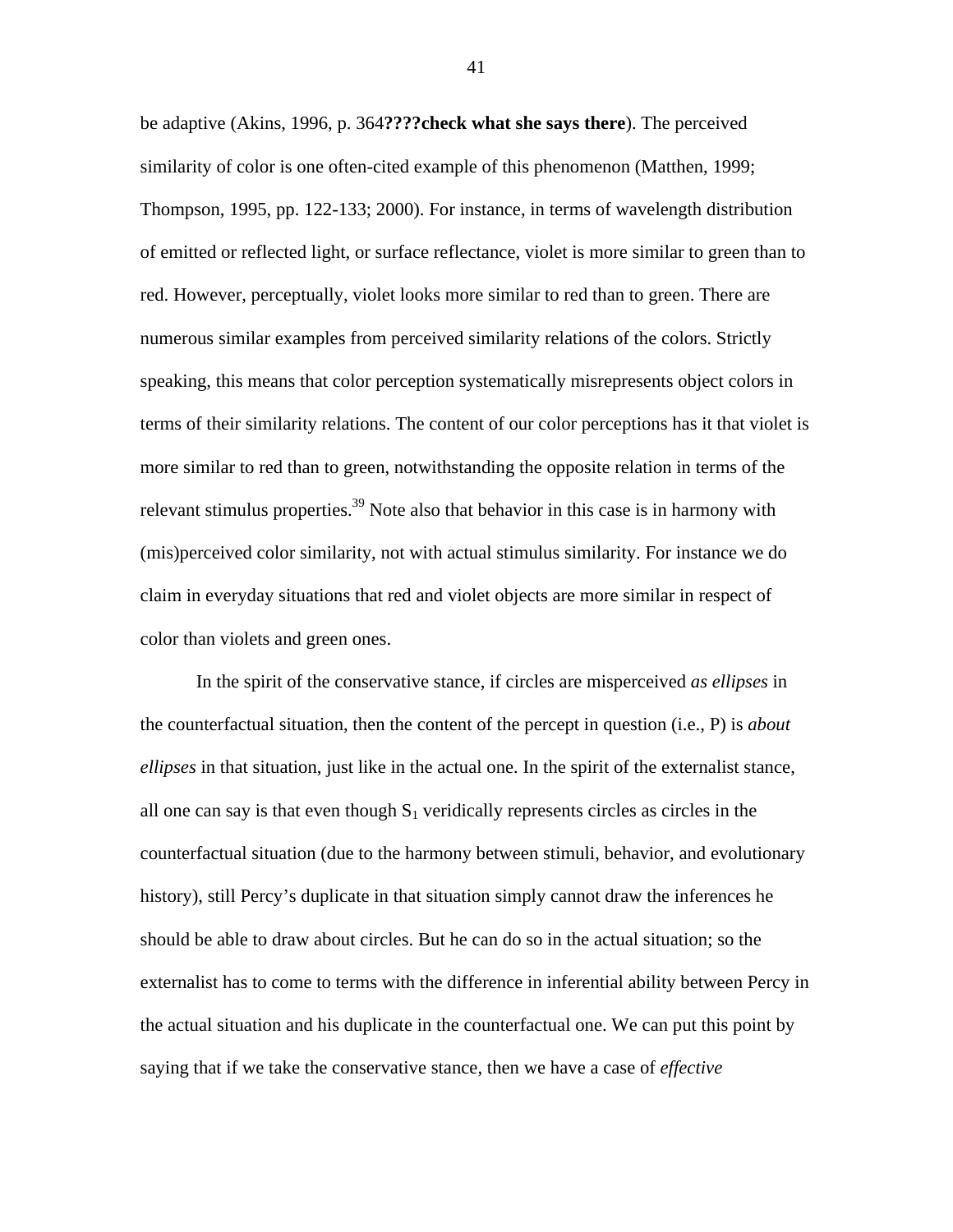*misrepresentation*: in the counterfactual situation circles are misrepresented as ellipses, whereas within the subject's cognitive system everything works as one would expect on the basis of the content ascription. If, however, we take the externalist stance, then what we have is a case of *ineffective veridical representation*, where in the counterfactual situation circles are by assumption veridically represented as circles, yet the rest of the cognitive system cannot make proper use of this veridical representation. I personally prefer the conservative stance, though I am not going to provide more arguments in favor of it.

Once again, note that if we allow a fine-tuning between Percy's visual representations and his propositional ones in order to bring the inferential role aspect of perceptual content in harmony with the other three factors, then we evidently violate the externalist assumption – we no longer have duplicates. Thus at a minimum we have shown that even Davies's oversimplified examples designed to support representational externalism about perceptual content cannot do their job. I think this result corroborates the intuition that the content of visual shape percepts is not a matter of relations between the organism's perceptual states and its environment.

# **8.3. Another externalist-internalist exchange about perceptual content and phenomenal character**

After supporting his externalist stance about experience, Davies examines two antecedently plausible ideas from which an anti-externalist conclusion seems to follow. The first idea is that perceptual content supervenes on phenomenal character (perceptual content is a matter of how things seem to the conscious subject). The second is that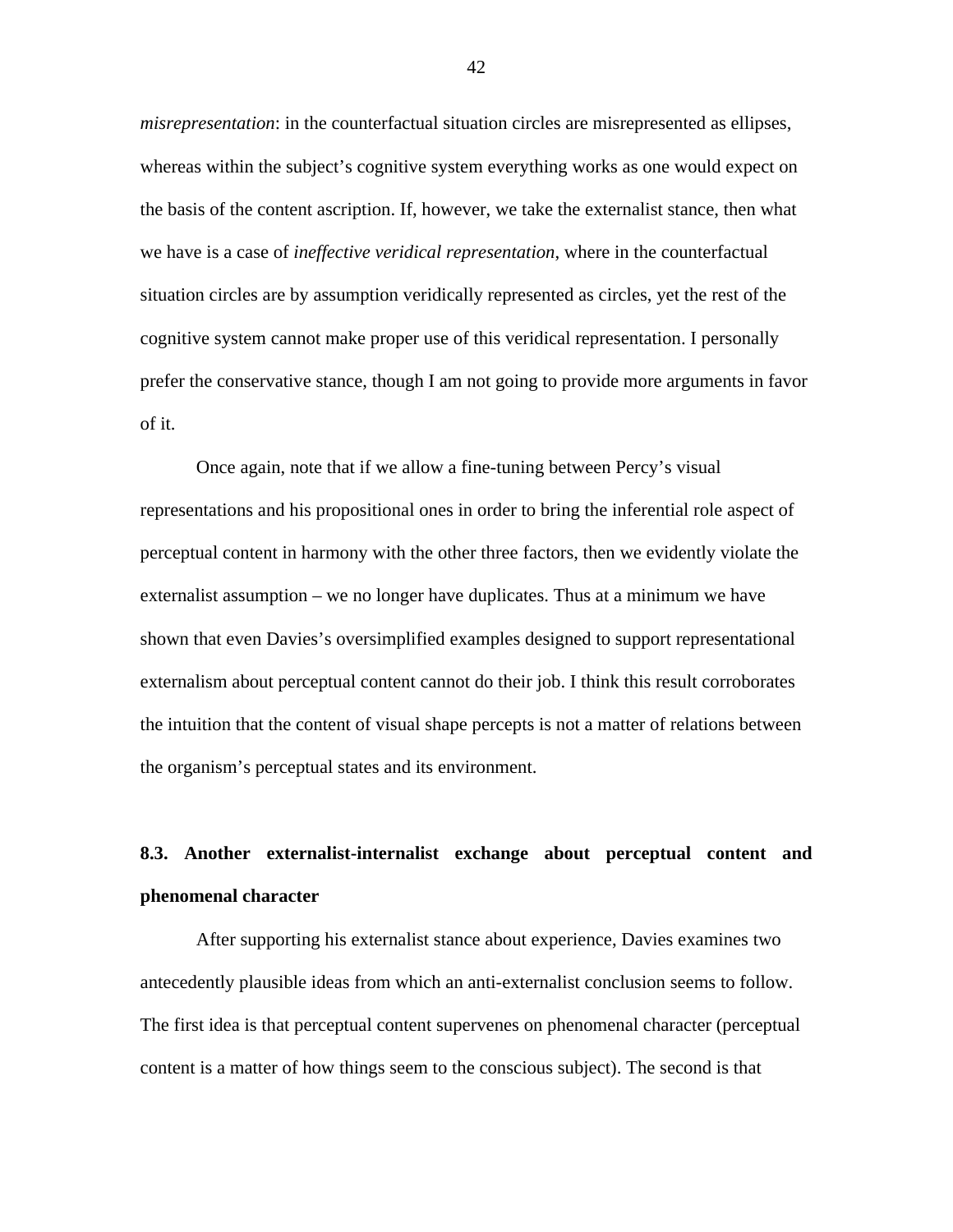phenomenal character supervenes on internal constitution. These two propositions, together with the transitivity of supervenience, entail local supervenience for perceptual content – the very idea that Davies is set out to defy. The problem is, how can perceptual content be externalist if it supervenes on phenomenology, and phenomenology supervenes on internal constitution (and supervenience is transitive)?

Davies's reply to this counterargument is to distinguish two different kinds of supervenience that are involved in the two propositions. For the sake of argument he accepts the idea that phenomenal character is modally strongly internally supervenient (a so-called XYWW' supervenience is in action: Davies, 1997, pp. 312-313; McFetridge, 1985) and is also non-representational. However, perceptual content supervenes on phenomenonogy in a weaker sense only: within a subject and within a world, there is no difference in content without some difference in phenomenology (XXWW supervenience).

This way, the clash between Davies's externalist conclusion (Davies, 1997, section 5) and the two antecedently plausible intuitions is avoided (pp. 322-323). This result also implies that exact physical *and phenomenal* duplicates in two different possible worlds can still differ in perceptual content in those two worlds (p.324).

Following Peacocke (1983, chapter 1; see also Peacocke, 1997), Davies considers the position of qualia being *sensational properties*. Phenomenal characters on this approach are understood as internally supervenient and non-representational. Davies raises the question: are such sensational properties rarities, like Peacocke's examples suggest (like the difference between looking at the same scene with one eye or two: Davies, p. 325), or, to the contrary, there exist a host of such non-representational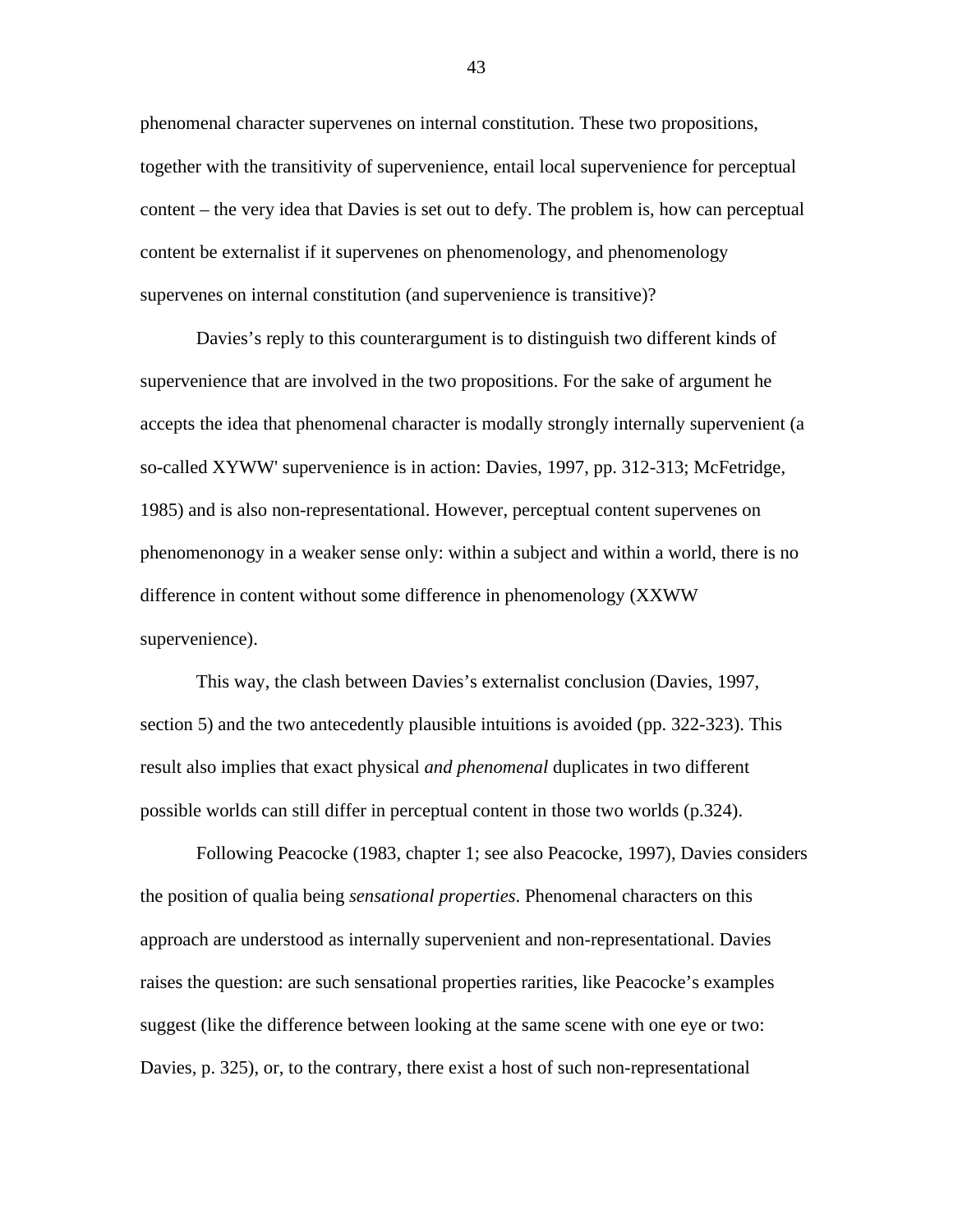phenomenal properties "upon which the representational superstructure of perceptual content is erected" (p. 324), or which subvene under the myriad representational properties of every perceptual experience (p. 325).

If we take the second route, the following dilemma arises (p. 325). How strong is the correlation between the sensational substrate and the representational superstructure?

(H1) Assume it is relatively strong. Then there must be some theoretical principles that govern, or secure, this correlation. Where might these principles come from?

(H2) Assume that the correlation is virtually nonexistent – there is essentially a free variation between sensational properties and representational ones. Then it follows that a duplicate of mine can enjoy experiences that are phenomenally identical with mine, yet representationally entirely different.

Davies finds this a daunting dilemma, so he prefers to avoid it. His suggestion is that we should reconsider the commitment to a sensational substrate. In particular, we should reconsider the idea *that there is a phenomenal level of perceptual experience that is modally strongly supervenient on internal constitution* (p. 325). If we take this route, we can still retain sensational properties as relatively rare peculiarities, but not as a comprehensive subvening basis for all perceptual representational properties. In addition, we can still consistently hold that perceptual content is a phenomenological notion. That is, we can maintain that perceptual content is essentially an aspect of what it is like to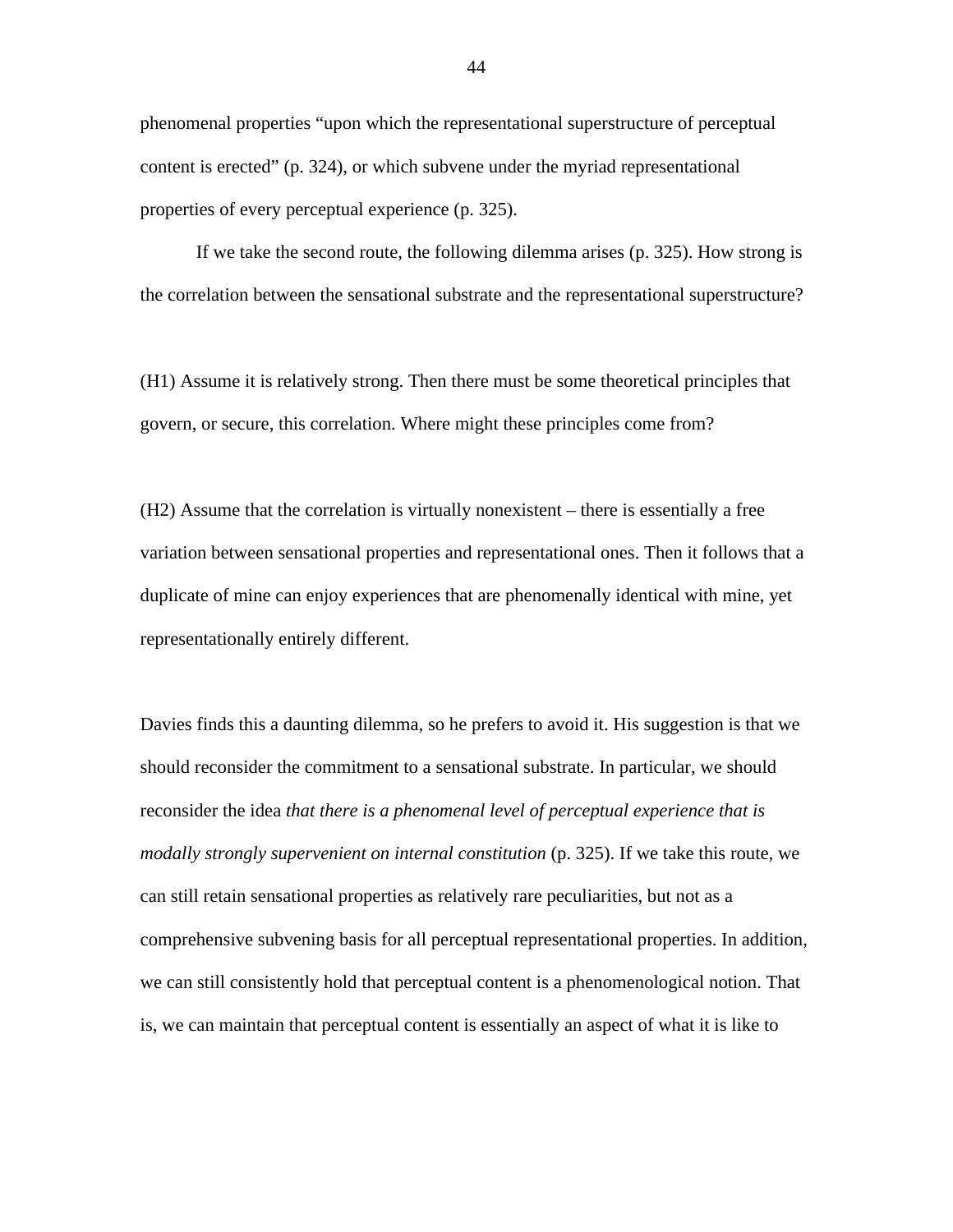have an experience. But the second idea, namely that phenomenal character is intrinsic and non-representational, has to be given up.

On this proposal, phenomenal character becomes (A1) a representational notion, that is (A2) not independent of the externalist factors that determine perceptual content. This is the tentative suggestion with which Davies ends his paper.

I wish to comment on this line of argument. In particular, I want to argue that it is less convincing than it might appear at first. For Davies does not consider a view of phenomenal character that is highly relevant in this context. It is possible to claim that phenomenal character is fully representational, yet it is modally strongly internally supervenient, that is, accepting A1, but not A2. This view is called *narrow intentionalism* (McLaughlin, 2002, Sections 14-16). The idea that we *should* reconsider, with Davies, is that there is a phenomenal level of perceptual experience that is modally strongly supervenient on internal constitution AND is also non-representational. I think we should reject this idea, just because we should reject the second conjunct of it. But this does not amount to rejecting the assumption of a modally strongly internally supervenient phenomenal level. Among other things, the phenomenon of *transparency* (Tye, 2000, Ch. 3; McLaughlin, 2003b, Sec. 15; Harman, 1990) supports the idea that phenomenal characters are inherently representational. We do not perceive the phenomenal characters of our experiences. For instance, we do not perceive *what it is like to see red*. What we perceive is the color red. What it is like to see the colors is the phenomenal character of color experience. Phenomenal character is not the *object* of perception – it is the *mode* of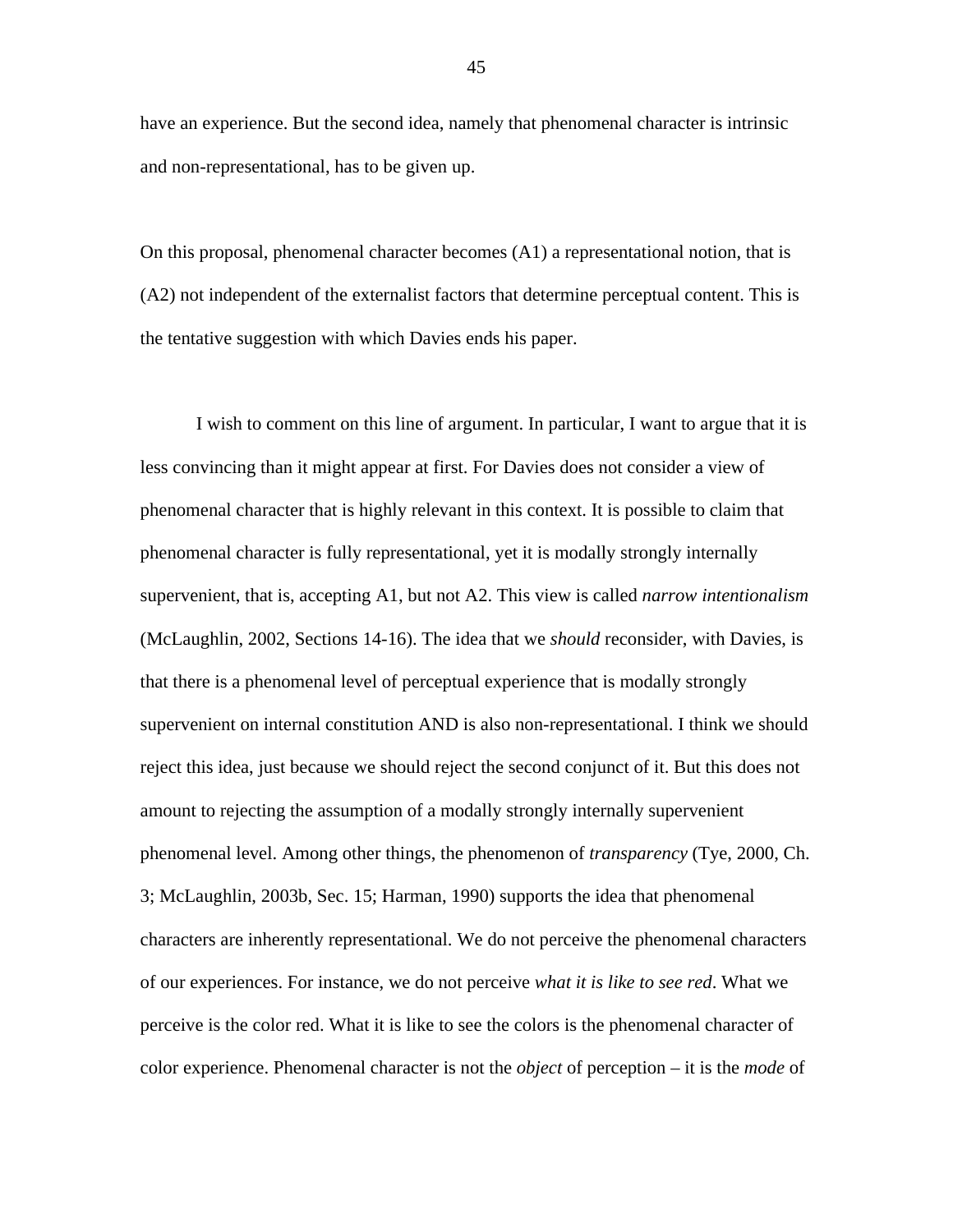perception. So due to the phenomenal character of our experience of red, ripe tomatoes are presented to us in vision as being in a certain way. However, there is reason to assume that phenomenal character is not an externalist notion – not at least for color. What makes this assertion plausible is that so far the most sophisticated representational externalist accounts of phenomenal character have encountered apparently insurmountable obstacles in accounting for color expeirence. For the views I have in mind see Matthen, 1988, pp. 24-25; Dretske, 1995, pp. 88-93; Tye, 1995, Ch. 5; 2000, Ch. 7; Byrne and Hilbert, 1997, 2003. For critique see Thompson et al., 1992; Matthen, 1999; McLaughlin, 2003; Jakab and McLaughlin, 2003; Jakab, 2003a, 2003b, 2001. For a related critique that uses other perceptual modalities as examples see Akins (1996).

If we take the narrow intentionalist route (as I think we should), then we can say the following.

(a) Phenomenal character is internally supervenient.

(b) Every phenomenal difference is *ipso facto* a representational difference.<sup>40</sup>

(c) There might still be an externalist aspect of perceptual content arising from stimulus correlates, but this aspect of content does not show up in phenomenal character. There is no modally strong link of supervenience between externalist content and phenomenal character.

This leads us close to position H2 above (for Davies's statement, see p. 325): there is no across-world, across-subject supervenience of phenomenal character upon *externalist* content. There might still be a strong within-world, within-subject correlation between the two. On narrow intentionalism, phenomenal character inversion (McLaughlin, 1997,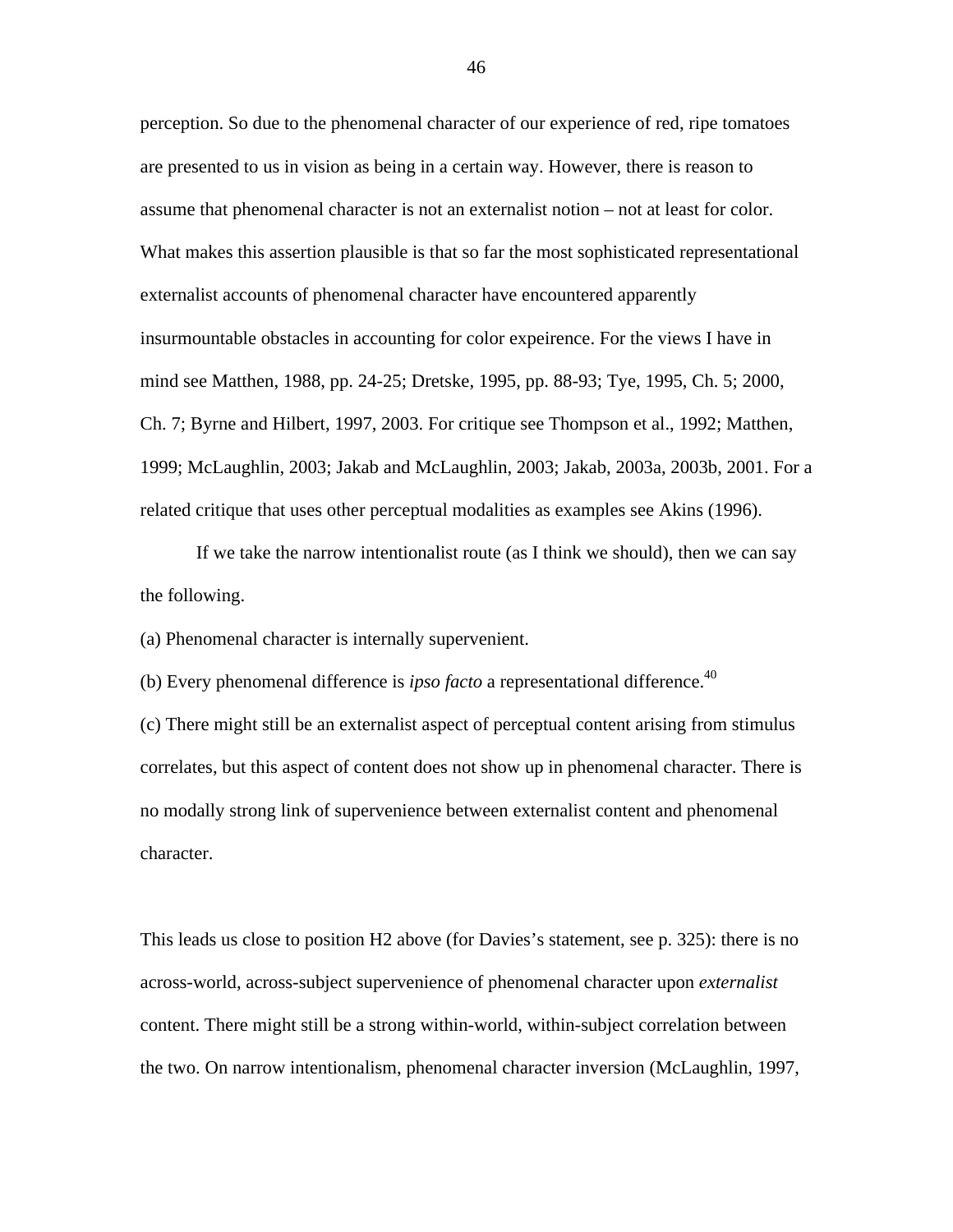sec. 14; Byrne and Hilbert, 1997, pp. 267-272) in general is impossible, simply because of (b). However, phenomenal character inversion, with respect to the externalist aspect of content only, is straightforwardly possible. For the case of color, Ned Block's Inverted Earth scenario (Block, 1997) demonstrates such a case.<sup>41</sup> Content in general does not supervene on phenomenal character, but the internally supervenient part of it – whatever content that phenomenal character gives rise to – does. Note, however, some differences between the view rejected by Davies in favor of externalism, and the view I am proposing here. On the former, phenomenal character is thought to have a non-representational aspect, and that is why it can vary without perceptual content varying. On the latter, externalist content does not affect phenomenal character, and so externalist content can vary independently of phenomenal character, even though phenomenal character has no non-representational aspect. So the reasons for the de-coupling of perceptual content and phenomenal character are different in the two cases.

## **9. Summary**

I argued that there is an important difference with respect to compositionality between color perception and the visual perception of shape. In addition, this difference helps to explain certain phenomena in the realm of visual perception. These phenomena include perceptual revelation and the normativity inherent in visual perception. The same difference in compositionality also helps us to properly formulate certain objections to externalist accounts of perceptual content.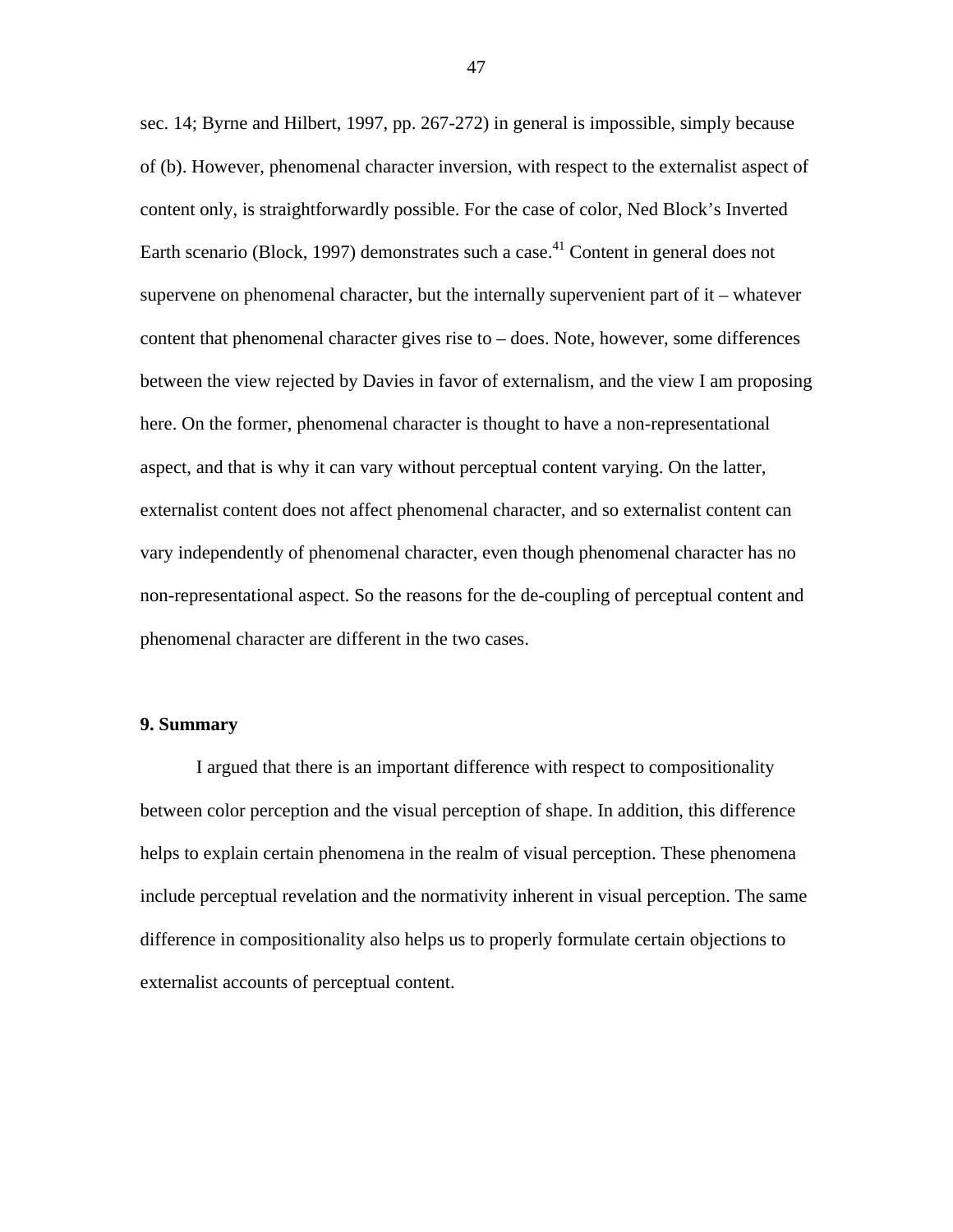## **References:**

Block, N. (1999). Sexism, Racism, Ageism, and the Nature of Consciousness. *Philosophical Topics*, **26**, (1-2), 39-70.

Bradley, P., & Tye, M. (2001). Of colors, kestrels, caterpillars and leaves. *Journal of Philosophy*, **98**, 469-487.

Brainard, D., H., Wandell, B. A. (1992). Asymmetric colr matching: how color appearance depends on the illuminant, *Journal of the Optical Society of America A*, **9** (9), 1433-1448.

Byrne, A., Hilbert, D., R. (1997b): Colors and Reflectances. In Alex Byrne and David R. Hilbert (Eds.): *Readings on Color*, Vol. 1. (The Philosophy of Color), Cambridge Mass. The MIT Press, 263-288.

Campbell, J. (1993). A Simple View of Color. In John Haldane and Crispin Wright (Eds.): *Reality, Representation and Projection*. Oxford University Press

Chichilnisky, E., J., Wandell, B., A. (1995). Photoreceptor Sensitivity Changes Explain Color Appearance Shifts Induced by Large Uniform Backgrounds in Dichoptic Matching, *Vision Research*, **35** (2), 239-254.

Clark, A. (1996). True theories, false colors. *Philosophy of Science*, **63**, (Proceedings), S143-S150.

Finlayson, G., D., Morovic P., M. (2000a). Crossover Wavelengths of Natural Metamers. In: *Color Image Science 2000*, April 10-12, 2000. Color Imaging Institute, University of Derby

Finlayson, G., D., Morovic P., M. (2000b). Metamer Crossovers of Infinite Metamer Sets, Proceedings Volume of the  $8<sup>th</sup>$  Color Imaging Conference: Color Science and Engineering Systems, Technologies, Applications, Scottsdale, Arizona, Nov. 7-10, 2000.

Fodor, J., A. (1987). Why there still has to be a language of thought. In Jerry A. Fodor: *Psychosemantics*. Cambridge Mass. MIT Press, 135-154.

Gilchrist, A., Annan, V. (2002). Articulation effects in lightness: Historical background and theoretical implications. *Perception*, **31** (2), 141-150.

Hardin, C., L. (1988). *Color for Philosophers: Unweaving the Rainbow*. Indianapolis, MA: Hackett.

Harman, G. (1990). The intrinsic quality of experience. Philosophical Perspectives, **4**, 31- 52.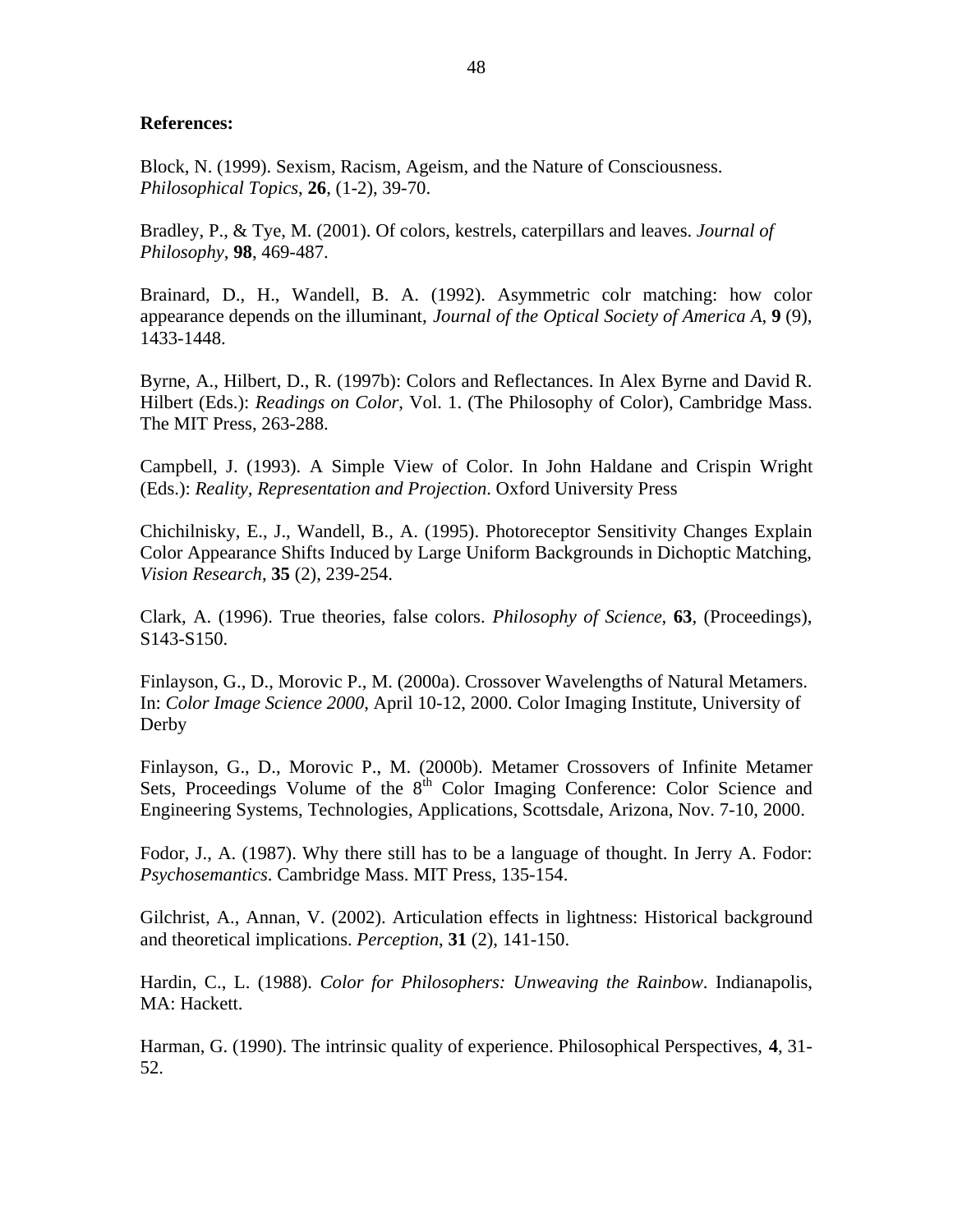Haugeland, J. (1981). Semantic Engines: An Introduction to Mind Design, In: John Haugeland (Ed.): *Mind Design*, Cambridge Mass. The MIT Press, 1-34.

Jakab, Z. (2003a). For a truly colored world. (Review of M. Tye: Consciousness, Color and Content). *Color Research and Application*, forthcoming.

Jakab, Z. (2003b). Intrinsic colors – and what it is like to see them. In Mausfeld R., and Heyer, D. (Eds.): *Colour Vision: From Light to Object*. Oxford: Oxford University Press, forthcoming.

Jakab, Z., McLaughlin, B., P. (2003). Why Not Color Physicalism Without Color Absolutism? (Commentary on A. Byrne and D. Hilbert: Color Realism and Color Science). *Behavioral and Brain Sciences*, forthcoming.

Johnston, M. (1998). Are manifest qualities response-dependent? *The Monist*, **81**, 3-43.

Julesz, B. (1971). *Foundations of Cyclopean Perception*. Chicago: University of Chicago Press.

Kardos, L. (1934). "Ding und Schatten" [Thing and Shadow]. *Zeitschrift für Psychologie* Ergänzungband 23

Katona, G. (1929). Zur Analyse der Helligkeitskonstanz [On the analysis of lightness constancy]. *Psychologische Forschung*, **12**, 94-126.

Marr, D. (1982) *Vision. A computational investigation into the human representation and processing of visual information*. New York: Freeman

Matthen, M., Levy, E. (1984). Teleology, Error, and the Human Immune System. *Journal of Philosophy*, **81**, (7), 351-372.

McGinn, C. (1996). Another look at color. *Journal of Philosophy*, **93**, 537-553.

McLaughin, B., P. (2003a). The place of color in nature. In Mausfeld R., and Heyer, D. (Eds.): *Colour Vision: From Light to Object*. Oxford: Oxford University Press, forthcoming.

McLaughlin, B., P. (2003b). Color, consciousness, and color consciousness. In Quentin Smith and Aleksandar Jokic (Eds.): *New philosophical percpcetives.* Oxford: Oxford University Press, 97-152.

Peacocke, C. (1997). Colour Concepts and Colour Experience. In Alex Byrne and David R. Hilbert (Eds.), *Readings on Color*, Vol. 1. (The Philosophy of Color), Cambridge Mass. The MIT Press, 51-65.

Sekuler, R., Blake, R. (2002). *Perception*. McGraw-Hill.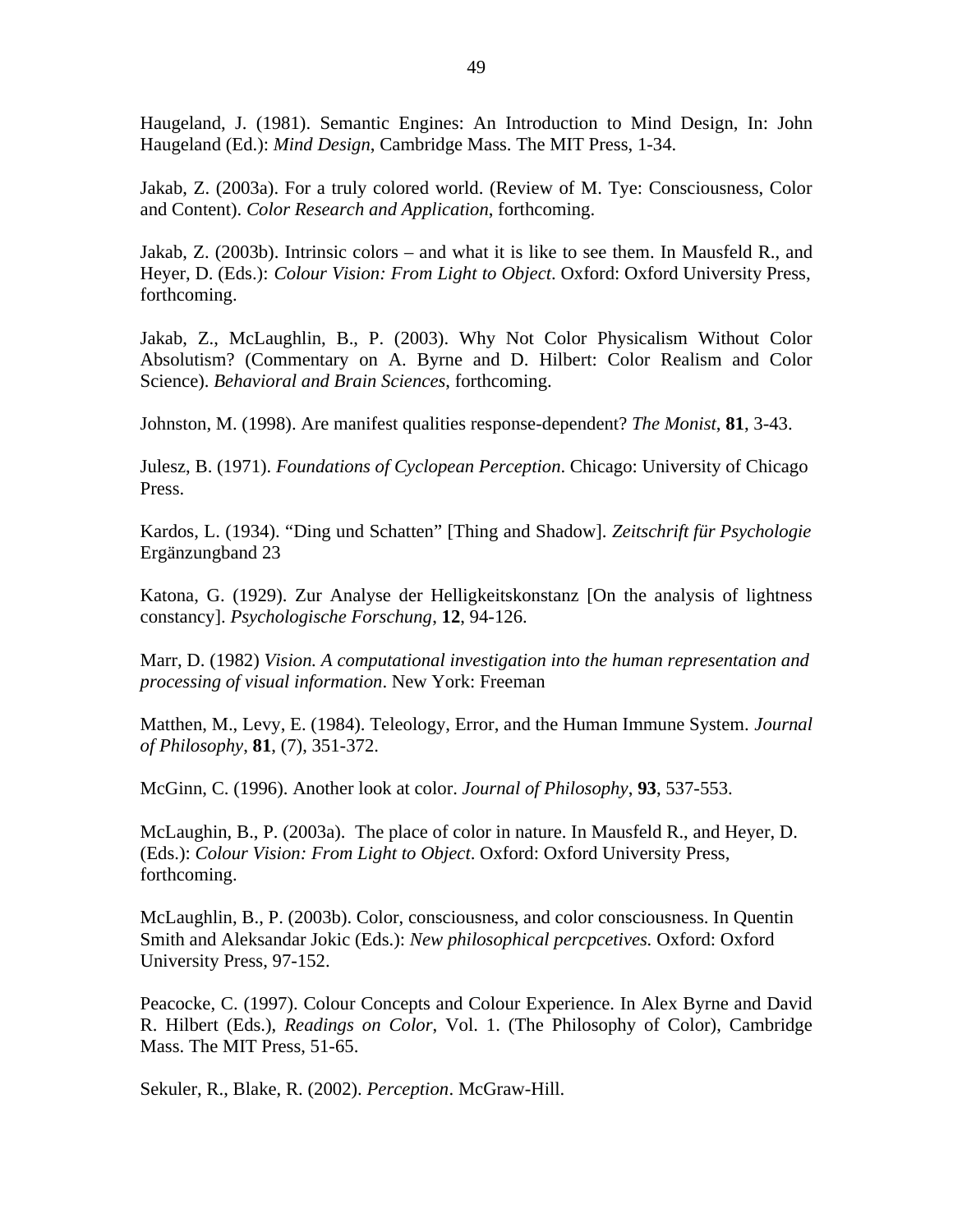50

Shepherd, A., J. (1999). Remodelling color contrast: implications for visual processing and color representation. Vision Research, 39, 1329-1345

Shoemaker, S. (1994). Phenomenal Character. *Noûs*, **28**, (1), 21-38

Smith, M. (1993). Color, Transparency, Mind-Independence. In John Haldane and Crispin Wright (Eds.): *Reality, Representation and Projection*. Oxford University Press

Stillings, N., A., Weisler, S., E., Chase, C., H., Feinstein, M., H., Garfield, J., L., & Rissland E., L. (1995). *Cognitive Science: An Introduction*. Cambridge Mass.: MIT Press

Stroud, B. (2000). *The Quest for Reality; Subjectivism and the Metaphysics of Color*. Oxford University Press, New York, Oxford.

Thompson, E., Palacios A., G., Varela F., J. (1992). Ways of Coloring: Comparative Color Vision as a Case Study for Cognitive Science, *Behavioral and Brain Sciences*, **15**, 1-74.

Yablo, S. (1995). Singling out properties. In: *Philosophical Perspectives*, Ed. J. Tomberlin. Vol. 9. Atascadero, CA, Ridgeview.

 $\overline{a}$ 

<sup>&</sup>lt;sup>1</sup> Two remarks. First, Campbell (1997, pp. 178-179) uses the term 'transparency' to mean what I mean by revelation here. I follow McLaughlin (2003) in using 'transparency' and 'revelation'.

Second, Tye (2000, chapter 2, esp. pp. 26-32; pp. 55-56, 149-150, note 4 on p. 167; Tye, 1995, pp. 169, 174) has a philosophically more attractive approach to this problem. He says that we should assume a relation of metaphysical identity between redness and a certain type of surface reflectance  $S_R$ . Then our concept SURFACE REFLECTANCE OF TYPE  $S_R$  will reveal the essence of redness under a conceptual mode of presentation, and our visual experience of red will reveal the essence of redness under a perceptual mode of presentation. There is, however, not much of a transition between the two modes of presentation, since phenomenal concepts are conceptually irreducible – they are *simple recognitional concepts* (2000, pp. 26-29). This explains why congenitally blind or colorblind people can never learn what it is like to see the colors. The same assumptions presumably also explain why Tye thinks that red objects, in looking red, look disposed to reflect such-and-such percentages of the incoming light (p. 55), even though color experience alone would never teach us what reflectance type redness is (i.e., it would never endow us with the concept SURFACE REFLECTANCE OF TYPE  $S_R$ ). As it will become clear below, I deny that red objects, in looking red, look *disposed to reflect such-and-such percentages of the incoming light* – because the experience of red is a simple representational state, and so it can no way represent such a complex state of affairs.

<sup>&</sup>lt;sup>2</sup> The term 'primitive revelation' is my invention. In it, 'primitive' refers to primitivism, a philosophical theory of object color. The reason for this is that the idea of revelation that I just characterized is at the heart of this theory. For exposition and discussion of primitivism see Campbell, 1993; Smith, 1993; Yablo, 1995; McGinn, 1996; Johnston, 1998; Stroud, 2000.

 $3$  Though some would deny this: see in particular Campbell, 1997. See, however, Tye (2000, p. 149) for an objection against Campbell's view.

<sup>&</sup>lt;sup>4</sup> Not everybody would agree with this claim. Byrne and Hilbert (1997, 2003), and Tye (2000, Ch. 7) formulate a view of color that (1) attempts to be consistent with the findings of color science, (2) assumes that colors are the canonical causes of color experience, (3) claims that colors can be adequately captured by scientific concepts (4) argues that object colors crucially determine what it is like to see them, and so in this most important sense comes close to the idea of primitive revelation. However, McLaughlin (2003b),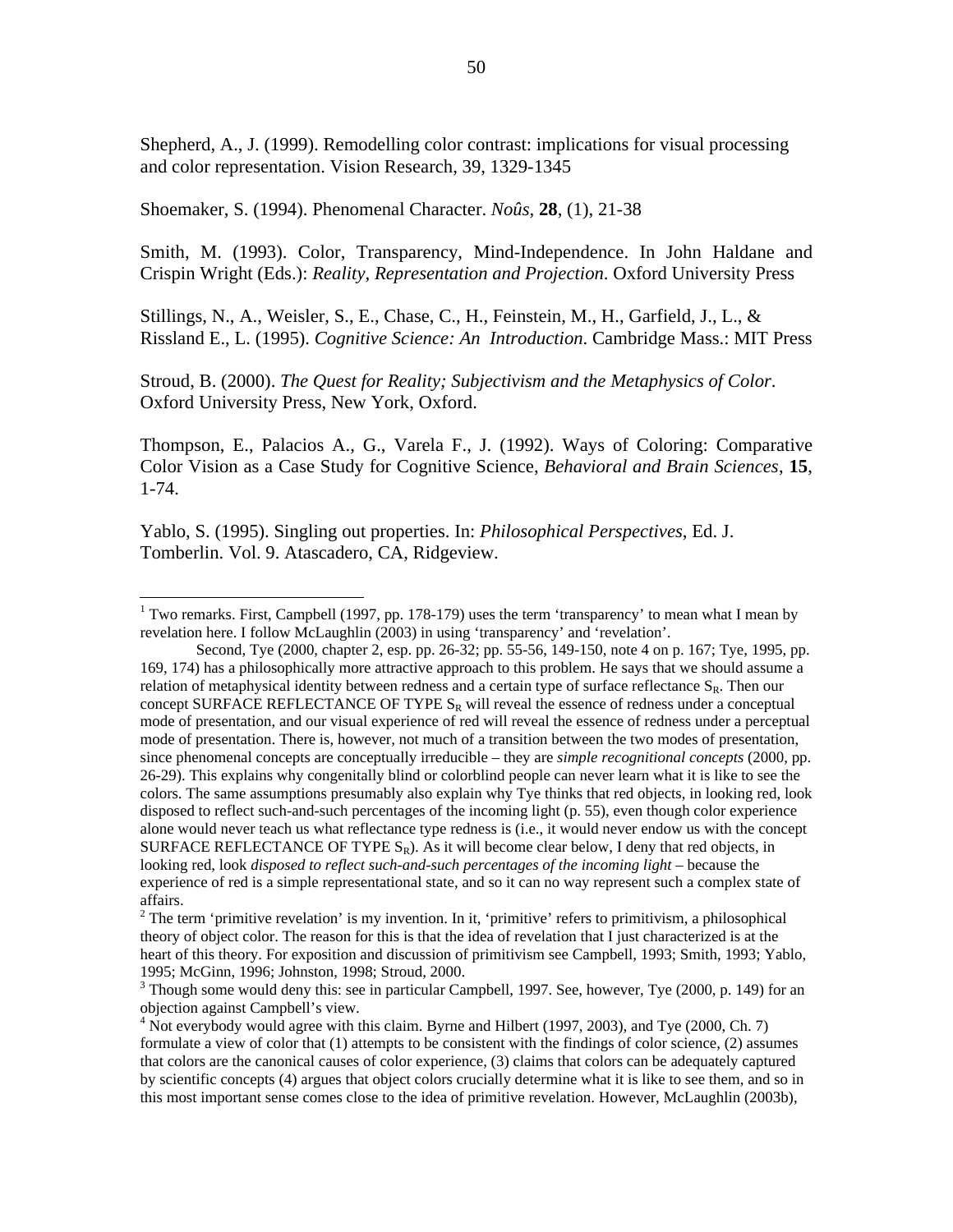and Jakab (2001, 2003a, 2003b, Jakab and McLaughlin, 2003) argue that both Tye's and Byrne and Hilbert's views fail right on the first count – they cannot be made consistent with findings about color perception. For more on (primitive) revelation, see McLaughlin (2003b, esp. sections 1,2,7,18).

 $\overline{a}$ 

 $\frac{5}{3}$  We have to take into account that metamerism is both illumination-dependent and observer-dependent. I'll address this problem abundantly below.

<sup>6</sup> For instance, the broad color category green includes many shades of green with differing lightness, saturation, and chromatic composition (i.e., only slightly yellowish or bluish greens we might still classify as green). Physically, the color category green fairly well corresponds to surfaces that reflect or emit or transmit light dominantly between 500 and 600 nm, and little light between 400-500 nm and 600-700 nm. Olive greens (i.e., dark, less satureted greens) mostly correspond to surfaces whose reflectance or emittance or transmittance is low overall, but still it is relatively higher in the middle of the visible spectrum. Narrow shades of green correspond to metameric sets of surface reflectances, transmittances, or relative energy distributions of light emission (Byrne and Hilbert, 1997, p. 266; Finlayson and Morovic, 2000a, 2000b), but each member of such a set has the more general feature characteristic of the broad category green.

 $<sup>7</sup>$  I do not mean to assert that the nature of three-dimensional space and shapes does not raise any</sup> philosophical problems. It probably does so at some more basic levels of metaphysical theorizing. But my point is that on reflection the nature of color raises immediate problems and fierce disagreement between different philosphers, a kind not characteristic of space and shape. I just offered a crude starting characterization of the nature of shapes that is, I think, fairly uncontroversial. However, analogous characterizations of color have faced serious disagreement.

<sup>8</sup> And the corresponding metaphysical question is what on earth the colors are if they are not the canonical causes of color experience.

<sup>9</sup> Again, the emphasis is on specific stimulus properties, not highly generalized ones. Substitute for P something like being rectangular (as opposed to having shape), or being unique red (as opposed to being colored). The principle should work at both levels of generality in order for conceptual revelation to obtain in a perceptual modality. However, as I argued in the main text, what really makes the difference between shape perception and color perception is the level of specific properties.

<sup>10</sup> That is, in terms that are *non-question-beggingly perceiver-independent*. Primitivists like John Campbell or Barry Stroud would claim that 'red' refers to a property whose essence does not include any reaction of perceivers, and for this reason it is 'looks red' that is to be explained by reference to redness, and not the other way round. Since this claim is not generally agreed upon (to put it mildly: see among others Hardin, 1988; Shoemaker, 1994; Peacocke, 1997; Block, 1999; McLaughlin, 2003b), 'red' does not appear to be a non-question-beggingly perceiver-independent term to characterize particular colors.

<sup>11</sup> Note that physicalist views of color that I accept (Jackson and Pargetter, 1997, 2000; McLaughlin, 2002, 2003) do not satisfy this requirement, nor is this their goal. For instance, on McLaughlin's approach, the perceiver-independent characterization of colors does rely on the findings of color science. Moreover, on that account, the essence of being a certain color (e.g., red) is not perceiver-independent. Being red is being the property that fills the redness role (i.e., evokes experiences of red in certain perceivers in certain circumstances), plus some other requirements, according to McLaughlin. Finally, McLaughlin explicitly denies that color perception is revelatory with respect to colors.

<sup>12</sup> The primitives need not literally be cylinders. Marr's point may be taken to be that shape primitives are simple representational structures whose content can be characterized by some generic shape and a few additional parameters. This implies, of course, that the shape primitives are not literally cylindrical (that would be absurd); they are properly thought of as *perceptual representations of* cylinders. Marr's idea was apparently that just as we can fairly well approximate many complex shapes by building them up out of cylindrical building blocks of different height and diameter, an analogous approximation can happen at the representational level – complex representations of complex shapes are composed of simple representations of some simple shapes, that are treated, for representational purposes, as basic.

<sup>13</sup> Sometimes we are inclined to squeeze utterly irregular shapes into simple schemes that approximate them quite badly. For instance, sometimes it is remarked that the borders of the United States (excluding Alaska and Hawaii) very poorly approximate a rectangle (or that the borders of France very poorly approximate a hexagon). For another example, think of humans' strong tendency to "see meaningful shapes into" irregular ones, as it happens when the Rorschach clinical test is administered to subjects.

<sup>14</sup> For instance, the CIELAB color space uses three rectangular dimensions: lightness  $(L^*)$ , rednessgreenness (a\*) and yelowness-blueness (b\*), thereby making explicit the opponent organization and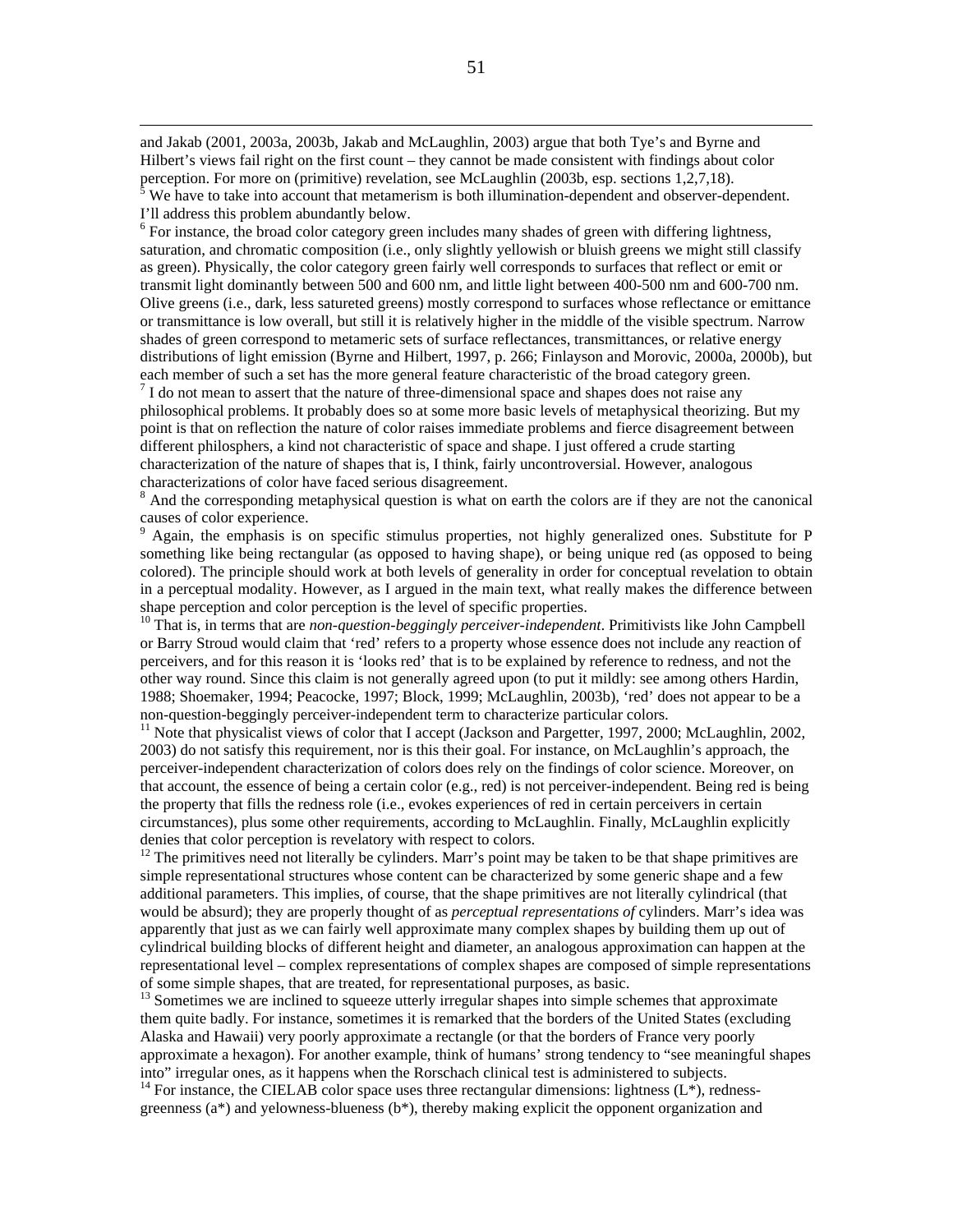unique-binary division of perceived color. Saturation is not an explicit dimension in this color space, but it is implicitly represented. Colors with low values of both a\* and b\* are unsaturated whereas high values of  $a^*$  or  $b^*$  (or both) correspond to higly saturated colors. A very simple mathematical transformation takes the L\*a\*b\* color space into the L\*C\*h color space whose three dimensions correspond to lightness (L\*), saturation (or chroma:  $C^*$ ), and hue (h). Hue is a polar (cylindrical) dimension in this color space. The  $L^*C^*$ h space does not explicitly represent the opponent organization and unique-binary division of perceived color. (see Wyszecki and Stiles, 2000, pp. 164-169 for these color spaces).

 $\overline{a}$ 

<sup>15</sup> When physically mixed, red and green yield either yellow (in additive mixing, like mixing the light of light sources) or achromatic gray (in subtractive mixing like superimposing color filters or mixing paints). Blue and yellow yield white or gray in additive mixing and green (often perceptually unique green) in subtractive mixing. See Hardin, 1988, and Fairchild, 1998, for more on the phenomenology of color perception.

 $16$  Color experiences can also be thought of as having achromatic grayness as constituents (and so the experience of an unsaturated unique red, or reddish gray, has two constituents: a red process and a gray (achromatic lightness) process. Grays can also be thought of as perceptual mixtures of black and white, the achromatic Hering primaries, but with this move we reach the maximum limit of compositionality in color experience. Alternatively, hue, lightness, and saturation might be thought of not as constituents, but as *dimensional positions* of color experiences (Jakab, 2000, pp. 336-341).

 $17$  I think such a compositionality pretty much follows from the opponent processing theory of color vision, that posits two "orthogonal" chromatic channels (red-green and blue-yellow).

<sup>18</sup> Constituent structure here is always understood relative to the processing system that accesses the representational states in question, that is, what interpretable parts this processing system would decipher in a given representational vehicle (Jakab, 2000, p. 336).

<sup>19</sup> Because simple constituent structures (in which the ordering or configuration of the constituents is not relevant) can pretty well be represented by vector spaces. Think of the water-alcohol mixture: the percentage of those two constituents can be represented in a two-dimensional vector space.

 $^{20}$  Reflectance is a disposition, so, strictly speaking, it is the event of manifestation of this disposition (surfaces' actually reflecting light) that causes our experience of color.

<sup>21</sup> Tye (2000, note 7 on pp. 167-168 considers a view according to which the color C of a surface S is some sort of a ratio, or difference, of S's surface reflectance and the reflectance(s) in S's surround. The observation that motivates such accounts of color is that surround effects (or *simultaneous contrast* effects) are ubiquitous in color perception. However, despite this fact, philosophers like Byrne, Hilbert, and Tye still strive for identifying colors with local reflectance properties of individual surfaces (see Tye, 2000, pp. 151-162). They do so because in their philosophical theory of color they want to honor the perceptionbased common-sense inutition that colors look to be local, intrinsic properties of surfaces. If colors look to be local properties, then that is what they are, they argue, since color perception had better be veridical, and not some sort of a pervasive illusion.

 $22$  With this move McLaughlin undertakes some risk, namely that if one day color science decisively shows that there is no surface property that is common to all surfaces that are disposed to look red (to perceivers of type P, in circumstances C) then redness does not exist. In other words, McLaughlin holds that colors cannot be identified with disjunctive properties (or disjunctions of properties), and he admits that currently it is an open question whether there exist physical properties that respond to his characterization of object color. If there turn out to be no such properties, then eliminativism about color has to be true (McLaughlin, 2002).

 $23$  For instance because the laws of nature in our world might have been different from what they actually are.

<sup>24</sup> And both of us can have perfectly normal color vision. This means that both of us passes the standard tests for color discrimination, since currently that is the only measure of the normality of one's color perception.

 $25$  Not extremely rarely, such variation shows up in everyday verbal communication. Think of the debate between, say, husband and wife whether a particular fabric is predominantly green, or predominantly blue (Byrne and Hilbert, 1997, p. 272). Also, think of a customer's consternation when a just-purchased expensive dress looks noticeably different in color in the street than it did in the store.

 $^{26}$  One reason why we often do not notice changes in the perceived color of objects in everyday situations is that quite often these changes are temporal. We enter from the street into a store illuminated with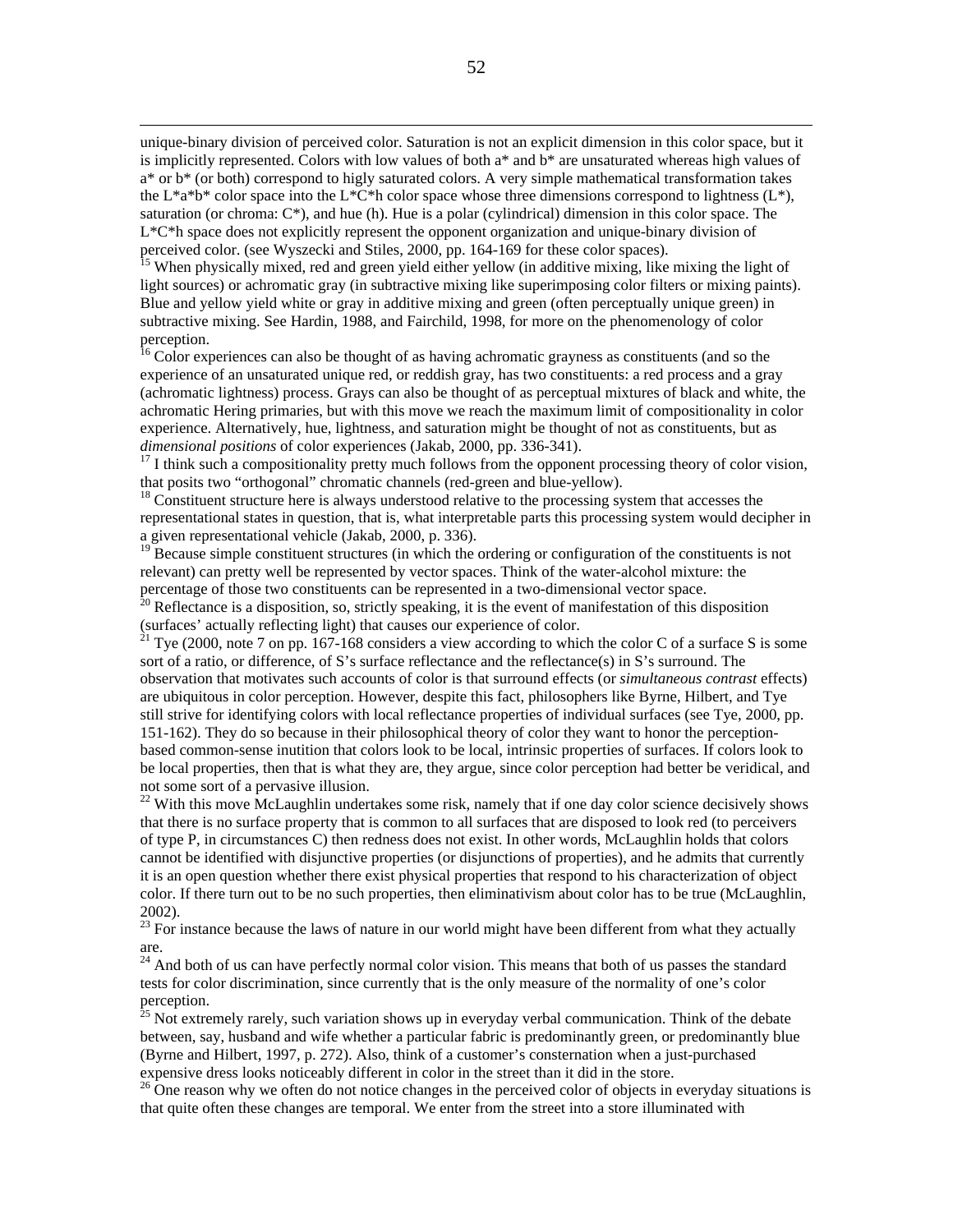fluorescent tubes (an abrupt change); or we stay in the street while the sunlight gradually changes. In both these cases there is a slight change in our color perceptions due to the illuminant change. However, since we have little capacity to memorize exact shades (we can only memorize broader color categories like red, green, scarlet, teal, etc.: Raffman, 1995, pp. 294-295; Tye, 2000, pp. 11-13), such changes typically go unnoticed. In cases of spatial variation of illumination within one scene, color constancy obtains if we can discern the illuminant change and our color vision can estimate its magnitude (Maloney, 1999, 2002). Shadows are the most typical examples of this phenomenon. When half of a uniformly colored surface is in shadow whereas the other half is lit by direct sunlight, we do not attribute the apparent change in color to the object – even though in this case we can notice it. In cases where there is a spatial variation of illumination within a scene and we cannot discern it, color and lightness constancy tend to break down (Katona, 1929; Kardos, 1934; Gilchrist and Annan, 2002).<br> $^{27}$  Color scientists also introduced the notion of a standard.

<sup>27</sup> Color scientists also introduced the notion of a standard observer. The standard observer is a theoretical construct: simply the average of the color-matching functions (and correspondingly, the cone sensitivity profiles) of a number of different color-normal subjects (see Hardin, 1988, pp. 76-82). Just as a vanishingly small number of people (if any) earn the average salary in any society, similarly, a vanishingly small number of color-normals (if any) will be standard observers. The advantage of the notion of a standard observer for color science is that most color-normals are fairly close to the standard observer in terms of color-matching, and this allows useful predictions for the industrial production of colorants and colored objects. But the emphasis is on color-matching: two subjects who make the same color matches may well differ in their color experience. Color-matching does not uniquely determine color experience (Wandell, 1995, Ch. 4).

<sup>28</sup> By 'color' I mean *narrow shade* in this context. The main problem for color absolutism is to secure specifically the narrow shades against the threat of relativization. I agree with McLaughlin (2002) and Hardin (1988) that this cannot be done in any remotely plausible way. It is no good as an argument to switch to broad color categories and note that riple lemons look yellow to virtually everyone (Stroud, 2000, pp. 173-174) since the maximum we can achieve by such a move is color absolutism about a small number of broader color categories or determinables, and the leftover relativism about the thousands of narrow shades that we actually perceive on particular occasions. Buy it if you like it.

 $29$  For instance, he says on p. 147: "Grass in the early morning looks to have the same color as it does at midday or late in the afternoon, even though the light is very different." This claim is true if, by 'color', we mean *broad color category* like green, but false if 'color' means *narrow shade*.

<sup>30</sup> Blue and yellow are perceptually incompatible (no surface ever looks simultaneously bluish and yellowish all over), therefore if color perception veridically representes some physical properties that are the colors, then it should follow that blue and yellow as object colors are objectively incompatible. This incompatibility is also inherent in Byrne and Hilbert's characterization of colors in terms of surface reflectances (1997, pp. 265-266; see also Tye, 2000, pp. 159-165).

 $31$  Using Sternheim and Boynton's terms (Sternheim and Boynton, 1966; Byrne and Hilbert, 2003), if a particular surface looks to me 90 per cent greenish and 10 per cent yellowish, whereas it is, *objectively*, 100 per cent greenish (i.e., unique green), then I simply misidentified the narrow shade in question. I took it to be *the one* that is 90 percent greenish and 10 per cent yellowish (lightness and saturation specified) whereas it is, objectively, the one that is 100 per cent greenish or unique green.

<sup>32</sup> The opthalmological condition that brings about this sort of perceptual error is called *aniseikonia* (Byrne and Hilbert, 2003, section 3.4.).

<sup>33</sup> According to Byrne and Hilbert (2003, section 3.4.) another reason for the lack of an independent test is that we have no acceptable naturalistic theory of the content of color experience. Byrne (2002) and Byrne & Hilbert (2003) propose an account of color content to solve this problem.

<sup>34</sup> Or directions, like pigeons do (see Matthen, 1999).

 $\overline{a}$ 

<sup>35</sup> Davies's examples are about visual perception of shape, and he does not go into details about how to generalize his argument to other perceptual modalities or perceivable aspects of the environment. Still it is clear that his goal is to establish externalism about experience in general.

 $36$  Tye (1995, 2000) uses a third criterion to distinguish perceptual content from belief content, namely that the former is *poised*. On Tye's account, perceptual content attaches to the maplike (spatio-temporally organized) output patterns of sensory or perceptual modules, such that these contentful output patterns in turn stand in a position to influence the belief/desire system (Tye, 1995, p138; 2000, p. 62). In his externalist argument Davies does not make use of this criterion, but he mentions it (p. 311). He cites Evans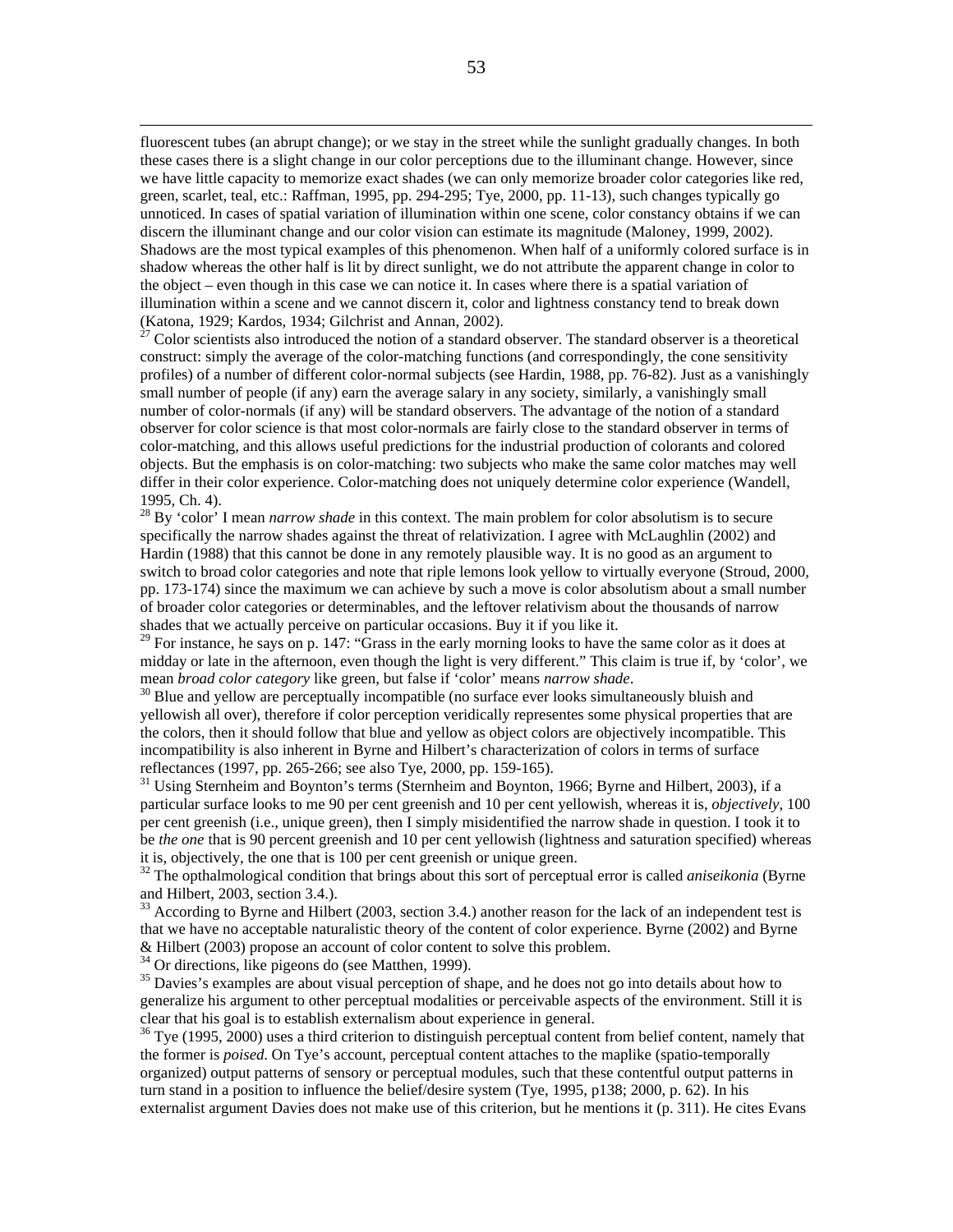(1982, pp. 155, 158) who says that this is the feature that distinguishes unconscious non-conceptual states with content (e.g., states involved in an account of tacit knowledge of rules) from perceptual experiences. In his account of perceptual content, Dretske also notes that for sensory states to be experiences (i.e., for them to actually acquire phenomenal properties), the organism's cognitive machinery has to have a conceptual system on top of the perceptual (and behavioral) one (Dretske, 1995, pp. 19-20; note 17 on p172). Dretske, just like Tye, refers to Evans (1982, Ch. 7) who makes the same claim: in order for a sensory state to qualify as conscious experience, it has to be available, as input, for a conceptual processing system.

 $3^{\frac{3}{7}}$  For a detailed example see Davies, 1997, pp. 313-314.

 $\overline{a}$ 

<sup>38</sup> Of course, there is a sense in which inferential role depends on externalist content. For instance, the inferenctial role of symbols A and B can differ depending on their externalist content. The complex symbol 'A&B' means one thing if A covaries with bread and B with butter, and quite another if A tracks dogs and B tracks cats. The point is, however, that the internal computational structure and processes of the organism's brain impose constraints on what content its internal states can assume. One version of individualism or internalism about content is that such computational roles unambiguously determine the representational content of the system's internal states. Putnam (1981, Ch. 2 and Appendix **Reason Truth** and History, 1989Rep&Real.) offers a deep-running critique of this view. However, with respect to nonobject-involving perceptual content, it appears more plausible. Putnam (1975 Meaning of 'Meaning') argues that though (linguistic) meaning is not in the head, certain factors or components of it are, notably perceptual stereotypes. Fodor's notion of narrow content (Fodor, 1987, Ch. 2, 1991; Davies, 1997, pp. 314- 315) is a more detailed elaboration if this idea.

<sup>39</sup> Of course this misrepresentation does not matter for survival: color vision still endows us with a powerful means of surface discrimination.

<sup>40</sup> For support of this idea, and a reply to Peacocke's examples of allegedly nonrepresentational phenomenal differences that Davies cites in his paper, see Tye, 2000, Ch. 4. Even though I reject Tye's externalist approach to phenomenal character, I accept his idea that phenomenal character is representational in every detail.

 $41$ <sup>1</sup> Tye (2000, Ch. 6) has a reply to Block's Inverted Earth argument. That reply shows that Block's version of the argument, in and of itself, cannot refute Tye's externalist claim about phenomenal character. But Tye's reply does not show that Block's position, as it is, is inconsistent. Furthermore, there might be a slightly modified version of the Inverted Earth argument against which Tye's preferred reply (Tye, 2000, pp. 136-140) does not apply. Here is a sketch of that version, admittedly inspired by Davies's paper.

Tye's preferred reply to Block's original Inverted Earth argument goes as follows. Some people, unbeknownst to them, are transferred from Earth to Inverted Earth, the transfer accompanied by implanting a color-inverting lens in the subjects' eye. In this case, the world continues to look phenomenally the same way to the subjects as it did on Earth (object colors are inverted on Inverted Earth, and the lens implant reinverts them), but the stimulus correlates of all color percepts are rearranged. The sky looks blue (due to the reinverting lens) but it is in fact yellow. Block claims that, according to Tye's account of perceptual content, this amounts to a change in the content of the subjects' color percepts. But this content change is not accompanied by any phenomenal change. Tye's preferred reply is that implanting the reinverting lens amounts to a tampering with the visual system, turning it into an abnormally or non-optimally functioning one, and so leaving unaffected the content-bestowing stimulus correlates, the ones that the subjects' color percepts *would* track, were they part of a normally functioning color-vision system.

Now imagine the following scenario. On Inverted Earth, if one looks at the sky, it is predominantly light between 500-700 nm ("yellow light") that hits one's retina (a difference in stimuli), but due to some nomological difference in the interaction of light and the retinal photopigments, 500-700 nm light predominantly stimulates (in our duplicates) what would be the S-cones in our eyes on Earth. Egg yolk on Inverted Earth reflects light predominantly in the 400-500 nm range ("blue light"), but due to the same sort of nomic difference, it stimulates, in our duplicates, what would be L- and M-cones in our eyes. (Cones and photopigments are identified by their biochemical composition). From the cones up in color processing, everything is physiologically the same in our duplicates as in us. Furthermore, this has also been part of the evolutionary history of our Inverted Earth duplicates. In this version there is no tampering, so Tye's preferred reply to the Inverted Earth argument seems not to work. Tye might still claim that, *in this modified case, the sky would look yellow to Inverted Earth denizens* (i.e., if the colors are inverted but there is a reinverting mechanism arising from nomological differences), just as it does in Block's version